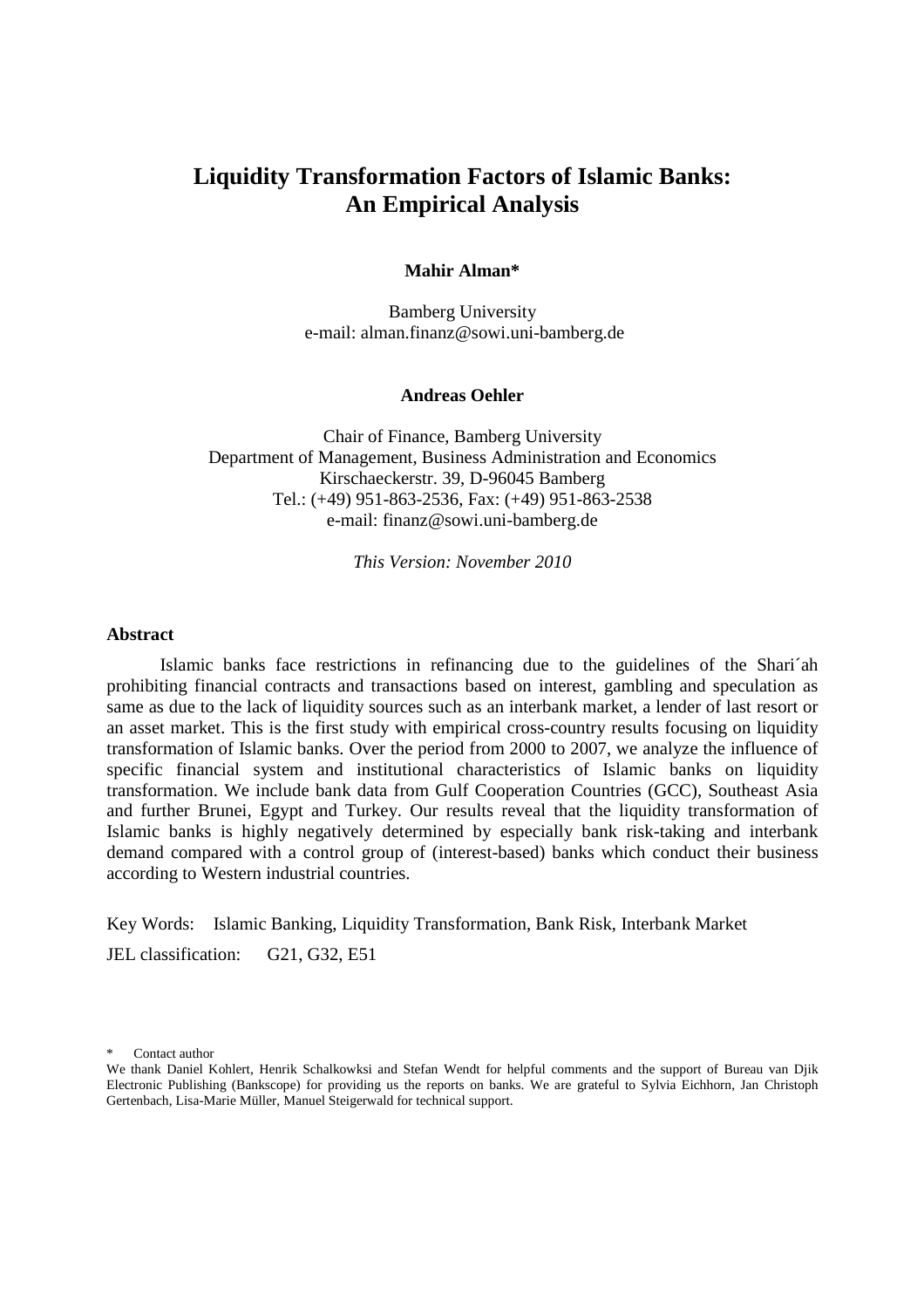# **Liquidity Transformation Factors of Islamic Banks: An Empirical Analysis**

 Islamic banks face restrictions in refinancing due to the guidelines of the Shari´ah prohibiting financial contracts and transactions based on interest, gambling and speculation as same as due to the lack of liquidity sources such as an interbank market, a lender of last resort or an asset market. This is the first study with empirical cross-country results focusing on liquidity transformation of Islamic banks. Over the period from 2000 to 2007, we analyze the influence of specific financial system and institutional characteristics of Islamic banks on liquidity transformation. We include bank data from Gulf Cooperation Countries (GCC), Southeast Asia and further Brunei, Egypt and Turkey. Our results reveal that the liquidity transformation of Islamic banks is highly negatively determined by especially bank risk-taking and interbank demand compared with a control group of (interest-based) banks which conduct their business according to Western industrial countries.

Key Words: Islamic Banking, Liquidity Transformation, Bank Risk, Interbank Market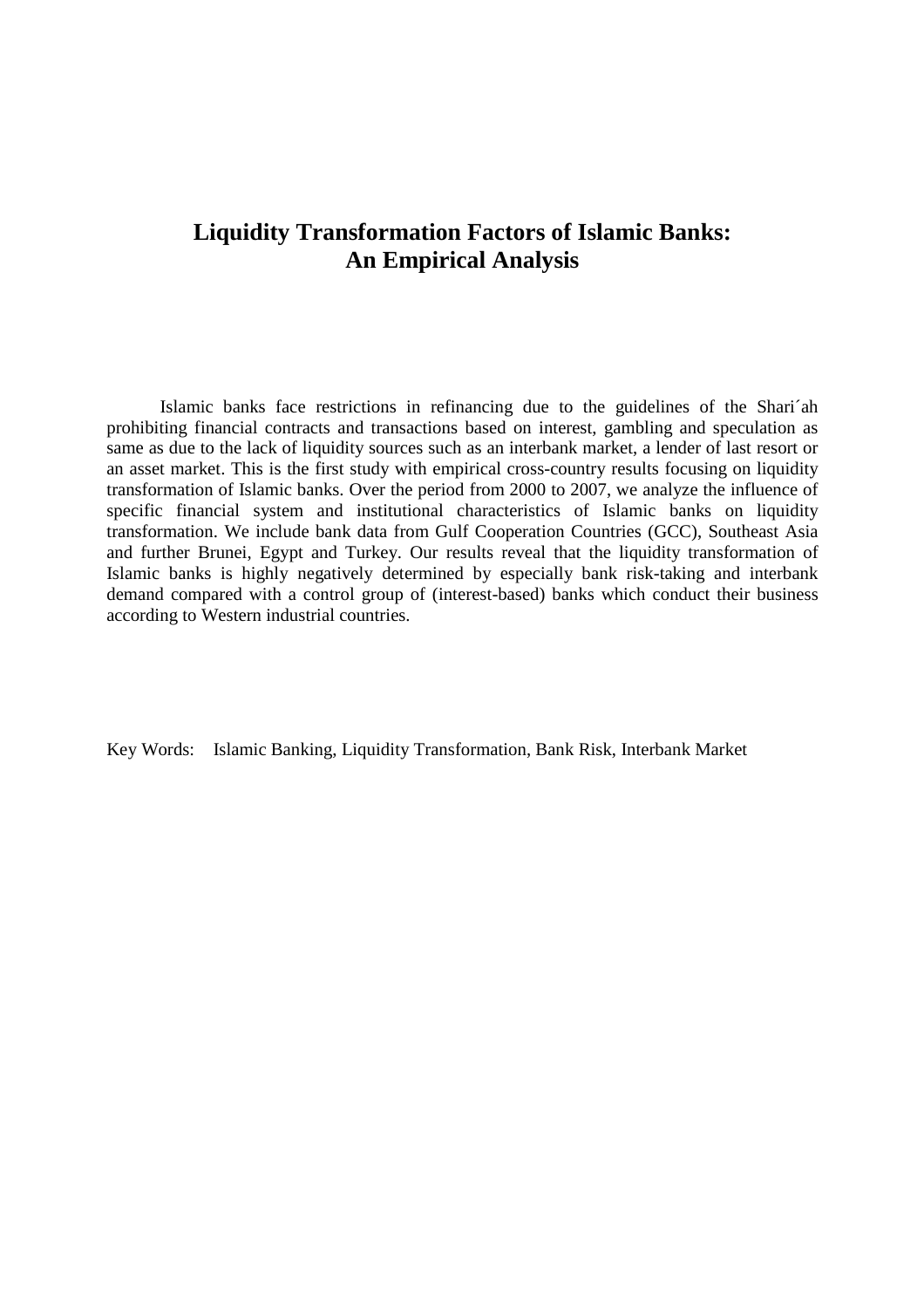# **1 Introduction**

 Islamic banking is one of the new trends of the international financial sector with doubledigit growth rates since 2003/2004. In the four decades of its existence and with its geographical dispersion beyond the borders of the Islamic world, the estimated managed asset value has reached at least US\$500 billion at the end of 2008 according to Booz & Company (see Vayanos et al., 2008) and IFSL research (2010). Due to the current financial crisis, Islamic Finance has reached a higher degree of attention in several aspects such as in questions of regulation or complementarities towards the Western financial system (Western in the following). The guidelines of Islamic finance stem from the Shari´ah, the unique and global legislation for Muslims with the Quran, Hadith (Sunna), Ijma and Qiyas as its four main sources. The Shari´ah prohibits interest, gambling and speculation in terms of riba, gharar and maysir for all contracts and transactions. Further fundamental principles of the Shari´ah are profit and loss sharing and real assets as basis of financial contracts. The involvement of assets in branches like defense or entertainment industry or in companies that do not fulfill additional capital structure criteria are also forbidden (see for the list of negative and financial screens Table 1 in the appendix, see also Quran: 2:275-2:280, Lewis and Algaoud 2001, Usmani 2002, Henry and Wilson 2004, Jaffer 2004, Mirakhor and Iqbal 2007).

 The management of liquidity risk is actually one of the most important challenges for Islamic banks because it prohibits the use of interest-based instruments. There are only limited possibilities to refinance with an interbank money market, for instance a lender of last resort or with an asset market. Under these conditions they have no comprehensive possibilities to do in particular term and risk transformations as two of the main functions of a financial intermediary (see Bitz 2005, Oehler 2006). These intermediary functions also implicate liquidity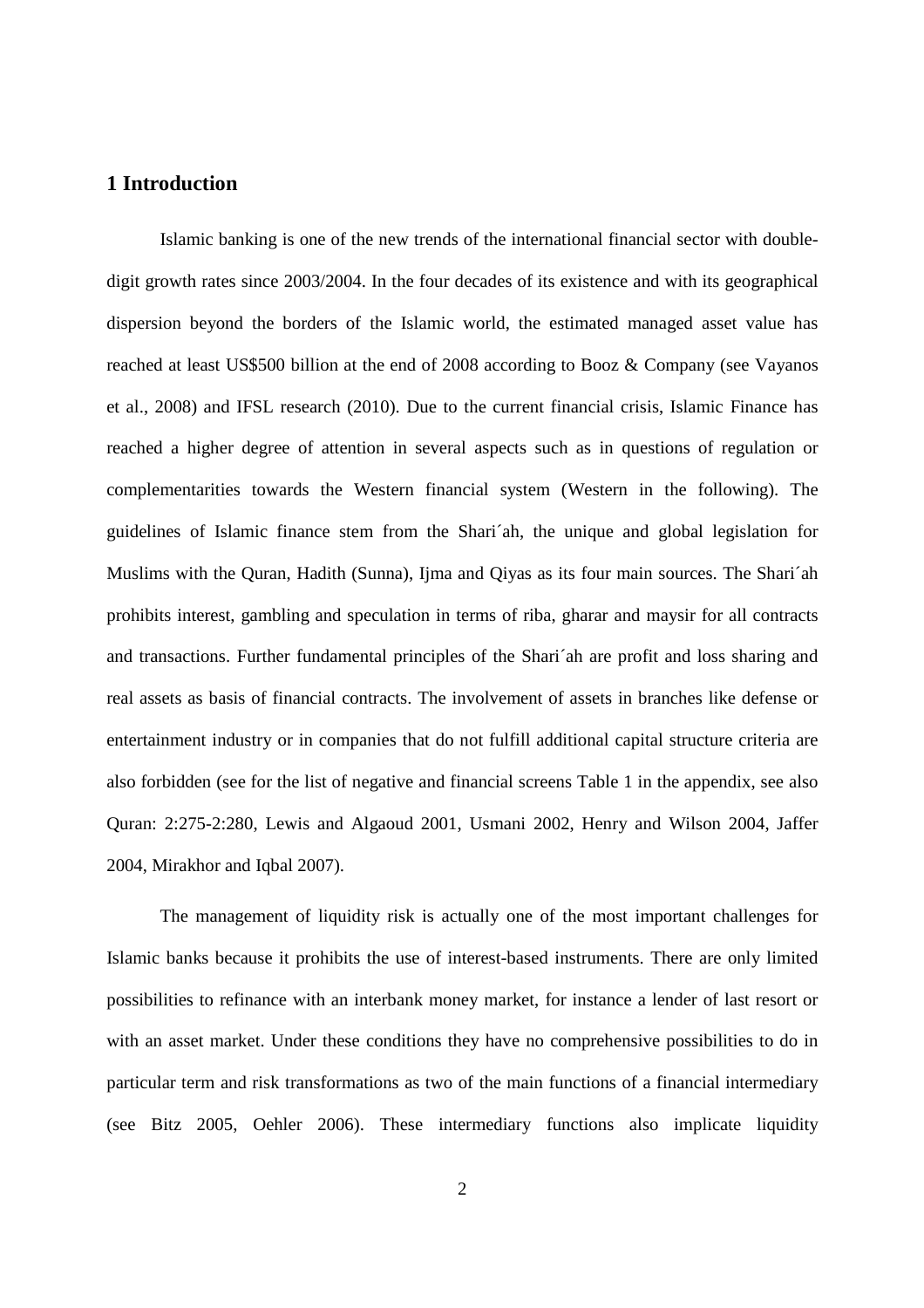transformation (for distinguishing between them, see Bhattacharya et al. 1998, Berger and Bouwman 2009). Pioneering steps to solve the liquidity management restrictions of Islamic banks by including a money and capital market in conformity with the Shari´ah have been done in Bahrain, Malaysia and Saudi Arabia. However, the Islamic financial sector will need proceeding innovations on the product portfolio level, on the institutional level and in regulations to solve the restrictions in the refinancing of banks.

 Although profit and loss sharing is a main principle of the Shari´ah, short-term fixedincome contracts typically dominate the product portfolio of Islamic banks. Its share can exceed 80% of the whole product portfolio on the asset side, thus the portfolio exhibits a lowdiversification and low-risk structure. This is mainly because most Islamic banks intermediate in countries with relatively weak legal, institutional and financial environment. It usually leads to high degrees of asymmetric information and opportunistic behavior (moral hazard, hidden action) of market participants as well as to liquidity constraints and higher costs of capital for financial intermediaries resulting also from market segmentation (see Aggarwal and Yousef 2000, Chong and Liu 2007, Akacem 2008, Visser 2009, Al-Hassan et al. 2010, Hearn et al. 2010, Choudhury and Hoque 2006). As a consequence, the preference of Islamic banks is a rational and optimal reaction, even more to the alternative of equity financing contracts in a dual financial system with possible adverse selection between both. But the mark-up instruments used in practice are seen critically by Shari´ah scholars and economists because they are close to interest-based instruments and therefore there is no difference from the functional perspective (see Khan and Ahmed 2001, El-Gamal 2002, Rosly 2005, Sundararajan 2007, Chapra 2007, Cihak and Hesse 2008). Typically, in earlier studies and in our sample, Islamic banks have significantly higher equity ratios on the average (see in the appendix Table 6 and 7). Thus, the higher equity ratio is a response to limited refinancing sources, which then builds an additional capital buffer against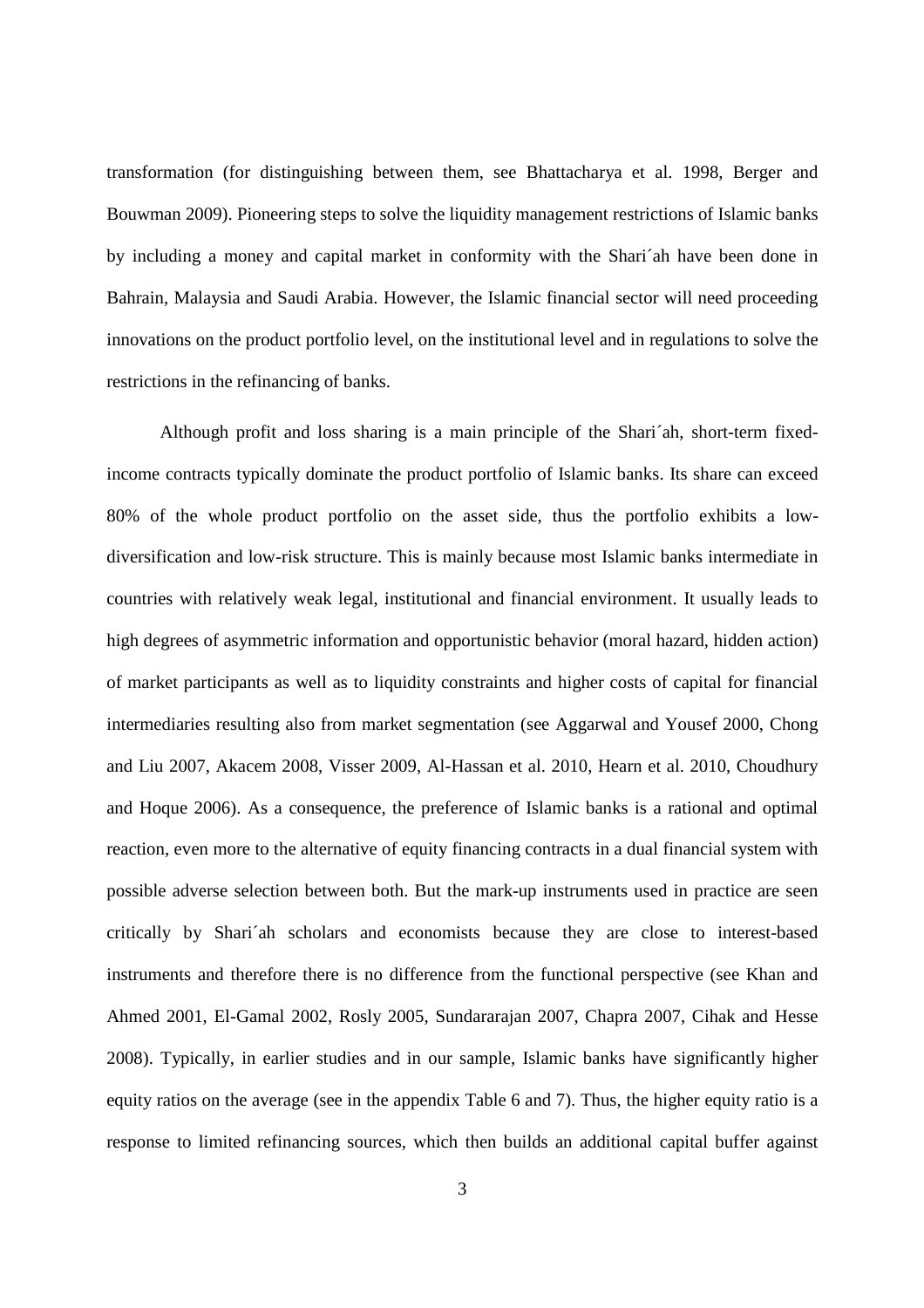defaults. The restrictions in refinancing, the conservative credit policy and the higher holdings of equity capital create an interesting environment for research, especially to their liquidity creation function.

 The purpose of this paper is to study the influence of restrictions concerning to financial instruments in conformity with the Shari´ah, refinancing sources and macroeconomic environment on liquidity transformation of Islamic banks. Our hypothesis is that Islamic banks face a negative relationship between leverage, bank risk-taking in the loan portfolio and interbank demand on the one hand and the amount of liquidity transformation on the other. Given this, the specific financial and business characteristics of an Islamic bank hinder them from undertaking an optimal functioning of liquidity transformation. For robustness and comparability we apply the model also to a control group of Western banks.

 Although there have been prior studies that examined the Islamic interbank money market and the particular risk management requirements of Islamic banks, most of them are based on theoretical or on empirical analyses which are restricted to one country or which have a descriptive character (see Iqbal and Molyneux 2005, Khan and Ahmed 2001, Obiyathulla 2008, Rosly 2005, Brown et al. 2007). Our study attempts to fill this gap in the empirical literature on Islamic banking. To our knowledge, it is the first cross-country empirical analysis that focuses on the restricted refinancing sources and its influence on liquidity transformation of Islamic banks. We analyze the liquidity transformation determinants referring particularly to the financial ratios of bank risk, leverage and interbank demand from 2000 to 2007. Our dataset comprises 36 Islamic banks and it covers about 50 percent of the total Islamic banking assets in the world as of 2007.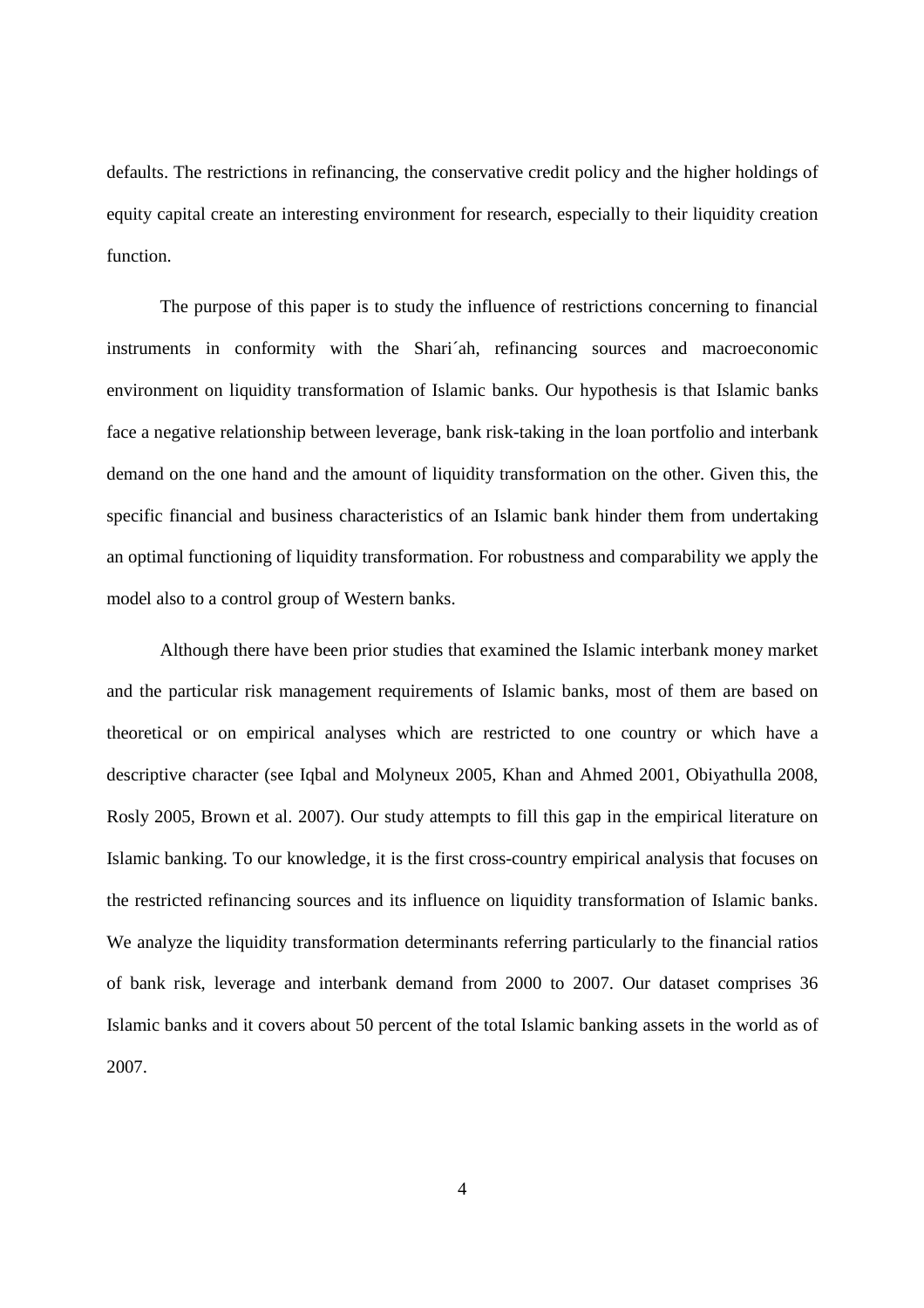Our results provide significant evidence for our hypothesis. Liquidity transformation is negatively determined by the special characteristics of an Islamic bank referring to solvency, bank risk and interbank demand. Further, we observe that Islamic banks' liquidity creation increases in size. Finally, we find evidence that increasing diversification in product portfolio of an Islamic bank with a higher share of more risky lending leads to a lower amount of liquidity transformation.

 The remainder of the paper is organized as follows: Section 2 presents the review of the related literature on liquidity transformation function and liquidity risk of banks and how this study extends the existing work. In Section 3, we describe our dataset and methodology and discuss our results. Section 4 concludes our paper.

# **2 Related Literature**

 In the framework of risk and term transformations of financial intermediaries, the latter undertake especially the tasks of liquidity creation and insurance for inter-temporal smoothing of income and consumption of economic agents. The insurance function of financial intermediaries against liquidity shocks as an explanation for their existence takes place through liquidity pooling of deposits in which there is a part as liquidity reserves and the rest is used for profitable illiquid investments (see e.g. Bryant 1980, Diamond and Dybvig 1983, Bhattacharya and Thakor 1993, Diamond and Rajan 2001, Kashyap et al. 2002). Liquidity risk can occur on the liability side and on the asset side of banks and it has an exceptional position in the regulation of banks. While the risk types of default, price and operation have to be securitized with minimum equity capital, liquidity risk underlies limited requirements. The external sources of liquidity transfers are the interbank money market, the asset market and typically the central bank's role of a lender of last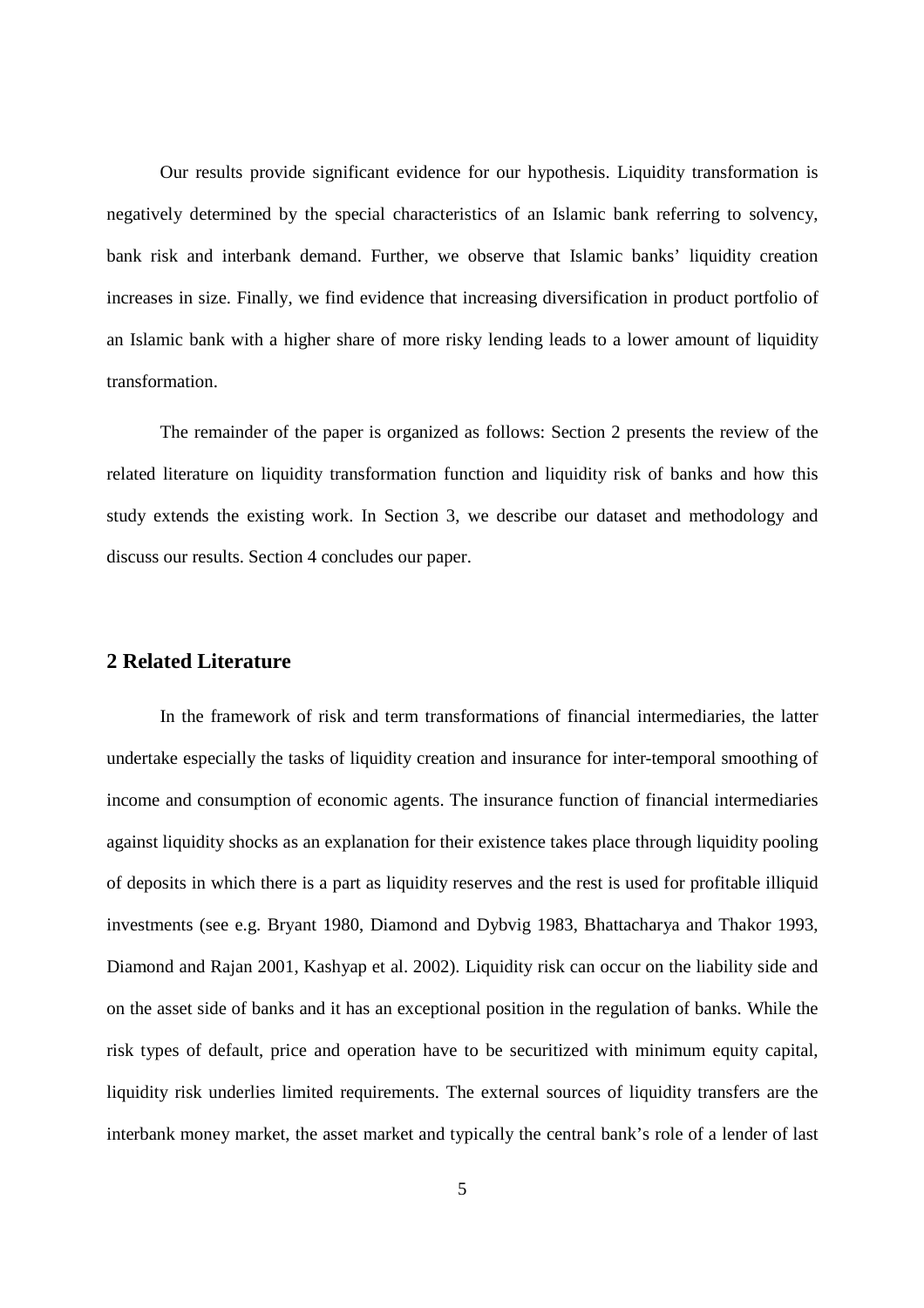resort. In the literature there are numerous studies referring to the liquidity creation role of banks and the determinants of this function. Our paper is related to the large literature on the role of interbank markets and its influence on stability, regulation and on the incentive of banks to hold liquid assets (see among others Bhattacharya and Gale 1987, Goodfriend and King 1988, Allen and Gale 2004, Acharya et al. 2008a, Allen et al. 2009, Brunetti et al. 2009, Cai and Thakor 2009, Diamond and Rajan 2009, Freixas et al. 2009,). This paper is also related to the synergies between liquidity transformation and risk which can be influenced on the individual bank level by the diversification and structure of their product portfolios (see Diamond 1996, Acharya et al. 2006, Behr et al. 2007, Lepetit et al. 2008), by size or by capital structure (see Boyd and Runkle 1993, Diamond and Rajan 2000, Koziol and Lawrenz 2009) and on the macroeconomic level by the development and structure of financial sector institutions and refinancing sources (see Cole et al. 2008, Dinger and Von Hagen 2009).

 Rochet and Tirole (1996) argue that an interbank market can make a contribution to bank regulation and supervision and also to market discipline and reduced systemic risk by creating incentives of peer monitoring by the interbank-lending banks. The market disciplining function of an interbank market depends on the assumption that banks have additional private information on risks of other banks. Likewise, it assumes that banks are responsible for their losses in interbank transactions and receive no intervention of a central bank. This will happen usually, and has to be clearly declared to the interbank participants. Dinger and Von Hagen (2009) can confirm this hypothesis empirically for a sample of Central and Eastern European countries with a focus on small banks whose interbank lending is characterized by longer maturities. Further researches justify however the central bank intervention by asymmetric information, monopoly power and moral hazard which lead to an incomplete interbank market (see Holmstrom and Tirole 1998, Gorton and Huang 2004/2006).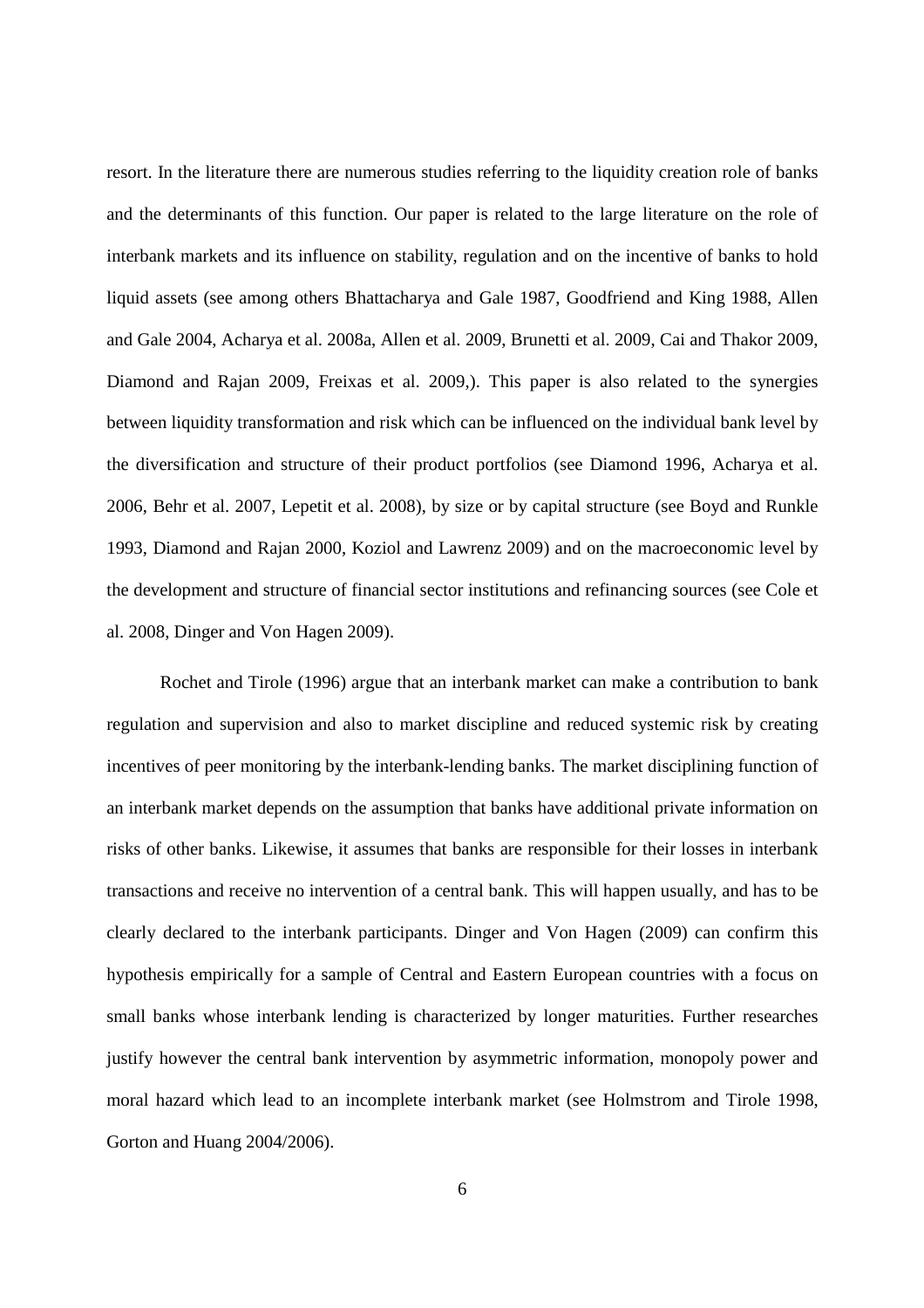On the individual bank level there are different strands of the literature about optimal organization forms of banks. Traditional banking theory predicts infinite diversification benefits which are based on a delegated monitoring argument (for this theoretical argument see Diamond 1984, Boyd and Prescott 1986). Diversification benefits and therefore risk reduction for banks are supported by few studies on product portfolio level (interest and non-interest income) and on the level of asset-side and liability-side (see Kashyap et al. 2002, Gatev et al. 2005). However, the model of Diamond (1984) disregards agency problems that cause higher costs of monitoring with growing diversification and size. Thus, another strand of literature finds contrary results to the delegated monitoring argument. These find no diversification benefits and even diseconomies with increasing risk on the product portfolio level as well as on the level of the bank's asset portfolio (industrial and sectoral exposure) (see Hellwig 1998, DeYoung and Roland 2001, Stiroh 2004, Acharya et al. 2006). As a result, specialization outweighs the benefits of risk sharing in the sense of higher returns but these potentially exhibit higher volatility.

 Empirical evidence based on measurement constructions of bank liquidity transformation can be found especially in two studies. First, Deep and Schaefer (2004) approximates liquidity creation as the scaled difference between liquid liabilities and assets. They ran a panel regression analysis on data of the 200 largest US banks in the ranking of total assets from 1997 to 2001. Yielding an unexpected low liquidity transformation of only about 20%, the function is explained rather with deposit insurance than with credit risk in loan portfolios. Second, a different and more generalized approach in the measurement construction of bank liquidity creation and in the application of data is done by Berger and Bouwman (2009). They differentiated between four measures in their classification of loans by category rather than maturity. In the panel regression analysis the authors included almost all US banks in business from 1993 to 2003 and found dependence of bank capital and liquidity creation differing for small, middle and large size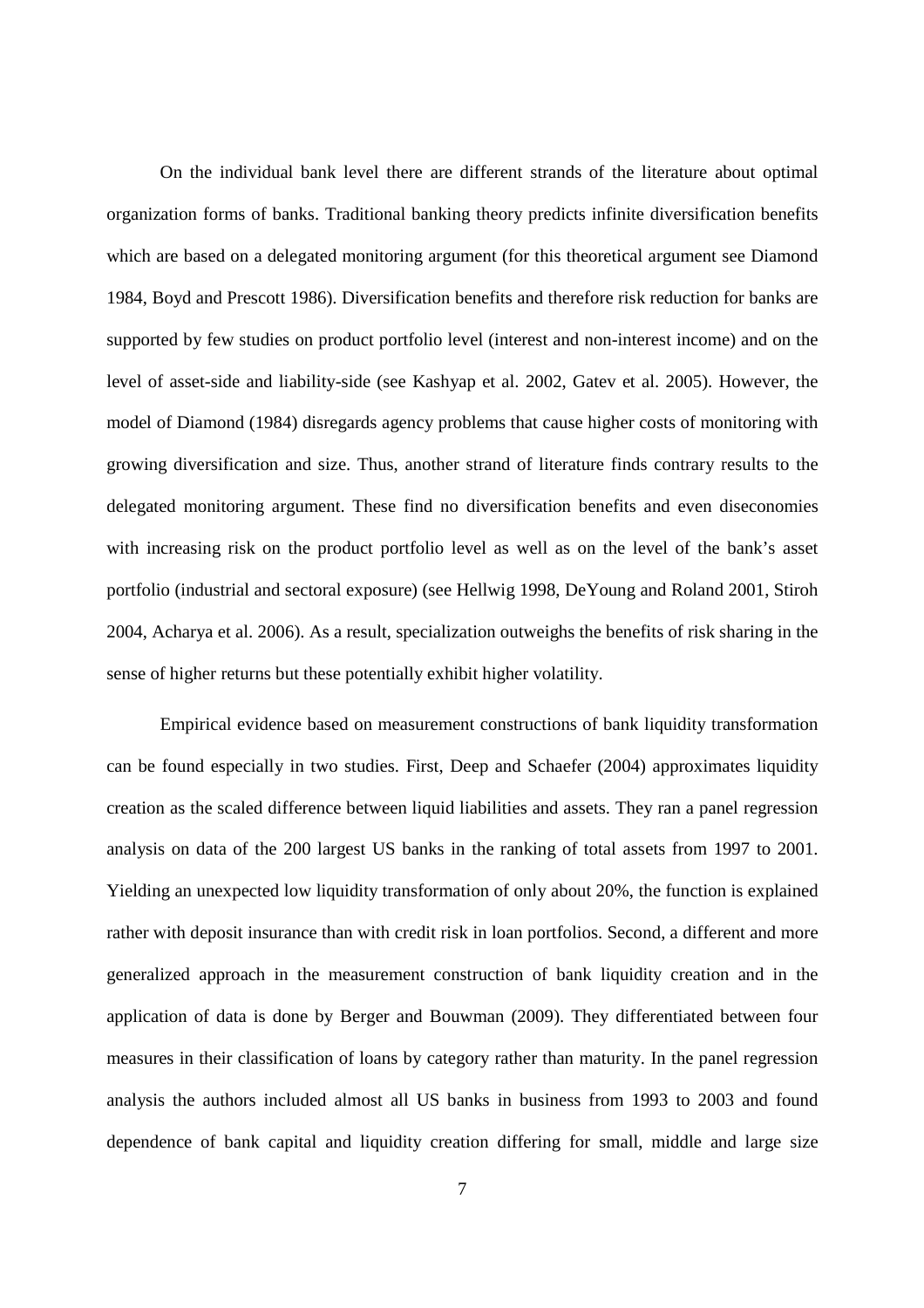intermediaries based on total assets. One of the main results of this study is the positive relationship between capital and liquidity creation for large banks while it is negative for small banks.

 Our study further explores the existing studies at least in the following aspects. First, the liquidity transformation determinants are studied for Islamic banks which do not operate under comparable conditions on the financial system level, institutional level and product portfolio level. Within this framework we have the possibility to analyze banks in a developing Islamic financial system environment, wherein banks are mainly deposit-financed and practice a conservative strategy towards their leverage position and in their loan portfolio. Second, while most of the empirical studies related to this research field focus on US or European data, our study focuses on a cross-country sample of banks based in Middle East and Southeast Asia.

## **3 Empirical Analysis**

## **3.1 Dataset**

 $\overline{a}$ 

 Our empirical analysis is based on a sample consisting of an unbalanced panel of annual and unconsolidated report data of Islamic banks between 2000 to 2007. The inclusion of annual accounting data is necessary since (x type of) data is frequently not available. The choice of this time period has the advantage that it covers a cyclical downturn and upturn in world economics and that Islamic banking experienced the strongest growth with annual rates of 20% on the average. Another important fact is that the restriction to this time period is due to data availability. The source of the bank data used for the empirical estimates is from Bankscope.<sup>1</sup> In

<sup>&</sup>lt;sup>1</sup>Bankscope, Bureau van Dijk Electronic Publishing is a comprehensive and global database containing financial information on public and private banks. It is supplied by Bureau van Djik and is usually used in the academic research of banks.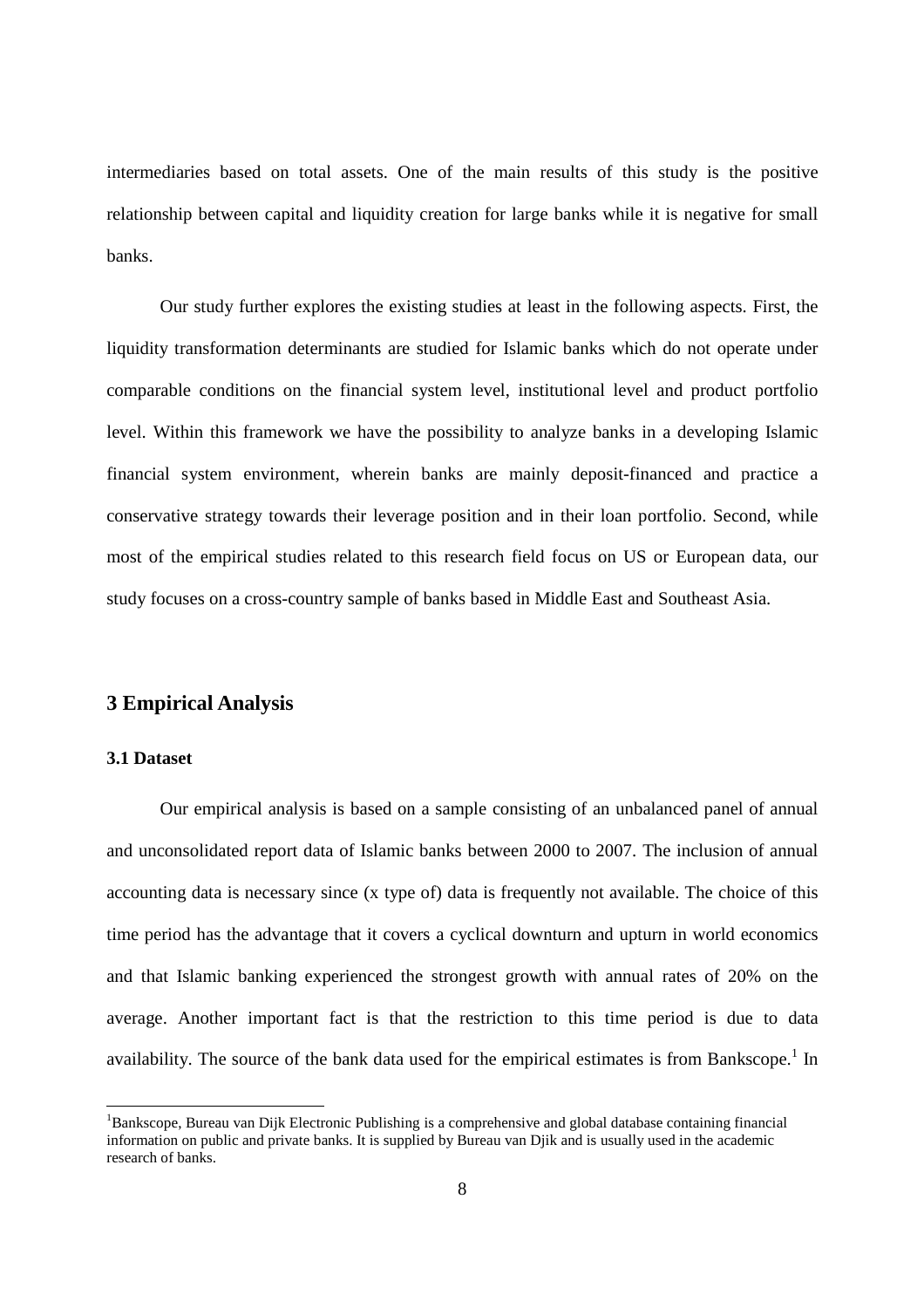our analysis we only include Islamic banks of states that operate in a dual financial system where the Islamic financial system and the financial system of Western industrial countries exist in parallel. A further characteristic of the dataset is that every bank is represented with annual reports of at least 2 years over this period. Furthermore, we limit our analysis to banks which are full-fledged Islamic banks, thus Western (interest-based) financial institutions with separate Islamic departments as so-called Islamic windows are excluded. A further criterion to data choice is that the banks are based in countries where Muslims form the majority of the population. Finally, for comparability under similar development conditions we restrict to Islamic banks from high-income or upper-middle-income economies according to the classification of the World Bank and from countries with the highest amount of Shari´ah compliant assets. The total sample which fulfills these criteria consists of 36 Banks from 10 countries.

Please insert Table 2 and 3 about here.

As Table 2 illustrates, 28 banks are from the region of the Gulf Cooperation Council<sup>2</sup> (GCC) and the remaining ones are from Brunei, Egypt, Indonesia, Malaysia and Turkey. Hence, the data set is focused on the Persian Gulf states of the GCC with a concentration of total assets of about 82 % in 2007. This focus on the GCC states represents also their high market position in the share of managed asset values by Islamic banks in the world which is about 60%. To distinguish between large and small banks we used Bankscope's criterion, which is also used widely in the literature (see e.g. Dinger and Von Hagen 2009, Lepetit et al. 2008). Therefore the sample contains 22 Islamic banks with total assets greater than US\$ 1 billion on the average over the period 2000-2007 in which 16 of them are from countries of the GCC (see Table 3 for the size

<sup>&</sup>lt;sup>2</sup> The Gulf Cooperation Council (GCC) consists of Bahrain, Kuwait, Oman, Qatar, Saudi Arabia and the United Arab Emirates. It was founded 1981 in Abu Dhabi to cooperate in several fields as in economy, politics and culture.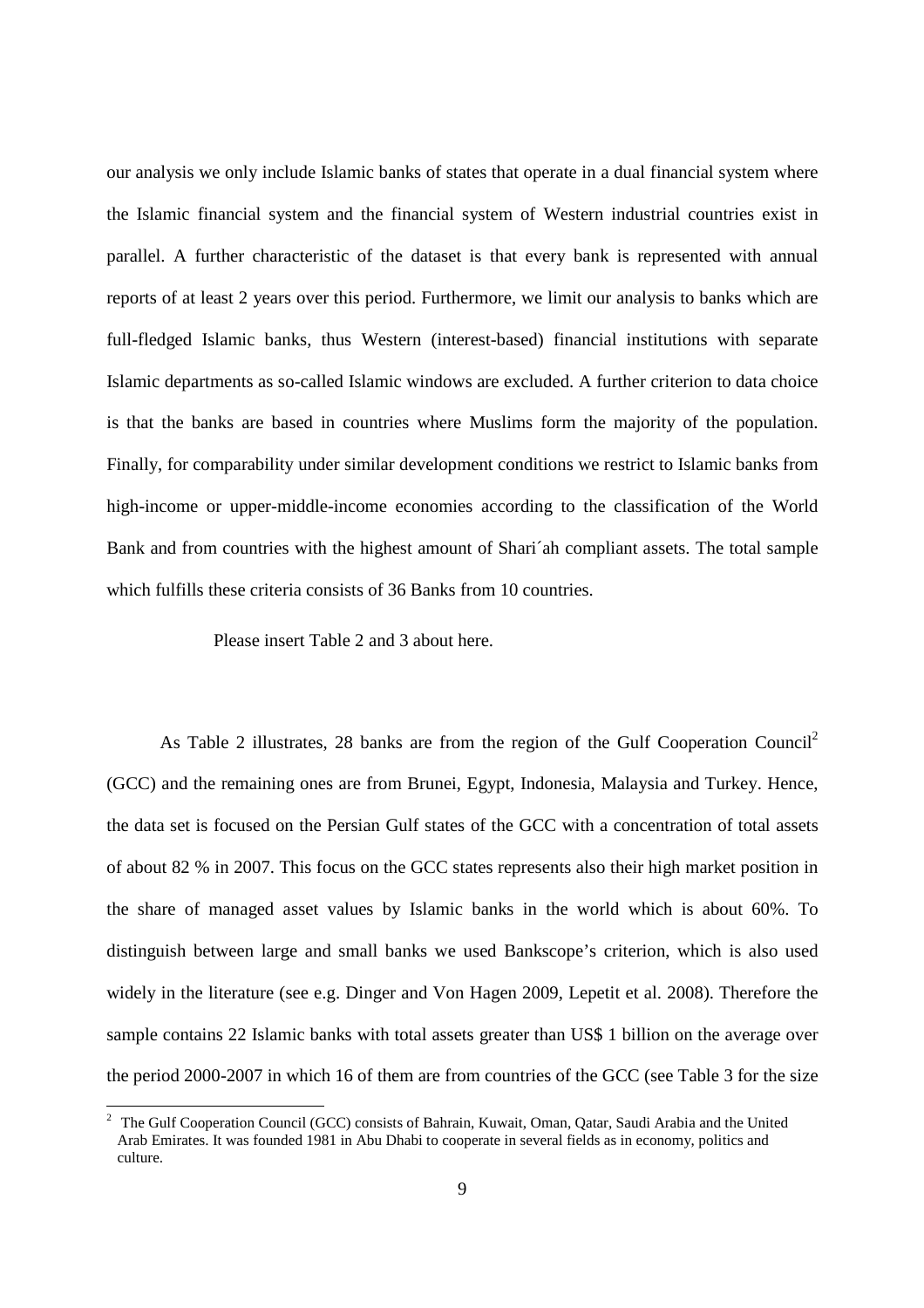ranking of Islamic banks in the sample). Over the whole period, 28 banks are publicly quoted banks in the sample, and are mainly privately owned. Macro level data are derived from the World Economic Outlook Databases of the International Monetary Fund and from Heritage Foundation/Wall Street Journal. These criteria leave us with a data sample that contains at most 288 reports (36 reports per year over the entire period of 8 years).

 For the robustness of our results and to have a comparable basis, we considered a control group of Western banks particularly under the criteria of similar total assets and geographic distribution. This control group is also characterized by an unbalanced panel of annual and unconsolidated report data set consisting of at most 336 reports (42 reports per year over the entire period of 8 years) in total over the time period from 2000 to 2007. It includes 31 Western banks from member states of the GCC or 33 large banks with total assets greater than US\$ 1 billion on the average over the entire period.

Please insert Table 4 and 5 about here.

 From each report we collected financial ratios of liquidity, leverage, risk and interbank demand driven by the limited availability of data. Because of this restriction on data availability, we choose the intuitive and simple measurement construction of bank liquidity transformation by Deep and Schaefer (2004). The results of the following regression analysis and consequently their interpretations should be treated carefully due to the relatively small set of reported data available for Islamic banks fulfilling the criteria specified above. We take several econometric methods to achieve robust and valid results. The intention of this research is to empirically observe potential tendencies which can perhaps be verified in future studies with a more comprehensive dataset.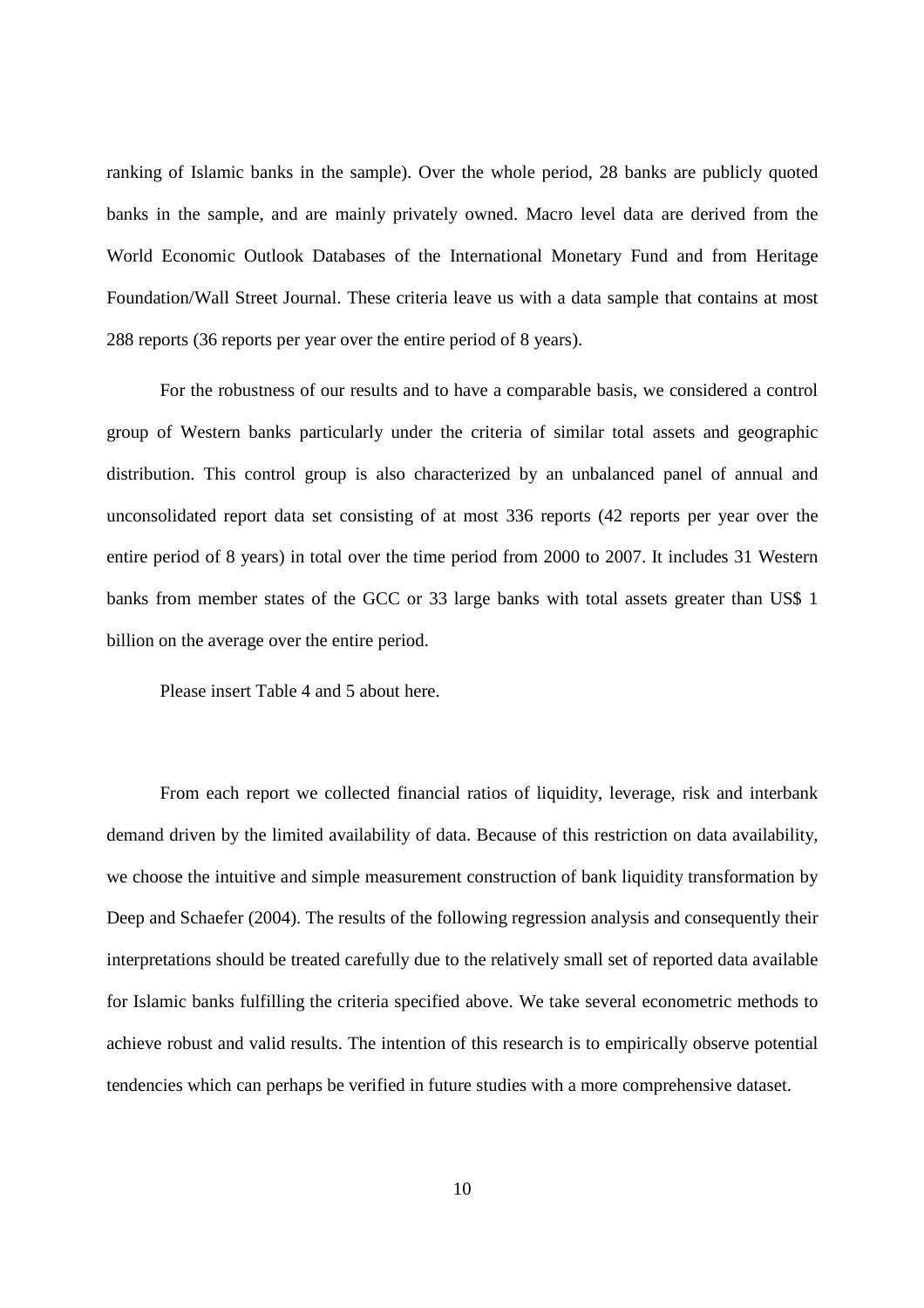The characterization of descriptive statistics in the following are based on both complete samples and on two subsamples for each under the criteria of geography and size. Beginning with the liquidity transformation (LTG) variable we can observe (as expected for the complete sample and for the subsample) high values in the range of 68.03% to 74.79% with the lowest for Islamic banks from GCC. These high values indicate more deposit financed banks than through other (re- )financing sources with illiquid loan portfolios for the most part. Banks from GCC differ in the LTG variable with lower values relating to higher market liquidity and the institutional foundations of money and capital markets in conformity with the Shari´ah. For the control group of Western banks we can observe a lower level of the LTG variable with a wider range lying in the interval of 63.47% to 73.26% and with the lowest value for the complete sample*.* Also observed in several other studies are the higher ratios of equity lying in the interval of 13.11% to 19.28% for the ratio of equity to total assets (EQ/TA) and 16.46% to 39.51% for equity to liabilities (EQ/LI) of Islamic banks compared to their Western counterparts (see e.g. Weill 2010). Similar to the analysis of Cihak and Hesse (2008) we can observe for the Islamic sample higher ratios of loan loss provisions to gross loans (LLP/GL) or loan loss reserves to gross loans (LLR/GL) for large banks compared to the whole sample or the GCC subsample. The levels of LLP/GL and LLR/GL are both higher for the Western sample indicating a more risky loan portfolio. A further striking fact of the descriptive statistics is the variable of net loans scaled by the sum of customer and short term funding (NL/CSTF) and lying in the interval of 73.56% to 85.36%. This proxy for illiquidity is the highest for banks from GCC where apart from Malaysia is the most comprehensive interbank market for Shari´ah-compliant financial intermediaries. As a result of the strong illiquidity which is also supported by the low ratios of liquid assets to total assets and alternatively by liquid assets to customer and short term funding (for brevity not listed in Table 6 and 7), they should have a higher risk to a classical bank run. Here we expect that they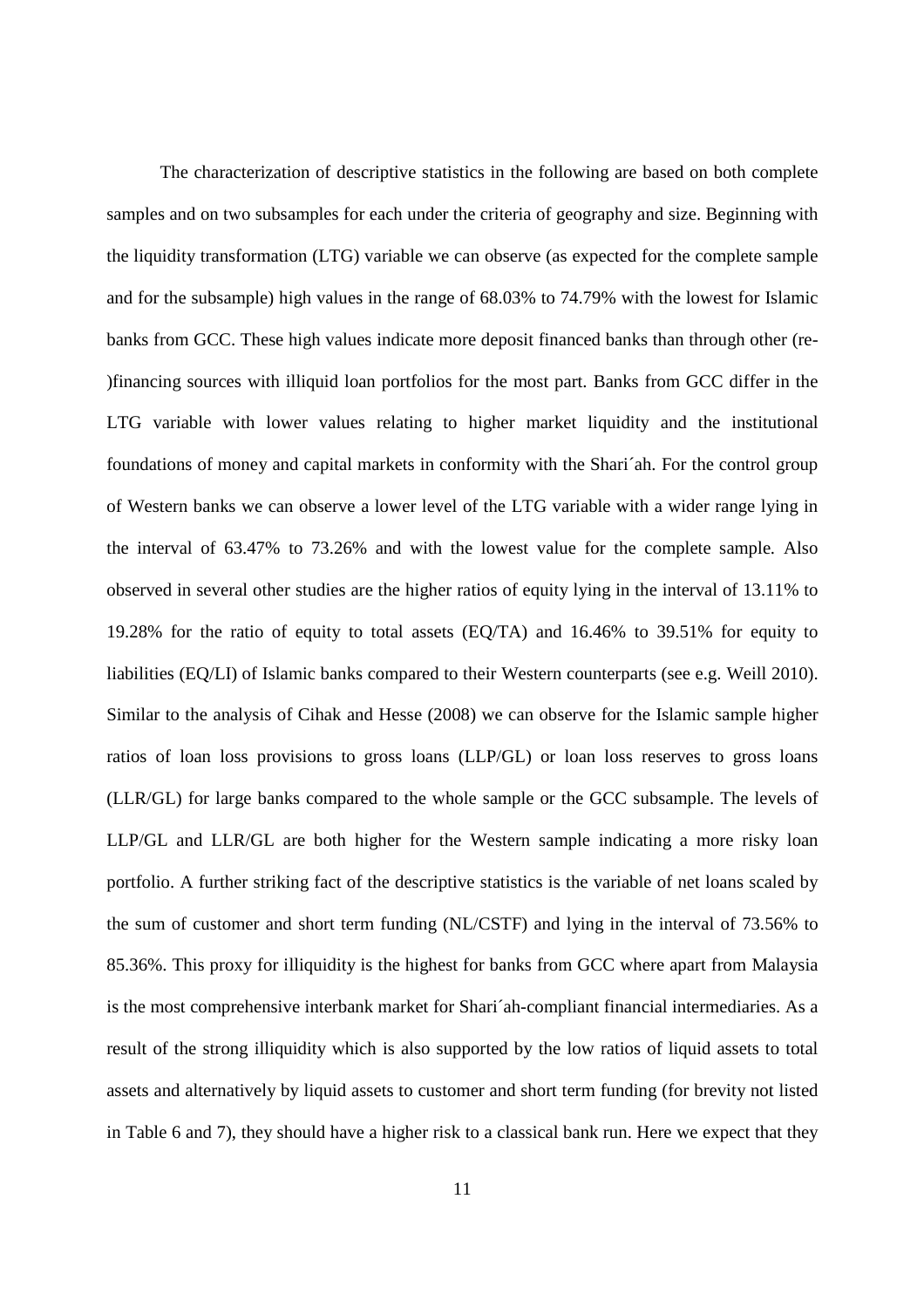have higher liquidity ratios than their Western counterparts in terms of the restricted refinancing sources. We expect this for emerging markets where banks are usually confronted with stronger macroeconomic risk and volatility and a lack of legal and regulatory environment. Under these conditions it leads to difficulties in the enforcement of contracts and subsequently to liquidity hoarding by banks so that the intermediary functions cannot be fulfilled efficiently (see e.g. Aspachs et al. 2004, Acharya et al. 2008b, Bansal et al. 2010). One explanation why the liquiditiy ratios are different for the case of Islamic banks is that they practice a conservative strategy towards the leverage ratio and as well as in the credit policy with the domination of short-term fixed-income contracts. Comparing the relation of LTG and NL/CSTF in the Islamic and Western sample, we observe as expected the trade-off between the level of liquidity transformation and liquidity holding of a bank. Finally, regarding the relative homogeneity of macroeconomic variables, the intention to build a sample of Islamic banks with comparable institutional market environments is achieved by using data from high-income or upper-middle-income countries. The macroeconomic similarities are even more apparent for the subsamples of banks from GCC (see Espinoza et al. 2010).

Please insert Table 6 and 7 about here.

## **3.2 Methodology**

 In this section we explain the methodology of our empirical test on the unbalanced panel data. The analysis of the relation between LTG and the factors of leverage, risk and interbank demand of a bank is based on the estimation of the following equation:

$$
LTG_{i\mathfrak{e}} = \beta_1 + \beta_2 \text{ Lev}_{i\mathfrak{e}} + \beta_3 \text{ Risk}_{i\mathfrak{e}} + \beta_4 \text{ IB}_{i\mathfrak{e}} + \beta_5 \ln(Size_{i\mathfrak{e}}) + \beta_6 X_{i\mathfrak{e}} + \varepsilon_{i\mathfrak{e}} ,
$$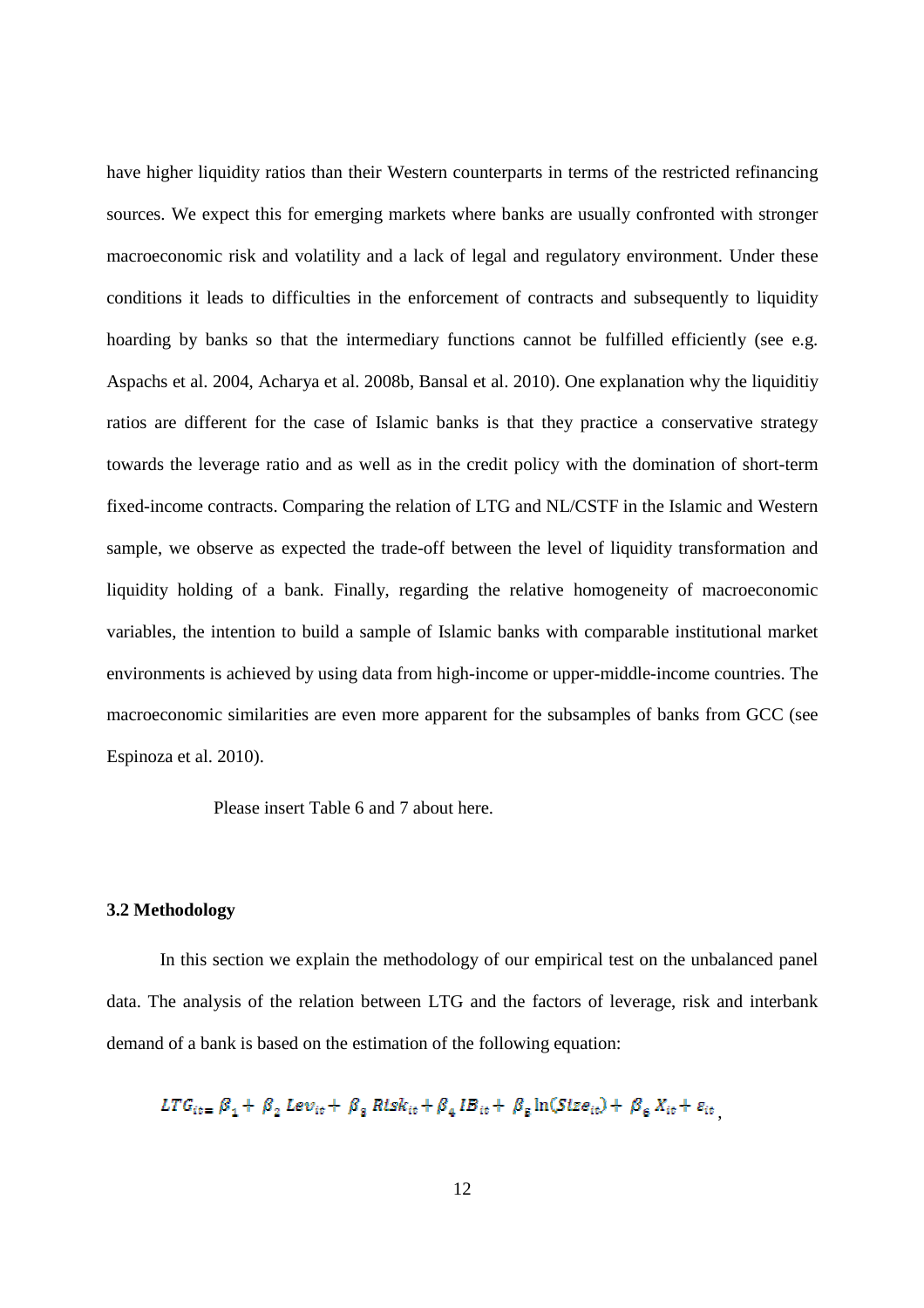wherein the liquidity transformation measure of bank *i* at time t,  $Lev_{it}$  is a variable for the leverage position,  $IB_{it}$  indicates the interbank demand,  $\ln (Size_{it})$  proxies the size in natural logarithm,  $X_{it}$  is a vector of control variables at the macroeconomic level and finally  $\varepsilon_{it}$  as the error term. We take the natural logarithm of the bank size to account for non-linear relations.

 The liquidity transformation gap variable is defined as the difference between liquid liabilities and liquid assets scaled by total assets. The idea behind this construction method of Deep and Schaefer (2004) is that a relatively high liquidity transformation function of a bank is then the case, if it is financed by mostly liquid deposits and holds a portfolio dominated by illiquid loans. In this manner the liquidity creation measure is rather a maturity than a category approach in the sense of loan portfolio classification (see Berger and Bouwman 2009). The values of LTG lie in the range of -1 and +1. Considering the case in which the LTG is zero means no liquidity transformation at all by a bank. An extreme LTG value of +1 indicates a bank financed completely by deposits and holding only illiquid loans. Equivalently it is for the another extreme value of a LTG of -1. Thus, the higher the LTG measure, the greater is the liquidity transformation by a financial intermediary. According to the definition of Bankscope liquid assets capture in general loans with less than three months to run to maturity and additionally quoted or listed government bonds and cash. Liquid liabilities from the perspective of a bank include customer and interbank deposits.

 At the bank individual level we include the following explanatory variables: the leverage position of a bank is captured by the ratios of equity to total assets (EQ/TA) and alternatively equity to liabilities (EQ/LI). For measuring the (credit) risk in a bank's loan portfolio we use the ratios of loan loss reserves to gross loans (LLR/GL) and loan loss provisions to gross loans (LLP/GL) as a substitute (see Dinger and Von Hagen 2009, Holl and Schertler 2009). The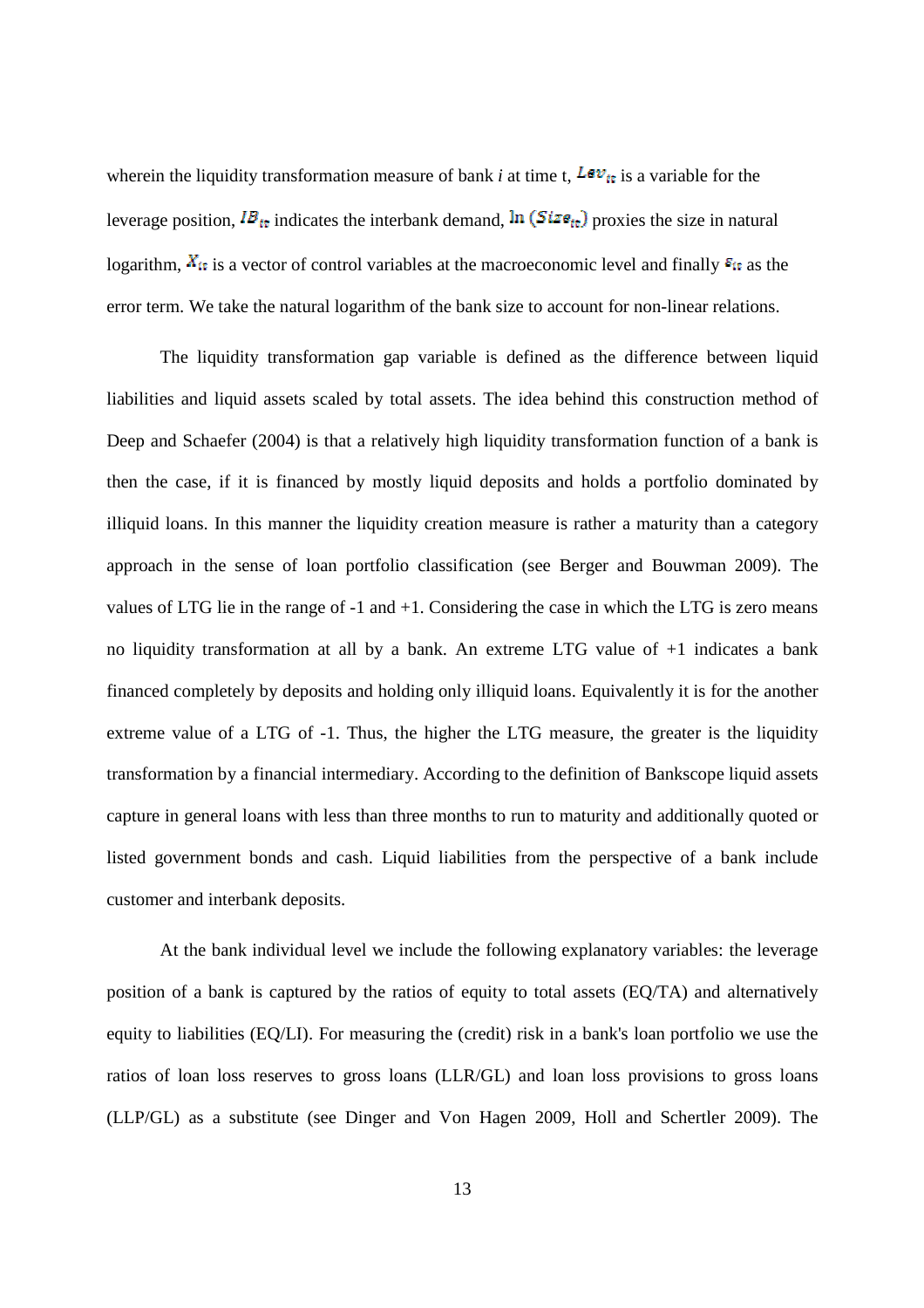interbank demand position is proxied by the ratio of net loans to customer and short-term funding (NL/CSTF) (see e.g. Dinger and Von Hagen 2009). Net loan is defined as the sum of total customer loans and problem loans minus loan loss reserves and the denominator includes customer and interbank deposits of a bank (see Bankscope Glossary). For this ratio there is a negative relation because the higher they are the less liquid the bank is. To account for size effects at the bank individual level we choose typically the variable of total assets in natural logarithm. Furthermore, we consider at the country level the following three macroeconomic control variables to proxy the development status: per capital GDP (GDP/CAP), annual percentage change of GDP (∆GDP) and an index of economic freedom (FI) by the Heritage Foundation/Wall Street Journal (see Dinger and Von Hagen 2009).<sup>3</sup> The index covers ten benchmarks of economic development such as business freedom, property rights, fiscal freedom, and so on, to approximate the institutional development of a country's financial system.

 The econometric method for the panel regression analysis is panel ordinary least squares (OLS) with the specification of cross-section fixed effects. They were tested for models with pooling and cross-section random effects which can be both excluded. To check for robustness the estimations are run with alternative solvency and risk measures as explanatory variables. Further controls for robustness are the estimations for different subsamples under the criteria of size and geography focus. Finally, we apply the model to a control group of Western banks to analyze and interpret the specificities of Islamic banks towards their Western counterparts. Behind our hypothesis there are also the questions of which characteristics are attributable to Islamic banks and which result from the economic and institutional conditions under the dual financial system is taking place in a country. Separating the two effects is very difficult due to

<sup>&</sup>lt;sup>3</sup>Annual inflation is not regarded concerning to the restricted degrees of freedom and the very significant correlations to the macroeconomic development proxies ∆GDP, GDP/CAP and FI.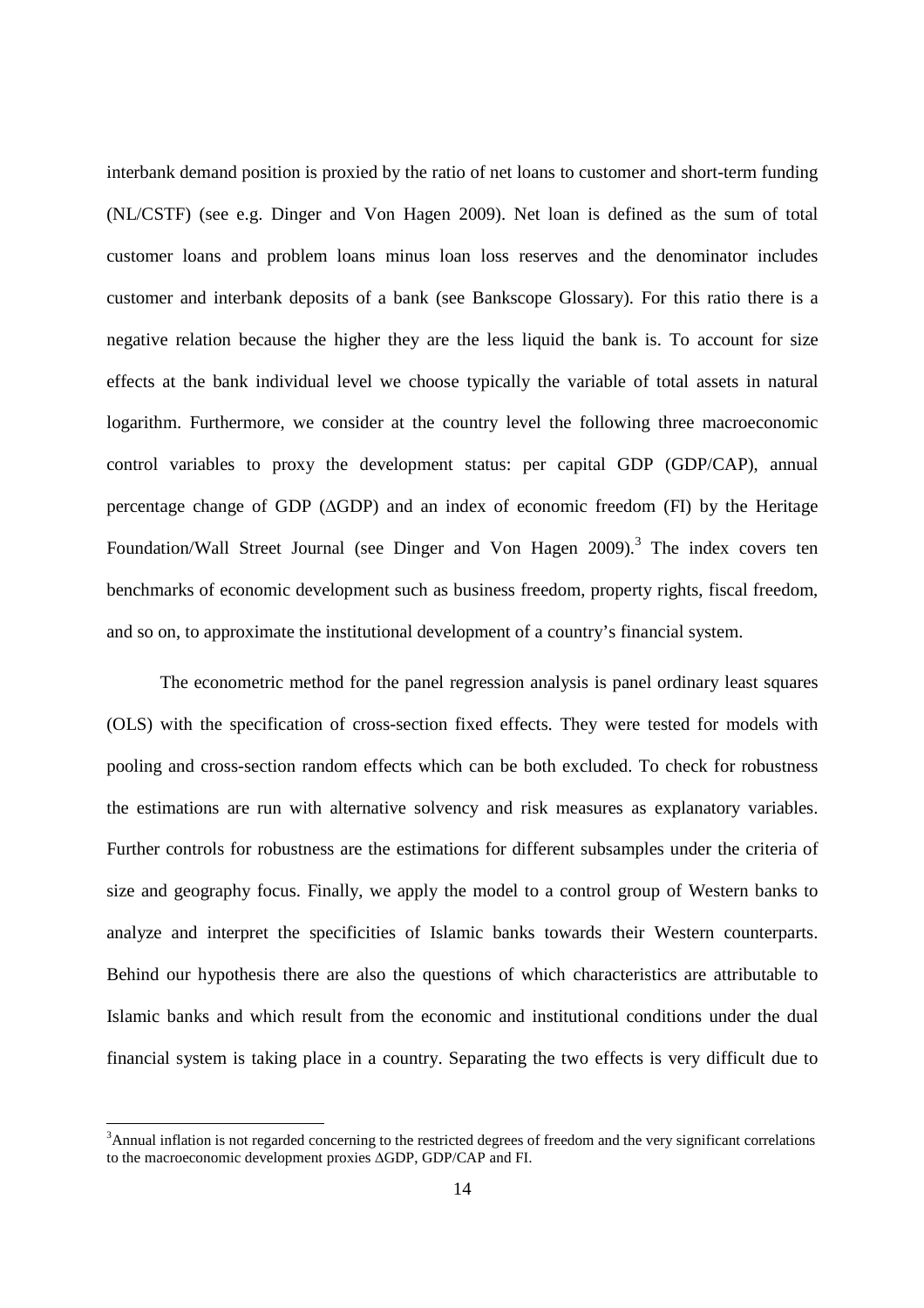interdependencies and individual bank influences. With our methodological approach we also want to find a possible response to this question.

## **3.3 Results**

### **3.3.1 Whole sample of Islamic banks**

In our broad sample our hypothesis is strongly supported by nearly all regression specifications. The coefficients for leverage, interbank demand and bank risk have the expected negative signs and are in most cases even significant at the 1% level. Thus, according to the approximation method of liquidity transformation by Deep and Schaefer (2004), the specific characteristics of an Islamic bank are associated with a lower level of liquidity creation. So under typical circumstances an Islamic bank faces, the liquidity transformation as one of the main intermediary functions cannot be fulfilled optimally. Regarding the alternative variables, the highest significant influence specific to Islamic banks are primary from solvency and bank risk measures and then secondary by the proxy to interbank demand. For example a 10% increase of solvency, bank risk or interbank demand is associated with a drop of liquidity creation by at least 3.2%, 2.4% or 1%, respectively. Relying on lower leverage and needing also an additional capital buffer against defaults under restricted refinancing sources lower the liquidity transformation amount for Islamic banks. Every loan which is associated with additional risk or demand to interbank market hinders the liquidity creation function. The empirical results are also consistent with the theoretical notion that banks with higher equity capital are involved in less risky projects and so perform a lower degree of liquidity transformation. Referring to control variables on individual level, bank size is highly significant in two of the four regression specifications. According to the empirical results of Deep and Schaefer (2004) *and* Berger and Bouwman (2009)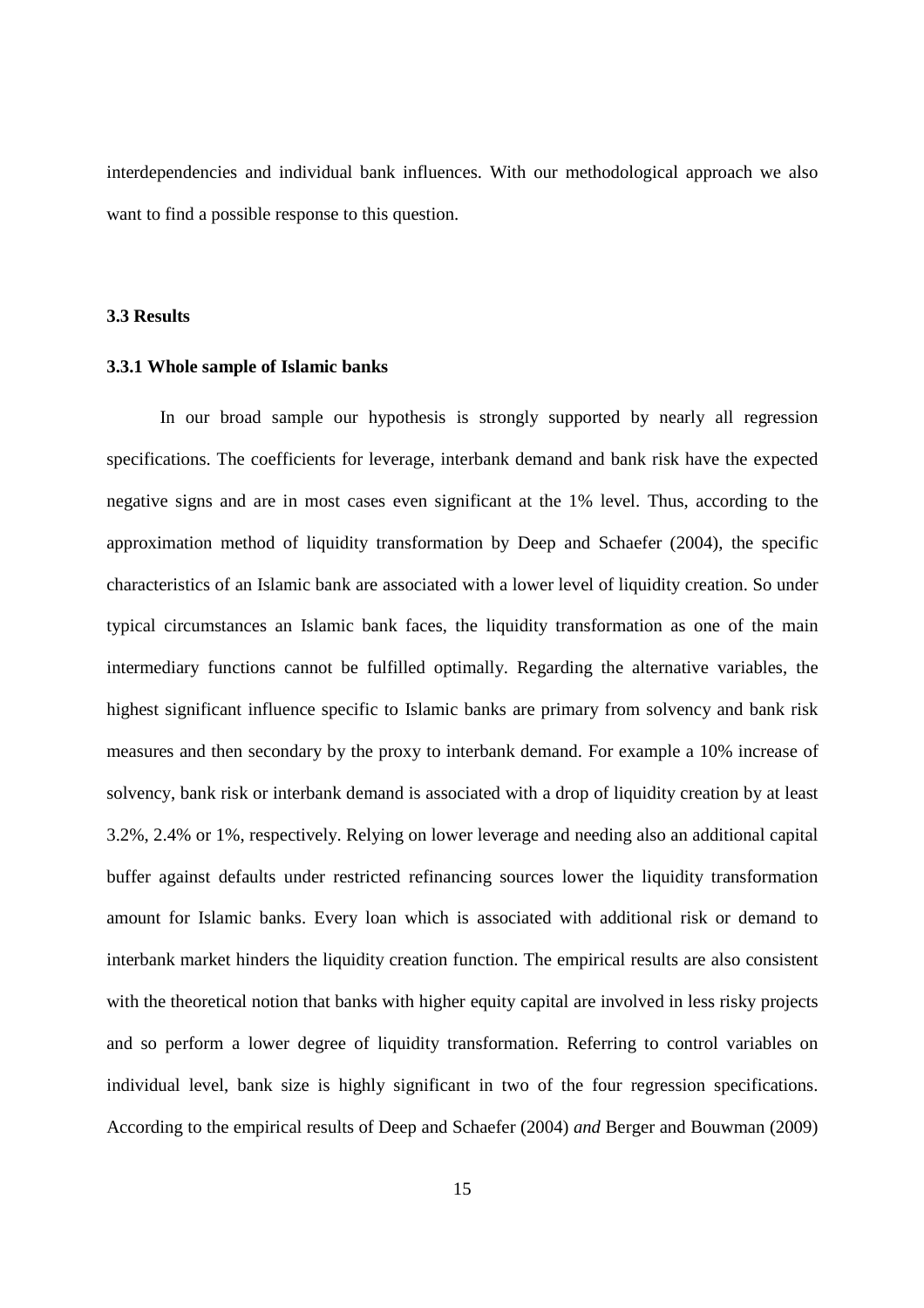larger banks create more liquidity. In the case of Islamic banks large institutions profit especially from widespread deposit-gathering networks. This financing advantage brings them in a situation in which they are more independent from interbank demand. Concerning the macroeconomic control variables, there are no significant impacts or nearly no impact in absolute values. One reason is of course the sample choice consisting of banks based in GCC countries in cases of ca. 3/4. The macroeconomic homogeneity under GCC members dominates the sample so that the variables indicating the economic development are absorbed.

Please insert Table 8 about here.

#### **3.3.2 Subsamples of Islamic banks with geography and size focus**

 To check for robustness of our regression results through the complete sample, we build two subsamples. The first is a subsample consisting of GCC based banks. For this subsample there are similar significance as in the broad sample, with the main difference in the coefficient value of bank risk proxied by LLR/GL. In the case of banks from GCC countries, a 10% increase in bank risk is associated with a decrease of liquidity transformation of at least 18%. An explanation for the higher sensitivity of liquidity creation towards bank risk in this subsample is that Islamic banks have a more diversified product portfolio concerning to higher market liquidity and more financing sources in the member states of GCC (see GDP/CAP in Table 4). The domination of short-term and fixed-income contracts are also typical for this subgroup but not in a high degree (*to what degree then?)* as their counterparts outside the region of GCC. Therefore the share of long-term and equity based financial contracts is higher, implying a higher product portfolio risk. Regression results for control variables on the bank individual and on the macroeconomic level are very similar to those of the complete sample. Thus, the regressions of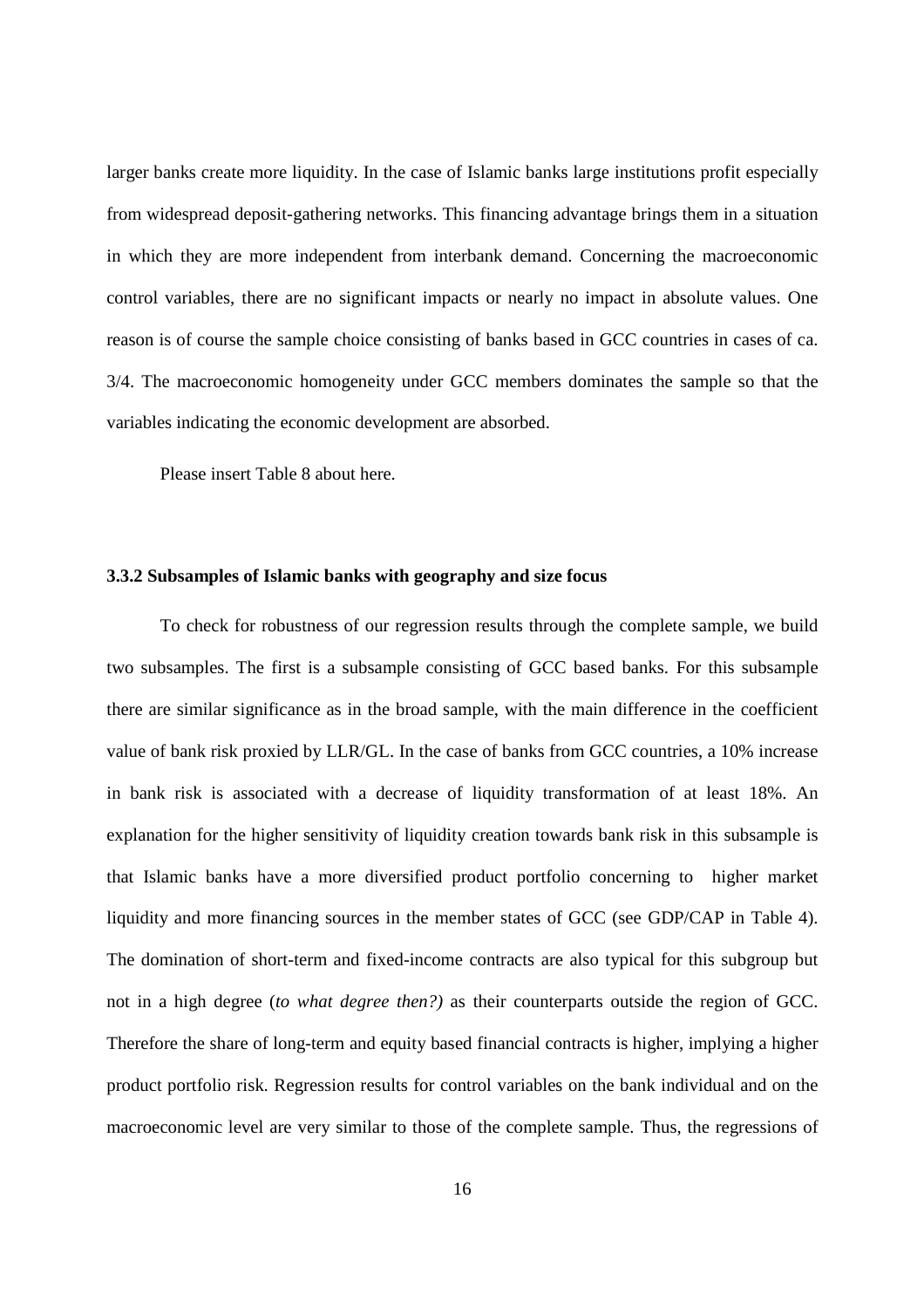this first subsample supports our hypotheses and the results of the broad sample but only to a limited extent for the alternative variables of leverage (EQ/LI) and of bank risk (LLP/GL).

 In the second subsample there are only banks included with an average size of more than US\$ 1 billion from 2000 to 2007. The regression results support again our hypotheses. In comparison to the complete and the first subsample, the alternative specifications for leverage and for bank risk are also highly significant. Another characteristic of this subsample is the high sensitivity of the liquidity transformation measure towards the equity ratios. Regarding the descriptive statistic that large banks have (as expected) the highest leverage, this result is not surprising considering the access to higher liquidity sources and a more diversified product portfolio. Similar to the subsample before is the high sensibility of liquidity transformation towards both bank risk indicators. The second subsample proofs again the robustness of our results and specifications.

Please insert Table 9 and 10 about here.

### **3.3.3 Control Group of Western banks**

In the complete sample we observe in our estimations for the case of Western banks a higher sensibility of the LTG variable towards both alternative leverage positions (EQ/TA and EQ/LI) at a significance level of 1%. The same is true for the subsamples of banks from GCC member states and of large banks. Contrary to the case of Islamic banks there is no significance at all for the approximations of interbank demand (NL/CSTF) and of loan portfolio risk (LLR/GL and LLP/GL). As in the following subsamples of this control group, there is no empirical evidence of an influence of the macroeconomic control variables. Beginning with the subsample of Western banks from GCC the main difference is the significance of NL/CSTF at a level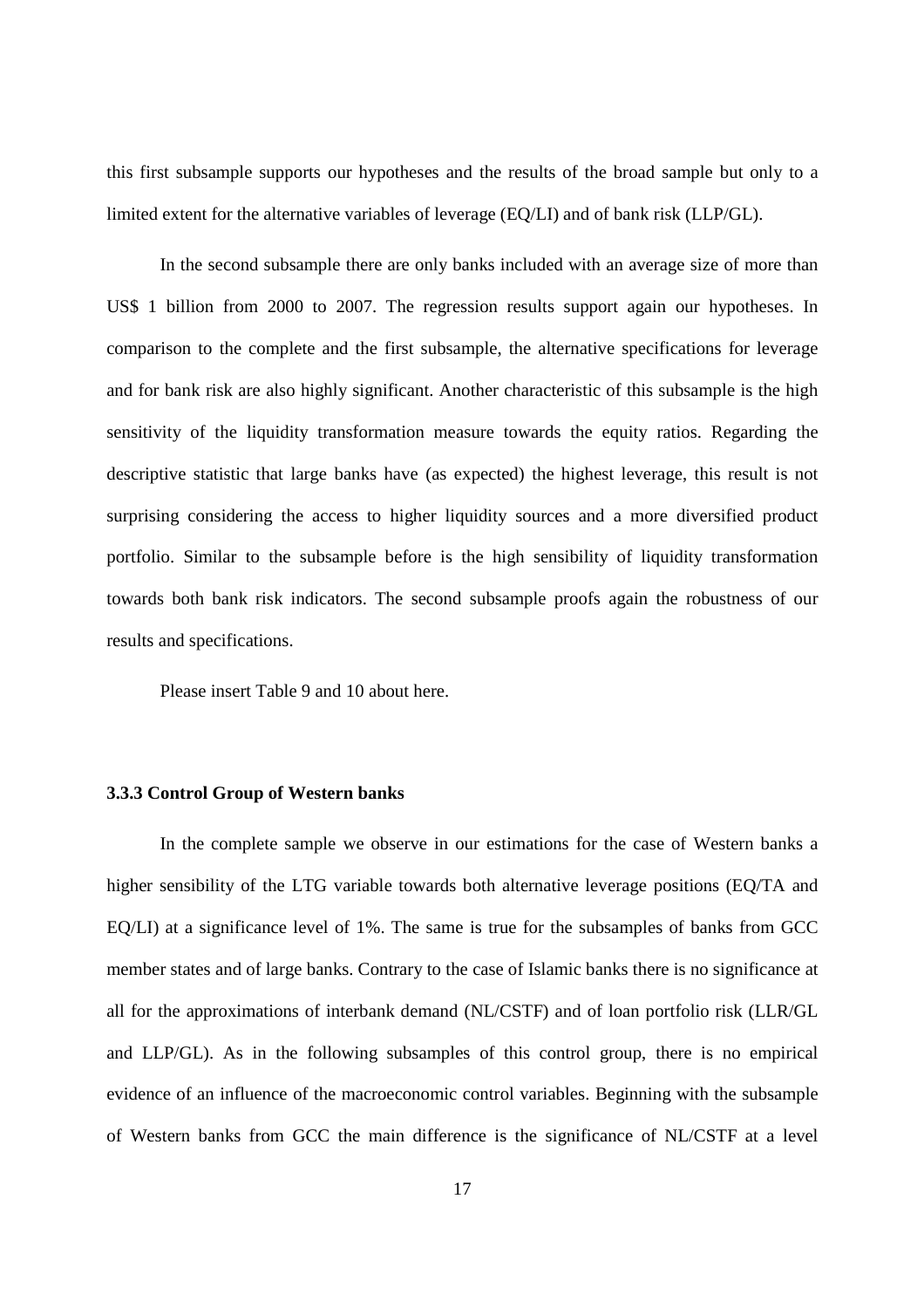between 5% and 10% for the different estimation models. An increase in the interbank demand or a higher illiquidity is related with a stronger decrease for the liquidity transformation of a Western bank from GCC. In the subsample of large Western banks we observe only in two of the four estimation model specifications, a 10% percent significance level for NL/CSTF. A striking result for this subsample is the highly significant bank (credit) risk variable with a positive coefficient of LLR/GL, while there is no significance for the alternative indicator of LLP/GL.

Please insert Table 11 to 13 about here.

Thus, the regression results of the control group support also our hypothesis that the typical characteristics of an Islamic bank, especially interbank demand and loan portfolio risk, determine their liquidity transformation. The control group of Western banks reveals that these characteristics are not the dominant determination factors of explaining their liquidity transformation. Regarding the differences in significance levels of the bank individual explaining factors for the case of Islamic and Western banks, we conclude a possible interdependency between the institutional development of an Islamic financial system and the specificities of Islamic banks. Thus, the economic preconditions are in principle the same for both financial systems, but the institutional developments make the distinction under which banks have to function as intermediaries. For the case of Islamic banks the developing institutional conditions affect them in such a way that the liquidity creation function is particularly influenced by loan portfolio risk taking and by the interbank demand. We can interpret for the Islamic case a form of bank adaptation to the institutional development particularly for these two variables.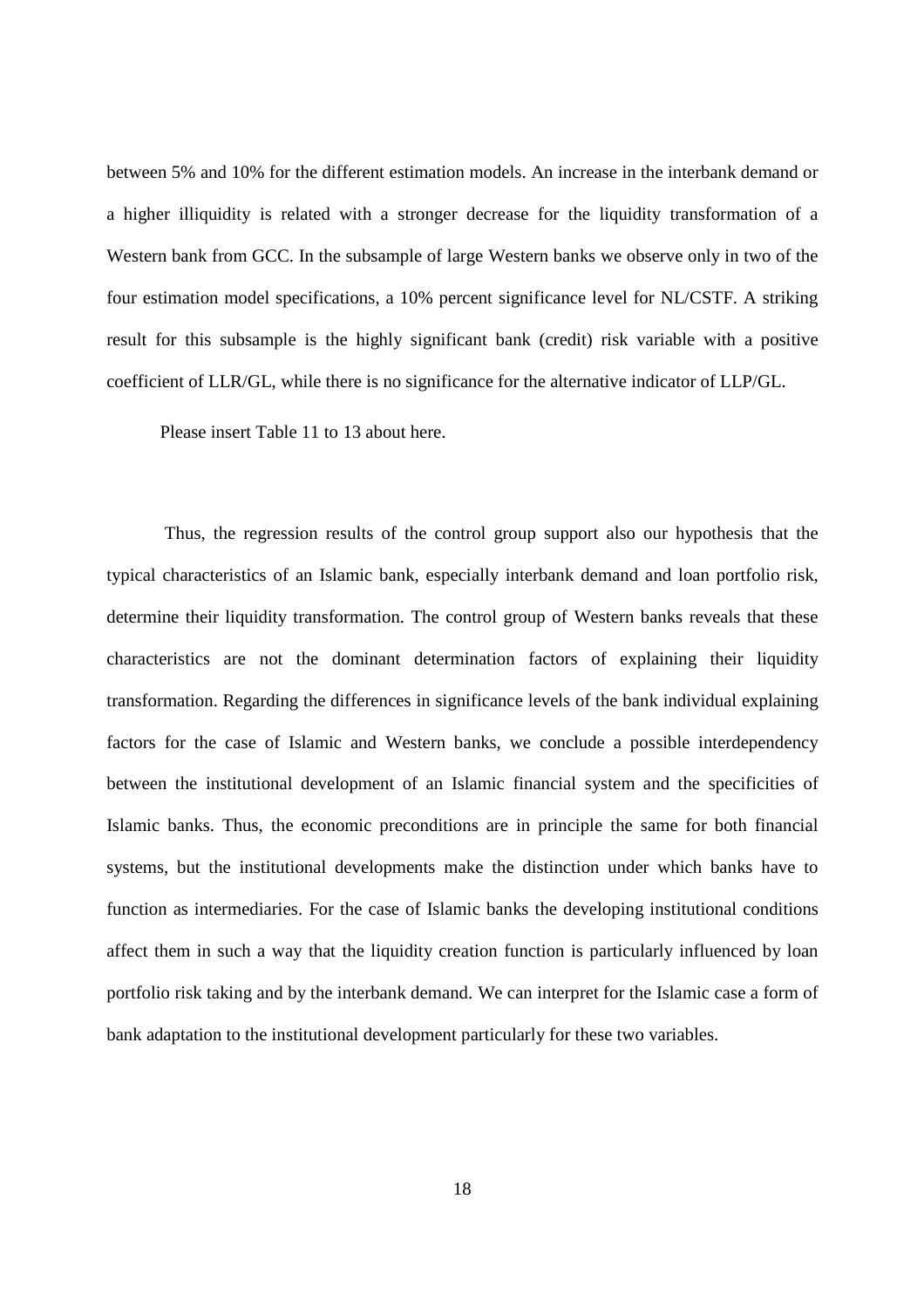## **4 Conclusions**

 The business of Islamic banking and finance is restricted under the guidelines of the Shari´ah, the unique and global legislation for Muslims. According to these guidelines, interest, gambling and speculation is prohibited and financial contracts and transactions have to be based in principle on real assets and on profit and loss sharing. Furthermore, financial investments underlie negative and financial screens which are comparable to a broader case of the so-called social responsible investments (SRI). The necessity to be in conformity with these criteria of the Shari´ah and according to restricted refinancing instruments and sources concerning an interbank market, to a lender of last resort or to an asset market, the loan portfolio of an Islamic bank is usually dominated by short-term fixed-income contracts. As a result, they do not optimally fulfill the intermediary functions especially in term and risk. The objective of this study is to analyze the liquidity transformation implications which stem from the special characteristics of an Islamic bank. Our hypothesis is that the specifics towards leverage, risk and interbank demand are negatively (inversely) related to liquidity creation. To test this hypothesis, we conducted an empirical analysis regarding a selected sample of Islamic banks focusing on accounting based liquidity, leverage, risk and interbank demand measures over the period of 2000 to 2007. For approximating the liquidity transformation we use the measure of Deep and Schaefer (2004). The results of our empirical panel analysis confirm our hypothesis and are robust for alternative specifications, subsamples and as well as for a control group of Western banks with comparable sample characteristics. Thus, liquidity transformation for Islamic banks decreases especially in bank (credit) risk taking and in interbank demand. Furthermore, we can indicate that liquidity creation increases in size and in product portfolio specialization in short-term and fixed-income credit policy strategy. With increasing size they profit from more deposits and also liquidity, which in consequence lowers the risk of equity and improves the independence of external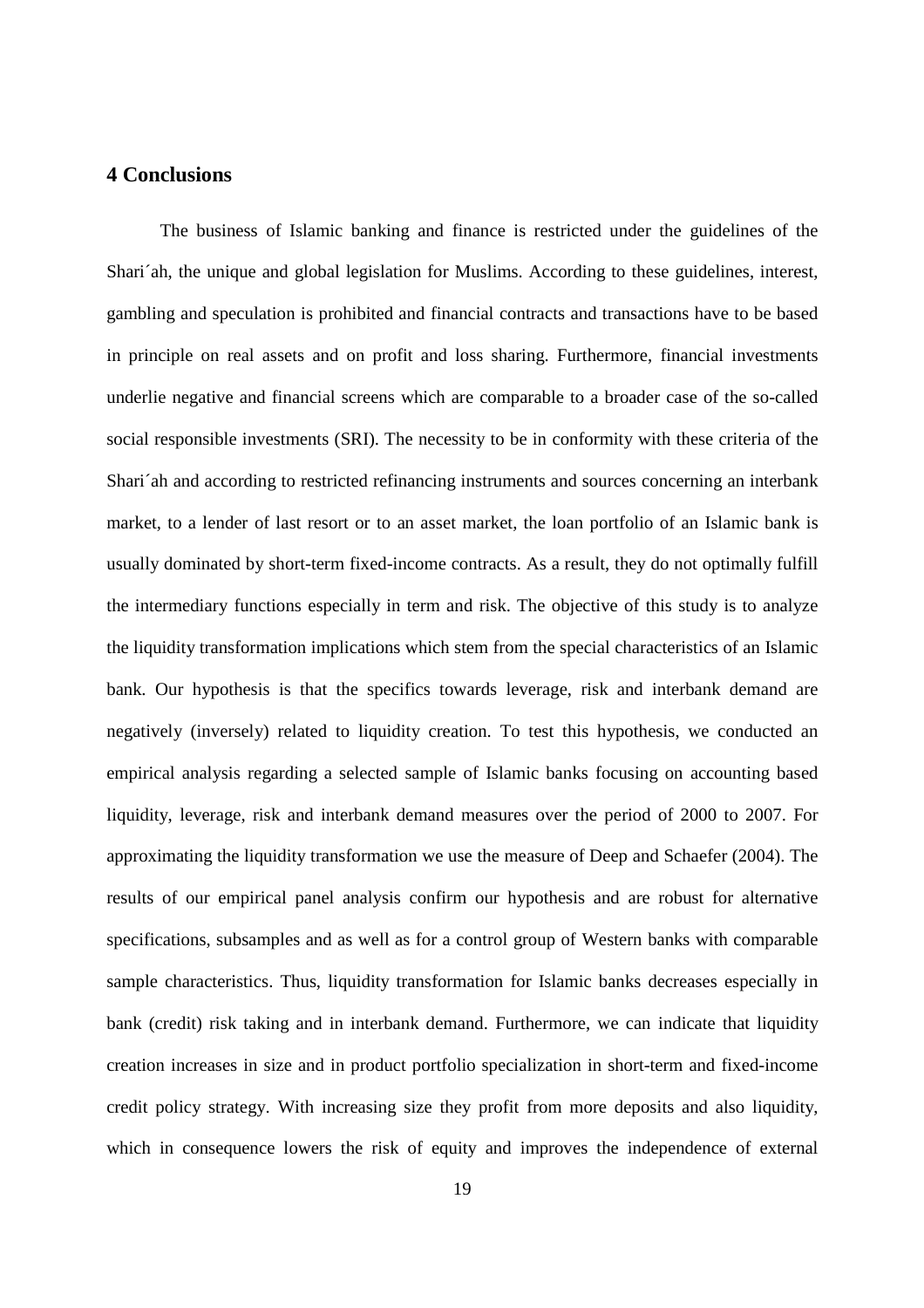refinancing sources. The specific characteristic of Islamic banks' loan portfolio allows them to hold lower liquidity and to do their business more efficiently. Finally, we can conclude that independent of the economic environment, the institutional financial system development affects directly the liquidity creation function of Islamic banks.

 Possible areas for further research in the future, especially when more comprehensive and valid data are available, is to determine how the behavior of Islamic banks in liquidity transformation will change when more innovation in financial instruments take place and when more competitive refinancing sources exist in the dimensions of depth and breath. The latter will depend in particular on financial sector development, so it would be interesting to observe the parallel processes. Will there be an adjustment to Western banks or will they continue to specialize and differ from their Western counterparts? These research questions can be proved by a comparison to a suitable peer group of Western banks. Further analyses and robustness tests could be done through alternative measure constructions of liquidity transformation.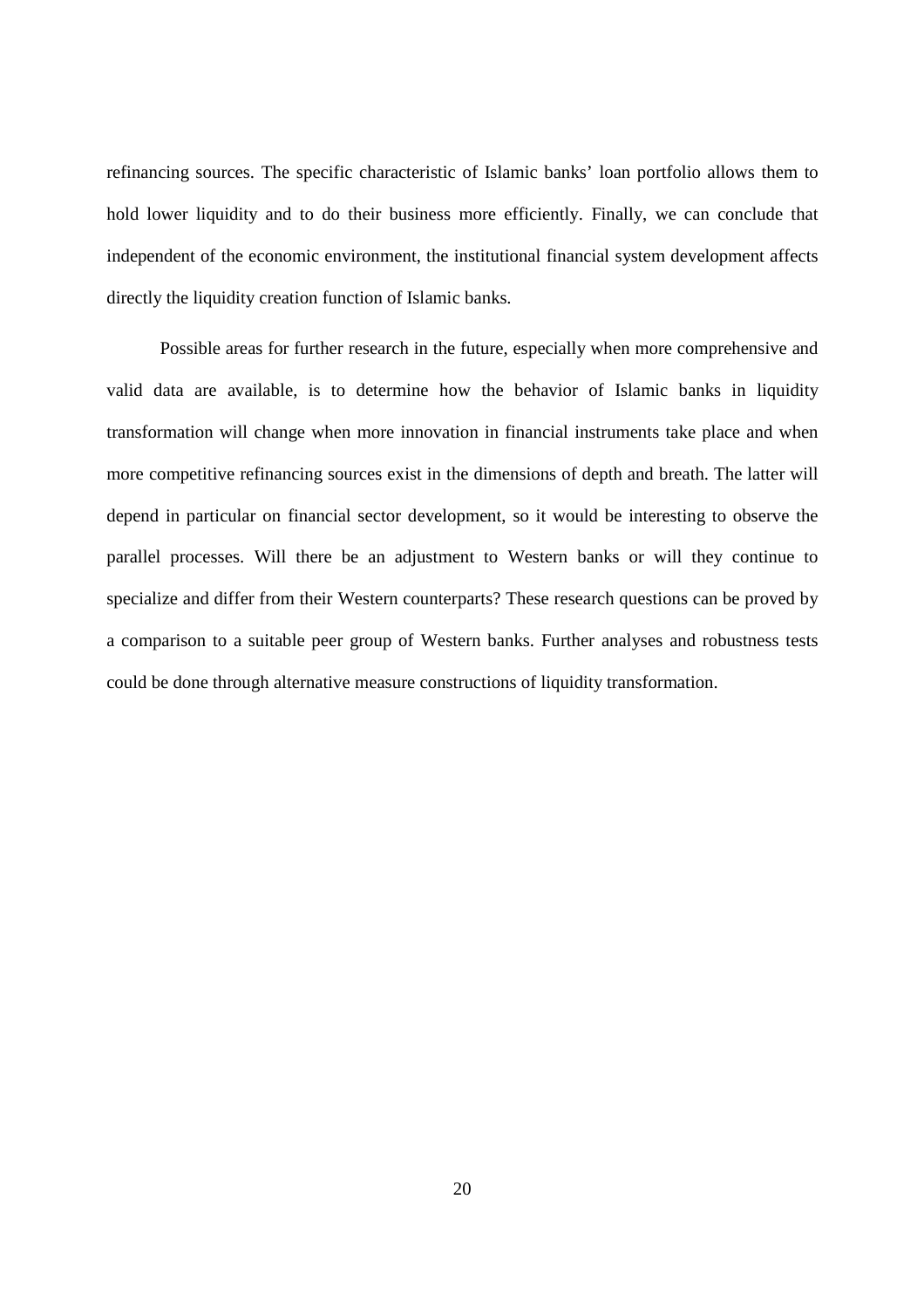## **References**

- Acharya, V.V. / Gromb, D. / Yorulmazer, T. (2008a), Imperfect Competition in the Interbank Market for Liquidity as a Rationale for Central Banking, London Business School
- Acharya, V.V. / Shin, H.S. / Yorulmazer, T. (2008b), Fire Sales, Foreign Entry and Bank Liquidity, London Business School
- Acharya, V.V. / Hasan, I. / Saunders, A, (2006), Should Banks Be Diversified? Evidence from Individual Bank Loan Portfolios, in: Journal of Business, 79, 1355-1412
- Aggarwal, R.K. / Yousef, T. (2000), Islamic Banks and Investment Financing, in: Journal of Money, Credit and Banking, 32, 1, 93-120
- Akacem, M. (2008), Islamic Banking and Finance: Beyond "Shari'ah" Arbitrage, in: Review of Islamic Economics, 12, 2, 67-85
- Al-Hassan, A. / Khamis, M. / Oulidi, N. (2010), The GCC Banking Sector: Topography and Analysis, IMF Working Paper, WP/10/87, 1-45
- Allen, F. / Douglas, G. (2004), Competition and Stability, Journal of Money, Credit and Banking, 36, 453-480
- Allen, F. / Carletti, E. / Gale, D. (2009), Interbank Market Liquidity and Central Bank Intervention, in: Journal of Monetary Economics, 56, 639-652
- Aspachs, O. / Erlend, N. / Muriel, T. (2004), Liquidity, Banking Regulation and the Macroeconomy, mimeo, Bank of England, 1-26
- Bankscope, Bureau van Dijk Electronic Publishing, Hanauer Landstrasse 175-179, 60314 Frankfurt/Main
- Bansal, R. / Coleman, W. J. / Lundblad, C. T. (2010), Liquidity and Financial Intermediation, mimeo, Working Paper of Duke University and University of North Carolina, 1-29
- Berger, A.N. / Bouwman, C.H.S. (2009), Bank Liquidity Creation, in: The Review of Financial Studies, 22, 9, 3779-3837
- Bhattacharya, S. / Gale, D. (1987), Preference Shocks, Liquidity and Central Bank Policy, in: W. Barnett and K. Singleton (eds.), New Approaches to Monetary Economics, Cambridge University Press, 69-88
- Bhattacharya, S. / Thakor, A.V. (1993), Contemporary Banking Theory, in: Journal of Financial Intermediation, 3, 2-50
- Bhattacharya, S. / Boot, A.W.A. / Thakor, A.V. (1998), The Economics of Bank Regulation", Journal of Money, Credit and Banking, 30(4), 745-70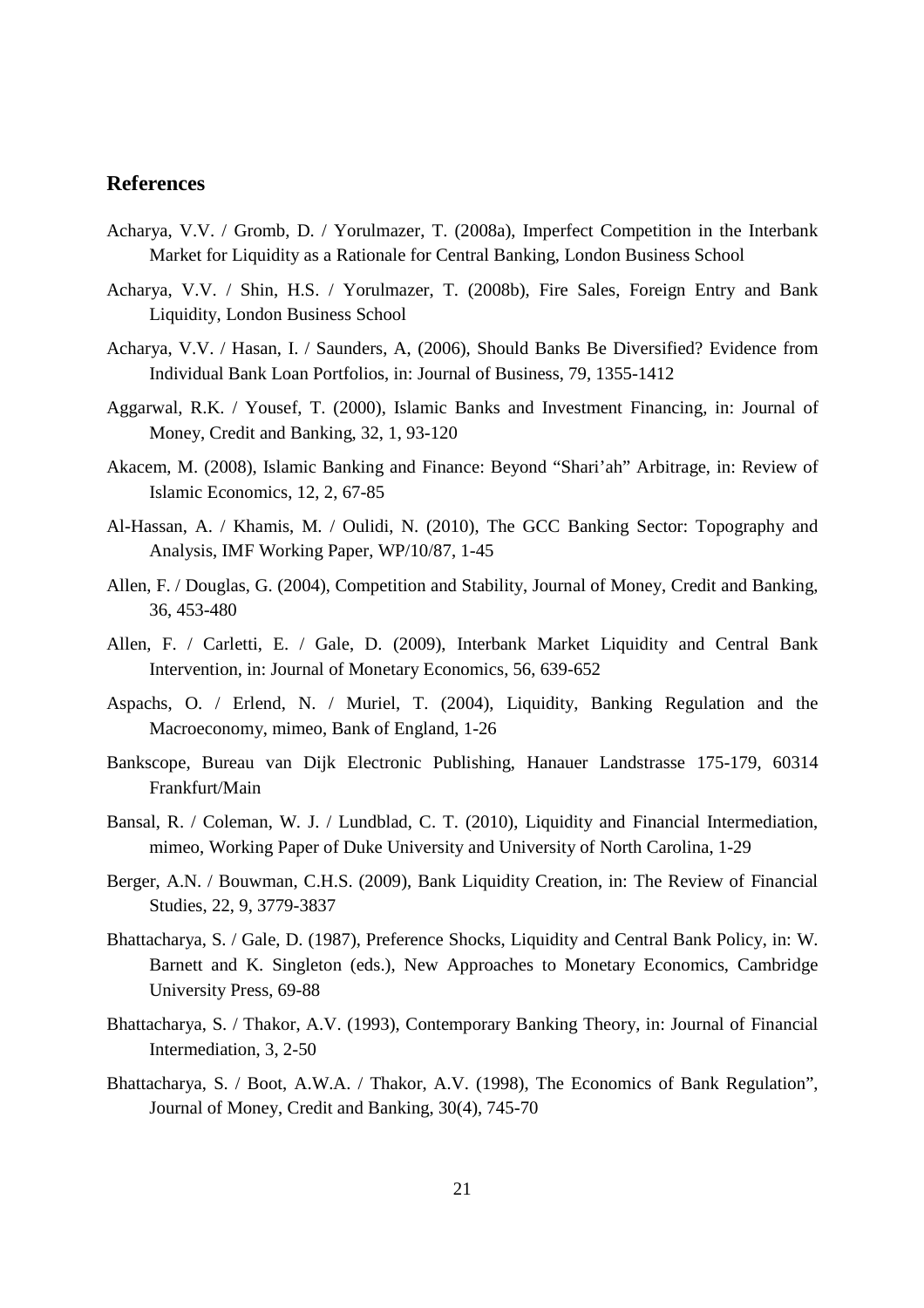- Behr, A. / Kamp, A. / Memmel, C. / Pfingsten, A. (2007), Diversification and the Banks' Risk-Return-Characteristics – Evidence From Loan Portfolios of German Banks, Discussion Paper No 05/2007, Deutsche Bundesbank
- Bitz, M. (2005), Finanzdienstleistungen, 7. Auflage, Oldenbourg-Verlag, München
- Boyd, J.H. / Prescott, E. (1986), Financial Intermediary Coalitions, in: Journal of Economic Theory, 38, 211-232
- Boyd, J.H. / Runkle, D.E. (1993), Size and Performance of Banking Firms, in: Journal of Monetary Economics, 31, 47-67
- Brown, K. / Hasan, M.K. / Skully, M. (2007) Operational Efficiency and Performance of Islamic Banks, in: Hassan, M.K. / Lewis, M.K. (edt.), Handbook of Islamic Banking, Edward Elgar, Cheltenham, 96-115
- Brunetti, C. / di Filippo, M. / Harris, J.H. (2009), Effects of Central Bank Intervention on the Interbank Market During the Sub-Prime Crisis, mimeo
- Bryant, J. (1980), A Model of Reserves, Bank Runs, and Deposit Insurance, in: Journal of Banking and Finance, 4, 335-344
- Cai, J. / Thakor, A.V. (2008), Liquidity Risk, Credit Risk, and Interbank Competition, John M. Olin School of Business
- Chapra, M.U. (2007), Challenges Facing the Islamic Financial Industry, in: Hassan, M.K. / Lewis, M.K. (edt.), Handbook of Islamic Banking, Edward Elgar, Cheltenham, 325-357
- Chong, B.S. / Liu, M.-H. (2007), Islamic Banking: Interest-free or interest-based?, in: Pacific-Basin Finance Journal, 17, 125-144
- Choudhury, M.A. / Hoque, M.Z. (2006), Corporate Governance in Islamic Perspective, in: Corporate Governance, (6) 2, 116-128
- Cihak, M. / Hesse, H. (2008) Islamic Banks and Financial Stability: An Empirical Analysis, IMF Working Paper 08/16
- Cole, R.A. / Moshirian, F. / Wu, Q. (2008), Bank Stock Returns and Economic Growth, in: Journal of Banking & Finance, 32, 995-1007
- Deep, A. / Schaefer, G. (2004), Are Banks Liquidity Transformers?, Harvard University, John F. Kennedy School of Government, Faculty Research Working Paper Series RWP04-022, S. 1-53
- Derigs, U. / Marzban, S. (2009), New Strategies and a New Paradigm for Shari´ah-compliant Portfolio Optimization, in: Journal of Banking & Finance, 33, 1166-1176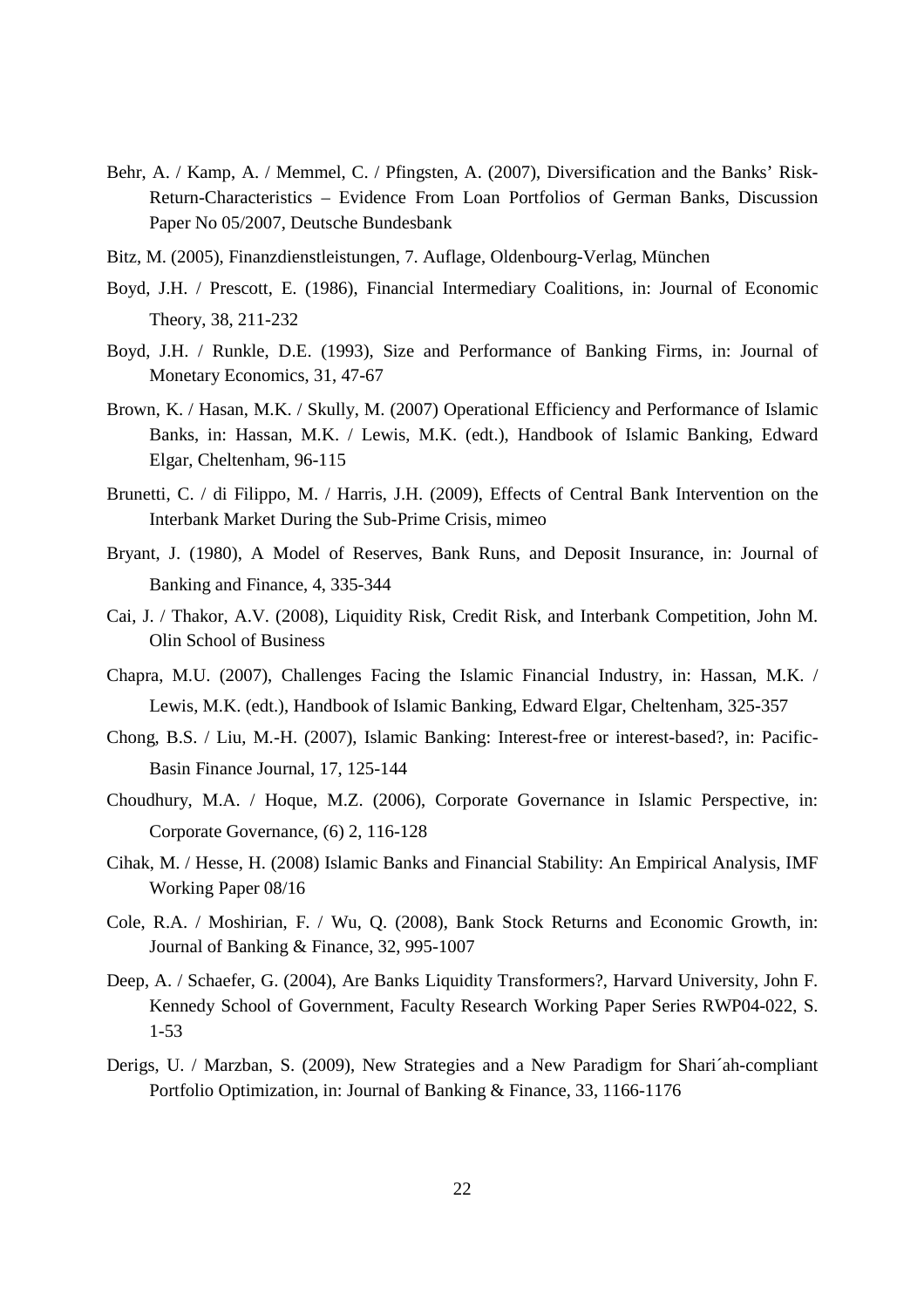- DeYoung, R. / Roland, K. (2001), Product Mix and Earnings Volatility at Commercial Banks: Evidence from a Degree of Total Leverage Model, in: Journal of Financial Intermediation, 10, 54-84
- Diamond, D.W. (1996), Financial Intermediation as Delegated Monitoring: A Simple Example, Federal Reserve Bank of Richmond Economic Quarterly, 82/3, 51-66
- Diamond D.W. / Dybyig P. H. (1983), Bank Runs, Deposit Insurance, and Liquidity, in: Journal of Political Economy, 91, 401-419
- Diamond, D.W. (1984), Financial Intermediation and Delegated Monitoring, in: Review of Economic Studies, 51, 3, 393-414
- Diamond D.W. / Rajan R. G. (2000), A Theory of Bank Capital, in: Journal of Finance, LV, 2431-2465
- Diamond D.W. / Rajan R. G. (2001), Liquidity Risk, Liquidity Creation, and Financial Fragility: A Theory of Banking, in: Journal of Political Economy, 109, 287-327
- Diamond D.W. / Rajan R. G. (2009), Illiquidity and Interest Rate Policy, NBER Working Paper 15197
- Dinger, V. (2009), Do Foreign-Owned Banks Affect Banking System Liquidity Risk?, "Paolo Baffi" Centre Research Paper Series No. 2009-42
- Dinger, V. / Von Hagen, J. (2009), Does Interbank Borrowing Reduce Bank Risk?, in : Journal of Money, Credit and Banking, 41, 491-506
- El-Gamal, M.A. (2002), Islamic Finance: Law, Economics and Practice, Cambridge University Press
- Espinonza, R. / Prasad, A. / Williams, O. (2010), Regional Financial Integration in the GCC, IMF Working Paper, WP/10/90, 1-33
- Freixas, X. / Parigi, B.M. / Rochet, J.-C. (2000), Systemic Risk, Interbank Relations, and Liquidity Provision by the Central Bank, in: Journal of Money, Credit and Banking, 32, 611-638
- Foos, D. / Norden L. / Weber, M. (2007), Loan Growth and Riskiness of Banks, mimeo
- Gatev, E. / Schuermann, T. / Strahan, P.E. (2005), Managing Bank Liquidity Risk: How Deposit-Loan Synergies Vary with Market Conditions, FDIC for Financial Research, Working Paper No. 2006-03
- Goodfriend, M. / King, R.G. (1988), Financial Deregulation, Monetary Policy, and Central Banking, Federal Reserve Bank of Richmond Economic Review May/June, 3-22
- Gorton H. / Huang, L. (2004), Liquidity, Efficiency and Bank Bailouts, in : American Economic Review, 94, 455-483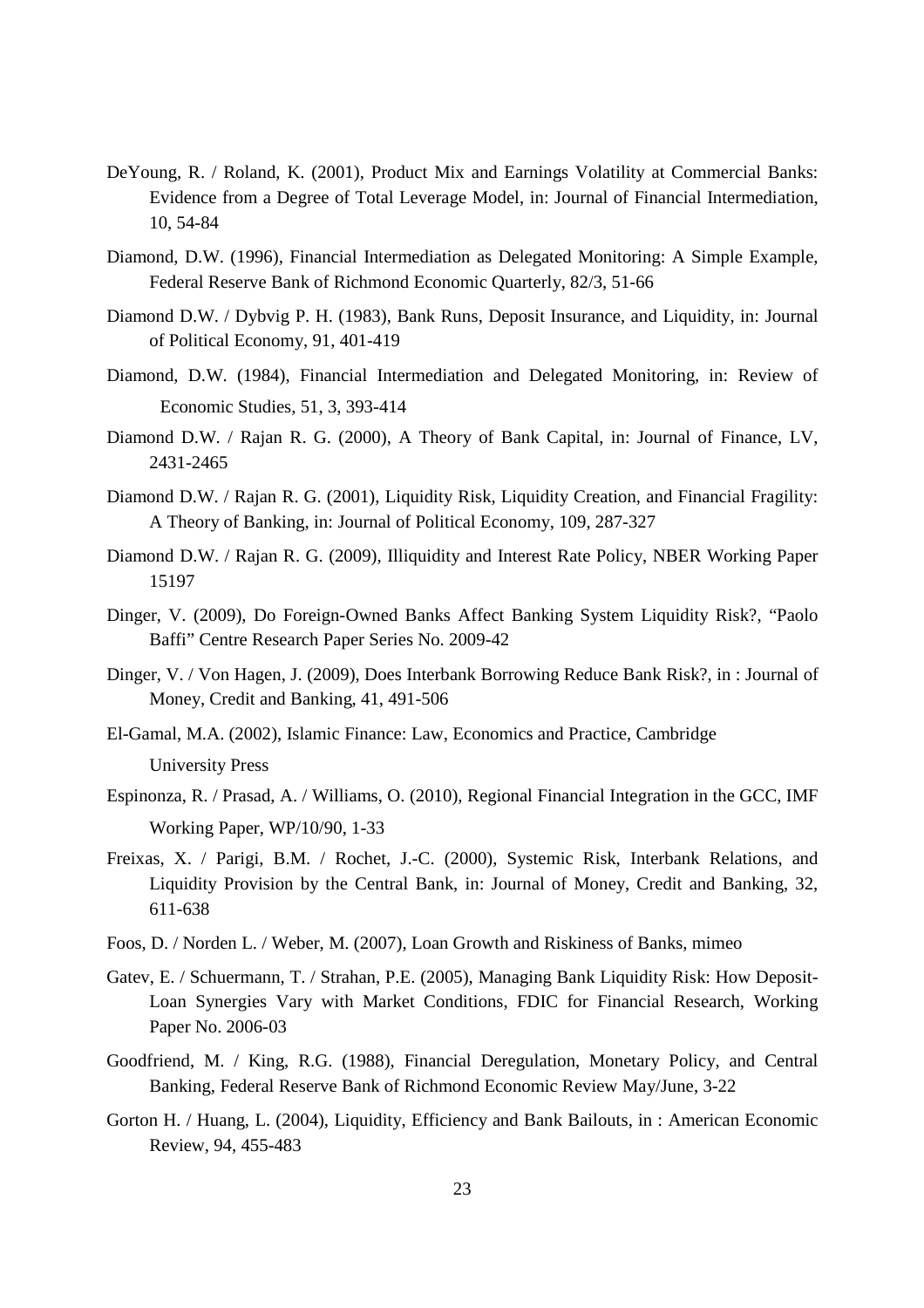- Gorton H. / Huang, L. (2006), Banking Panics and Endogeneity of Central Banking, Journal of Monetary Economics, 53, 1613-1629
- Jaffer, S. (2004), Islamic Asset Management, Euromoney Books, London
- Hearn, B. / Piesse, J. / Strange, R. (2010), Islamic Finance and Market Segmentation: Implications for the Cost of Capital, mimeo
- Hellwig, M. Allowing for Risk Choices in Diamond's "Financial Intermediation as Delegated Monitoring", Working Paper 98-04, Sonderforschungsbereich 504, Universität Mannheim
- Henry, C.M. / Wilson, R. (2004), The Politics of Islamic Finance, Edinburgh University Press
- Holl, D. / Schertler, A. (2009), Why Do Savings Banks Transform Sight Deposits into Illiquid Assets Less Intensively than the Regulation Allows?, Discussion Paper, Deutsche Bunesbank, No 05/2009, 1-37
- Holmström, B. / Tirole, J. (1998), Private and Public Supply of Liquidity, in: Journal of Political Economy, 106, 1-40
- Iqbal, M. / Molyneux, P. (2005), Thirty Years of Islamic Banking: History, Performance and Prospects, Palgrave Macmillan, Hampshire and New York
- International Financial Services London (IFSL) (2010), www.ifsl.org.uk
- Kashyap, A. / Rajan, R. / Stein, J. (2002), Banks as Liquidity Providers: An Explanation for the Co-Existence of Lending and Deposit-Taking, in: Journal of Finance, 57, 1, 33-73
- Khan, T. / Ahmed, H. (2001), Risk Management, An Analysis of Issues in Islamic Financial Industry, Islamic Development Bank, Islamic Research and Training Institute, Jeddah
- Koziol, C. / Lawrenz, J. (2009), What Makes a Bank Risky? Insights from the Optimal Capital Structure of Banks, in: Journal of Banking & Finance, 33, 861-873
- Lepetit, L. / Nys, E. / Rous, P. / Tarazi, A. (2008), Bank Income Structure and Risk: An Empirical Analysis of European Banks, in: Journal of Banking & Finance, 32, 1452-1467
- Lewis, M.K. / Algaoud, L.M. (2001), Islamic Banking, Edward Elgar
- Mirakhor, A. / Iqbal, Z. (2007), An Introduction to Islamic Finance: Theory and Practice, Wiley, Singapore
- Obiyathulla, B. I. (2008), The Islamic Interbank Money Market and a Dual Banking System: The Malaysian Experience, Munich Personal RePEc Archive (MPRA) Paper No. 12699
- Oehler, A. (2006), Zur Makrostruktur von Finanzmärkten Börsen als Finanzintermediäre im Wettbewerb, in; Kürsten, W. / Nietert, B. / (edt.): Kapitalmarkt, Unternehmensfinanzierung und rationale Entscheidungen, Berlin, Springer, 75-91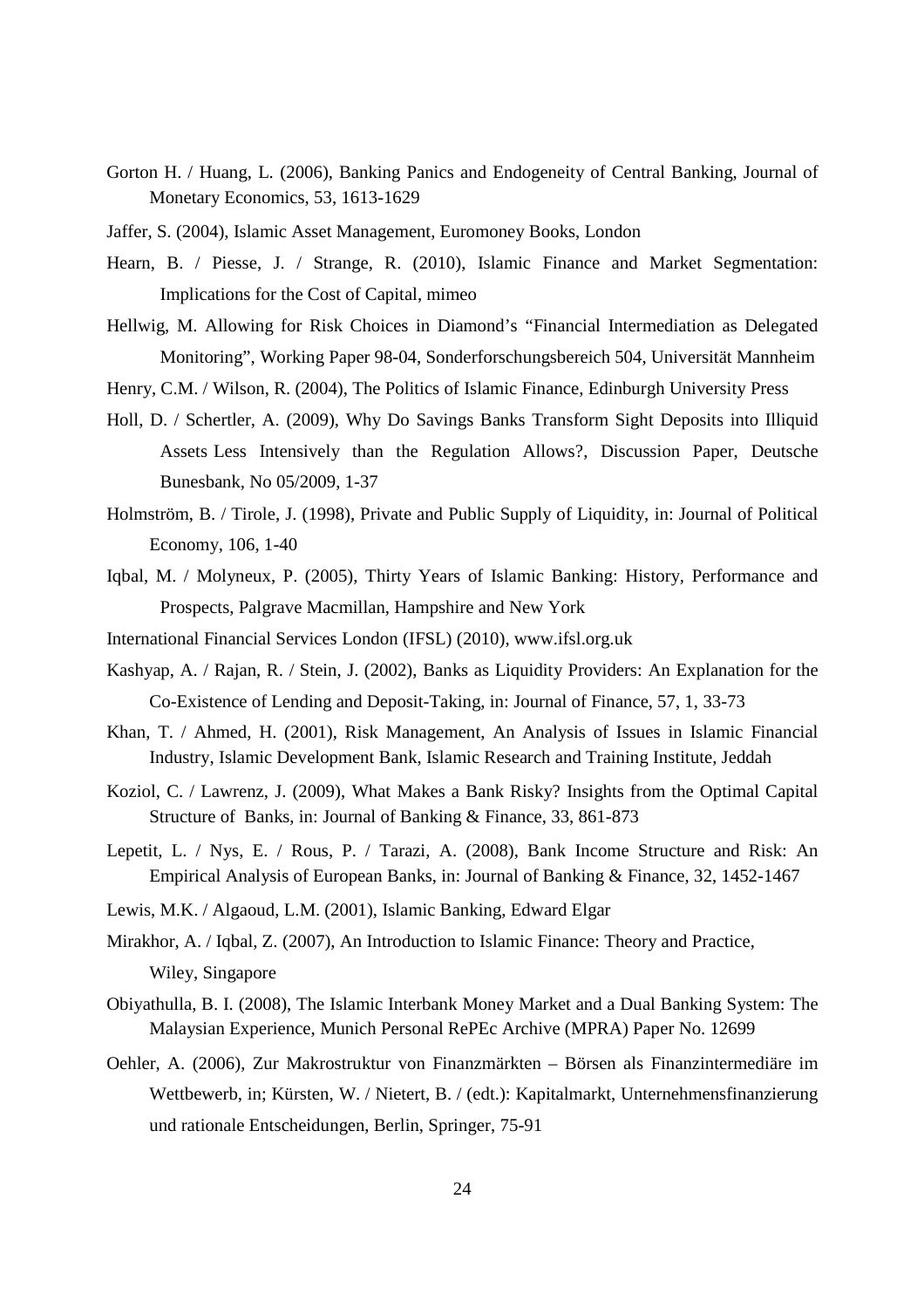- Rochet, J.-C. / Tirole, J. (1996), Interbank Lending and Systemic Risk, in: Journal of Money, Credit and Banking, 28, 733-762
- Rohe, M. (2009), Das islamische Recht, 2. Auflage, C.H. Beck, München
- Rosly, S.A. (2005), Critical Issues on Islamic Banking and Financial Markets, AuthorHouse, Indiana
- Stiroh, K. (2004), Is Non-Interest Income the Answer?, in Journal of Money, Credit and Banking, 36, 853-882
- Stolz, S.M. (2007), Bank Capital and Risk-Taking, The Impact of Capital Regulation, Charter Value, and the Business Cycle, Springer, Berlin, Heidelberg
- Sundararajan, V. (2007), Risk Characteristics of Islamic Products: Implications for Risk Management and Supervision, in: Archer, S. / Karim, R.A.A. (edt.), Islamic Finance: The Regulatory Challenge, John Wiley & Sons, Singapore, 40-68
- Usmani, M.T. (2002), An Introduction to Islamic Finance, Kluwer Law International
- Vayanos, P. / Wackerbeck, P. / Golder, P.T. / Haimari, G. (2008), Competing Successfully in Islamic Banking, Booz & Company Inc.
- Visser, H. (2009), Islamic Finance: Principles and Practice, Edward Elgar
- Von Thadden, E.L. (1999), Liquidity Creation Through Banks and Markets: Multiple Insurance and Limited Market Access, in: European Economic Review, 43, 991-1006
- Weill, L. (2010), Do Islamic Banks have greater Market Power, BOFIT Discussion Papers 2/2010, Bank of Finland, Institute for Economies in Transition, 1-25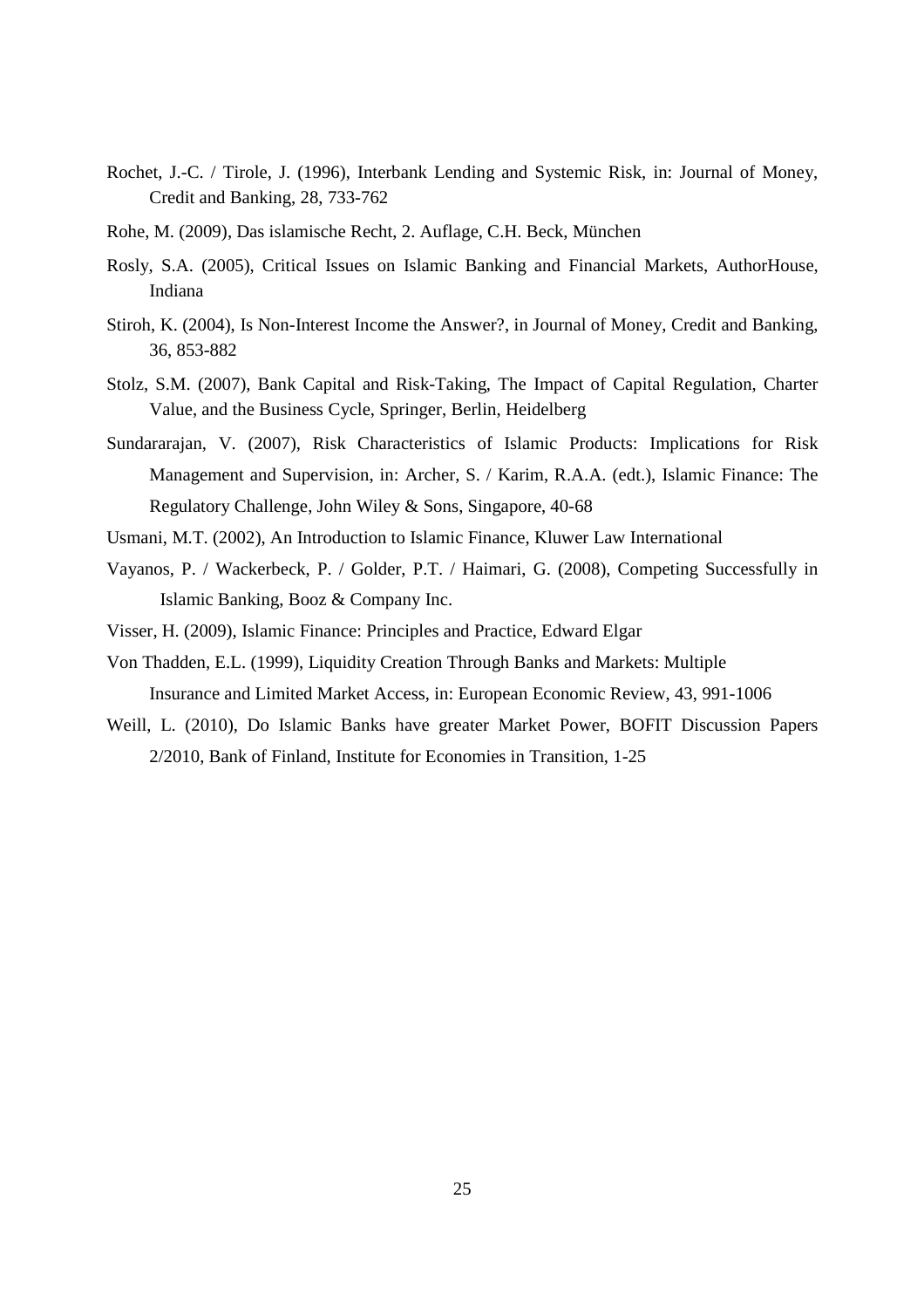# **Appendix**

| Table 1                                                                             |  |  |  |  |  |  |  |  |
|-------------------------------------------------------------------------------------|--|--|--|--|--|--|--|--|
| Shariah-compliant negative and financial screens.                                   |  |  |  |  |  |  |  |  |
| 1. Stage: Negative branch and company individual screens.                           |  |  |  |  |  |  |  |  |
|                                                                                     |  |  |  |  |  |  |  |  |
| Tobacco industry                                                                    |  |  |  |  |  |  |  |  |
| Weapons and defence Industry                                                        |  |  |  |  |  |  |  |  |
| (Interest-based) Financial intermediaries of Western industrial countries           |  |  |  |  |  |  |  |  |
| Producing, selling, distilling or distributing alcohilic beverages                  |  |  |  |  |  |  |  |  |
| Producing, selling, slaughting or distributing pork                                 |  |  |  |  |  |  |  |  |
| Entertainment industry (music, cinema, pornography, theatres, etc.)                 |  |  |  |  |  |  |  |  |
| Gambling activities (casinos, lotteries, betting)                                   |  |  |  |  |  |  |  |  |
| Companies engaged in products related to aborted human foetuses or in human cloning |  |  |  |  |  |  |  |  |
| Pollutive companies                                                                 |  |  |  |  |  |  |  |  |
| Employee dicsriminating companies                                                   |  |  |  |  |  |  |  |  |
|                                                                                     |  |  |  |  |  |  |  |  |
| 2. Stage: Financial ratio and leverage screens.                                     |  |  |  |  |  |  |  |  |

 Debt /market value of equity < 33% Liquid assets  $+$  interest bearing debt / market value of equity  $<$  33% Accounts payable from trade and delivery / market value of equity < 33% Revenue generated in the above negative screens / overall revenue < 5%

Source: Own illustration.

The checking of Shari´ah-compliance of an asset underlying a financial contract is a two-step procedure according to the disqualifying criteria in the list above. The fulfillment of the first stage builds the precondition for the second stage. First, the spectrum of Shari´ah-compliant assets is restricted under qualitative branch and company individual criteria. The second step in the following checks mainly the fulfillment of leverage ratios differing in the maturity Additionally this step includes a criteria with a combination of qualitative and quantitative screening in which the isolated checking of an asset is left.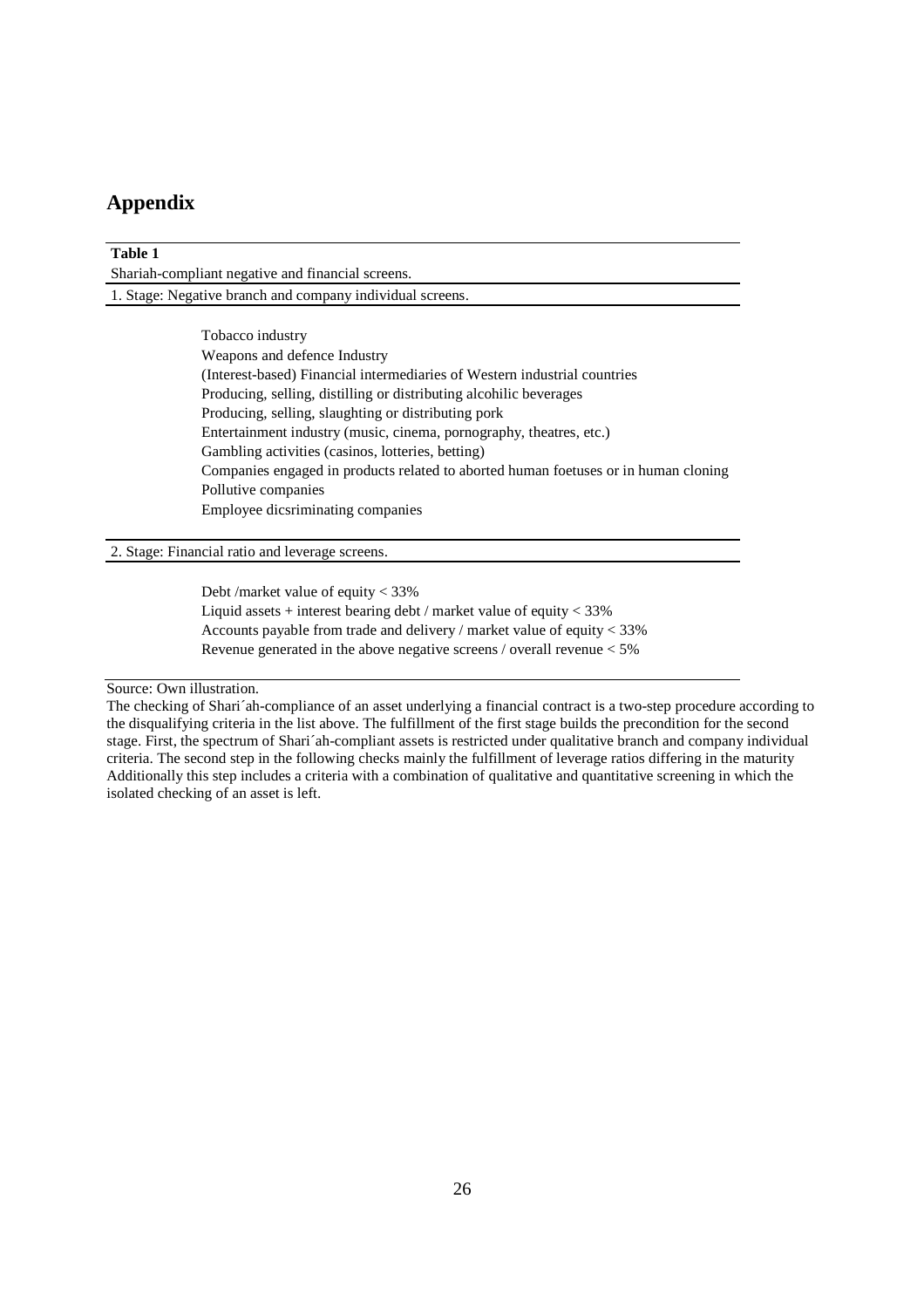|                      | Annual and geographic diversification of the Islamic bank sample. |                  |                  |                               |                  |                  |                  |                  |                  |
|----------------------|-------------------------------------------------------------------|------------------|------------------|-------------------------------|------------------|------------------|------------------|------------------|------------------|
|                      |                                                                   |                  |                  |                               |                  |                  |                  |                  |                  |
| Country              | <b>BANK</b>                                                       | 2000             | 2001             | 2002 2003 2004 2005 2006 2007 |                  |                  |                  |                  |                  |
| <b>GCC</b> Countries |                                                                   |                  |                  |                               |                  |                  |                  |                  |                  |
| Bahrain              | ABC Islamic Bank (E.C.)                                           | 0                | $\boldsymbol{0}$ | $\mathbf{0}$                  | $\overline{0}$   | $\overline{0}$   | 1                | 1                | $\mathbf{0}$     |
|                      | Al Amin Bank                                                      | 1                | 0                | 1                             | 1                | 1                | $\mathbf{1}$     | 1                | $\mathbf{0}$     |
|                      | Albaraka Islamic Bank BSC                                         | 1                | 1                | 1                             | 1                | 1                | 1                | 1                | 1                |
|                      | Albaraka Banking Group B.S.C.                                     | 0                | $\overline{0}$   | $\overline{0}$                | 1                | 1                | 1                | 1                | 1                |
|                      | Arcapita Bank                                                     | 1                | 1                | 1                             | 1                | 1                | 1                | 1                | 1                |
|                      | Capivest                                                          | $\overline{0}$   | $\overline{0}$   | $\overline{0}$                | $\overline{0}$   | $\Omega$         | 1                | 1                | $\boldsymbol{0}$ |
|                      | Gulf Finance House E.C.                                           | 1                | 1                | 1                             | 1                | $\Omega$         | 1                | 1                | 1                |
|                      | IIB-International Investment Bank B.S.C.                          | 0                | $\overline{0}$   | $\overline{0}$                | 0                | 0                | 1                | 1                | $\boldsymbol{0}$ |
|                      | <b>Investors Bank BSC</b>                                         | $\Omega$         | 0                | $\overline{0}$                | $\mathbf{1}$     | 1                | $\mathbf{1}$     | 1                | 1                |
|                      | Kuwait Finance House (B)                                          | $\Omega$         | $\overline{0}$   | $\mathbf{1}$                  | 1                | $\mathbf{1}$     | 1                | 1                | 1                |
|                      | Unicorn Investment Bank BSC                                       | 0                | 0                | $\overline{0}$                | $\overline{0}$   | $\overline{0}$   | 1                | 1                | $\boldsymbol{0}$ |
|                      | Shamil Bank of Bahrain B.S.C.                                     | 1                | 1                | $\mathbf{1}$                  | $\mathbf{1}$     | $\mathbf{1}$     | $\mathbf{1}$     | 1                | 1                |
| Kuwait               | International Investor Company, K.S.C. (The)                      | 1                | $\mathbf{1}$     | $\mathbf{1}$                  | $\mathbf{1}$     | $\mathbf{1}$     | $\mathbf{1}$     | $\theta$         | $\boldsymbol{0}$ |
|                      | Investment Dar Co (The)                                           | 0                | $\boldsymbol{0}$ | $\overline{0}$                | $\boldsymbol{0}$ | $\boldsymbol{0}$ | 1                | 1                | $\boldsymbol{0}$ |
|                      | First Investment Company K.S.C.C.                                 | 0                | $\boldsymbol{0}$ | $\overline{0}$                | 1                | 1                | 1                | 1                | 1                |
|                      | Kuwait Finance House                                              | 1                | $\overline{0}$   | $\overline{0}$                | $\overline{0}$   | 1                | 1                | 1                | 1                |
|                      | <b>Amlak Finance</b>                                              | 0                | $\overline{0}$   | $\overline{0}$                | 0                | 1                | 1                | 1                | 1                |
|                      | A'Ayan Leasing & Investment Company                               | 0                | 0                | 0                             | 0                | $\overline{0}$   | 1                | 1                | 1                |
| Qatar                | First Finance Company (Q.S.C.)                                    | 0                | $\overline{0}$   | $\overline{0}$                | $\overline{0}$   | 0                | $\mathbf{1}$     | 1                | $\boldsymbol{0}$ |
|                      | <b>Qatar International Islamic Bank</b>                           | 1                | 1                | 1                             | 1                | 1                | 1                | $\mathbf{1}$     | 1                |
|                      | Qatar Islamic Bank SAQ                                            | 1                | 1                | 1                             | 1                | 1                | 1                | 1                | 1                |
|                      | Saudi Arabia Al Rajhi Bank                                        | $\overline{0}$   | $\boldsymbol{0}$ | $\overline{0}$                | 0                | 1                | 1                | $\mathbf{1}$     | 1                |
|                      | <b>Bank AlBilad</b>                                               | $\overline{0}$   | $\overline{0}$   | $\overline{0}$                | $\Omega$         | $\Omega$         | $\boldsymbol{0}$ | 1                | 1                |
|                      | Abu Dhabi Islamic Bank -                                          |                  |                  |                               |                  |                  |                  |                  |                  |
| <b>UAE</b>           | Public Joint Stock Co.                                            | 1                | 1                | 1                             | 1                | 1                | 1                | 1                | 1                |
|                      | Dubai Islamic Bank plc                                            | 1                | $\mathbf{1}$     | 1                             | 1                | $\mathbf{1}$     | 1                | $\mathbf{1}$     | $\mathbf{1}$     |
|                      | Emirates Islamic Bank                                             | $\overline{0}$   | $\overline{0}$   | $\overline{0}$                | $\overline{0}$   | $\overline{0}$   | 1                | 1                | $\mathbf{1}$     |
|                      | Sharjah Islamic Bank                                              | 0                | $\boldsymbol{0}$ | 0                             | $\theta$         | 0                | 0                | 1                | $\mathbf{1}$     |
|                      | Tamweel PJSC                                                      | $\overline{0}$   | $\overline{0}$   | $\overline{0}$                | 1                | $\mathbf{1}$     | $\mathbf{1}$     | 1                | 1                |
| Non GCC Countries    |                                                                   |                  |                  |                               |                  |                  |                  |                  |                  |
| <b>Brunei</b>        | Islamic Bank of Brunei bhd.                                       | 1                | $\mathbf{1}$     | 1                             | $\mathbf{1}$     | $\mathbf{1}$     | $\mathbf{1}$     | $\boldsymbol{0}$ | 0                |
|                      | Egypt Egyptian Saudi Finance Bank                                 | $\,1\,$          | $1 -$            | 1                             | $\overline{1}$   | 1                | $\mathbf{1}$     | $\overline{1}$   | $\mathbf{1}$     |
|                      | Faisal Islamic Bank of Egypt                                      | $\,1\,$          | $\mathbf{1}$     | 1                             | 1                | $\mathbf{1}$     | 1                | $\mathbf{1}$     | $\mathbf{1}$     |
| Indonesia            | Bank Syariah Mandiri                                              | $\boldsymbol{0}$ | $\boldsymbol{0}$ | $\boldsymbol{0}$              | $\mathbf{1}$     | $\mathbf{1}$     | $\mathbf{1}$     | $\mathbf{1}$     | 1                |
| Malaysia             | <b>CIMB</b> Islamic Bank                                          | 0                | $\boldsymbol{0}$ | $\overline{0}$                | $\boldsymbol{0}$ | 0                | $\mathbf{1}$     | 1                | 1                |
| Turkey               | Albaraka Türk                                                     | $\overline{0}$   | $\boldsymbol{0}$ | $\overline{0}$                | $\overline{0}$   | 0                | $\mathbf{1}$     | 1                | 1                |
|                      | Kuwait Turkish                                                    | $\boldsymbol{0}$ | $\boldsymbol{0}$ | $\overline{0}$                | $\overline{0}$   | $\overline{0}$   | $\mathbf{1}$     | 1                | 1                |
|                      | Türkiye Finans Katilim Bankasi AS                                 | $\boldsymbol{0}$ | $\boldsymbol{0}$ | $\boldsymbol{0}$              | $\mathbf{0}$     | $\mathbf{0}$     | $\mathbf{0}$     | 1                | 1                |
|                      | Observations per year                                             | 14               | 12               | 14                            | 19               | 21               | 33               | 34               | 27               |

Source: Own illustration based on Bankscope, Bureau van Dijk Electronic Publishing

Table 2

The Gulf Cooperation Council (GCC) consists of Bahrain, Kuwait, Oman, Qatar, Saudi Arabia and the United Arab Emirates. It was founded 1981 in Abu Dhabi to cooperate in several fields as in economy, politics, culture. The decision for this geographical distribution is concerning to the relative high macroeconomic homogeneity among these states and their comparable market shares in the assets managed by Islamic banks.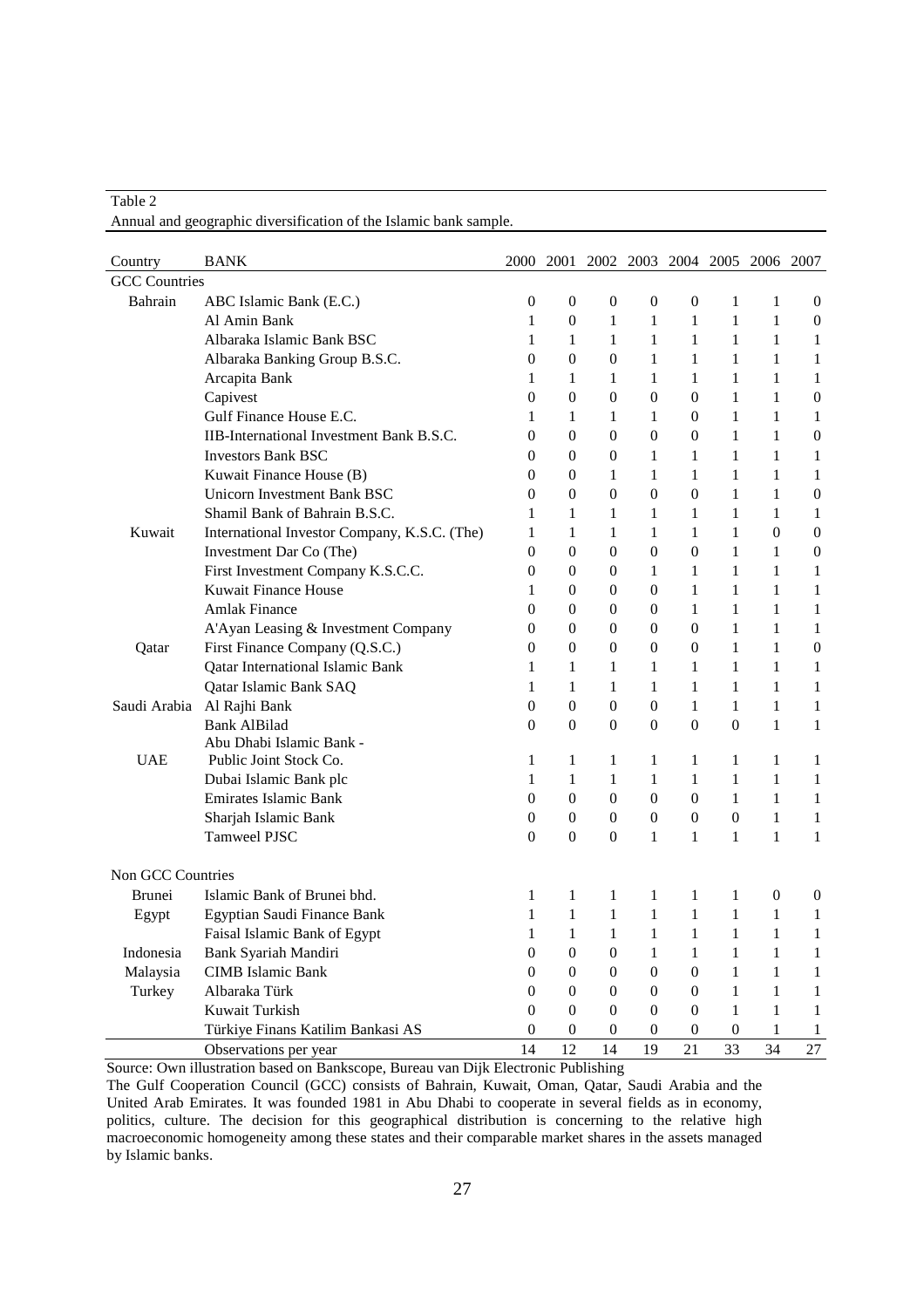**Table 3** 

Sample of Islamic banks in the descending order over the period from 2000 to 2007.

| Observation    | Bank                                                        | Average Total Assets in<br>Mil. USD (2000-2007) |
|----------------|-------------------------------------------------------------|-------------------------------------------------|
|                |                                                             |                                                 |
| $\mathbf{1}$   | Kuwait Finance House (unconsolidated subsidiary in Bahrain) | 139131.50                                       |
| $\overline{2}$ | Al Rajhi Bank                                               | 26901.75                                        |
| 3              | Kuwait Finance House                                        | 17691.60                                        |
| $\overline{4}$ | Dubai Islamic Bank plc                                      | 9913.00                                         |
| 5              | Albaraka Banking Group B.S.C.                               | 6642.20                                         |
| 6              | Abu Dhabi Islamic Bank - Public Joint Stock Co.             | 4857.50                                         |
| $\overline{7}$ | Türkiye Finans Katilim Bankasi AS                           | 3859.00                                         |
| 8              | <b>Bank AlBilad</b>                                         | 3727.00                                         |
| 9              | Investment Dar Co (The)                                     | 2981.00                                         |
| 10             | <b>Emirates Islamic Bank</b>                                | 2925.00                                         |
| 11             | Faisal Islamic Bank of Egypt                                | 2833.75                                         |
| 12             | Sharjah Islamic Bank                                        | 2523.00                                         |
| 13             | Qatar Islamic Bank SAQ                                      | 2484.63                                         |
| 14             | Kuwait Turkish                                              | 2391.00                                         |
| 15             | Albaraka Türk                                               | 2122.67                                         |
| 16             | Aya Leasing & Investment                                    | 1677.34                                         |
| 17             | Shamil Bank of Bahrain B.S.C.                               | 1460.00                                         |
| 18             | Arcapita Bank                                               | 1444.00                                         |
| 19             | Qatar International Islamic Bank                            | 1422.63                                         |
| 20             | Amlak Finance                                               | 1419.00                                         |
| 21             | <b>CIMB</b> Islamic Bank                                    | 1354.67                                         |
| 22             | Islamic Bank of Brunei bhd.                                 | 1305.50                                         |
| 23             | Bank Syariah Mandiri                                        | 882.40                                          |
| 24             | Egyptian Saudi Finance Bank                                 | 863.88                                          |
| 25             | <b>Tamweel PJSC</b>                                         | 768.00                                          |
| 26             | ABC Islamic Bank (E.C.)                                     | 717.00                                          |
| 27             | Gulf Finance House E.C.                                     | 674.86                                          |
| 28             | Albaraka Islamic Bank BSC                                   | 507.25                                          |
| 29             | First Investment Company K.S.C.C.                           | 354.40                                          |
| 30             | Al Amin Bank                                                | 265.67                                          |
| 31             | First Finance Company (Q.S.C.)                              | 265.00                                          |
| 32             | International Investor Company, K.S.C. (The)                | 234.50                                          |
| 33             | Unicorn Investment Bank BSC                                 | 221.00                                          |
| 34             | Capivest                                                    | 132.00                                          |
| 35             | <b>Investors Bank BSC</b>                                   | 105.40                                          |
| 36             | IIB-International Investment Bank B.S.C.                    | 79.00                                           |

Total 247138.32

Source: Bankscope, Bureau van Dijk Electronic Publishing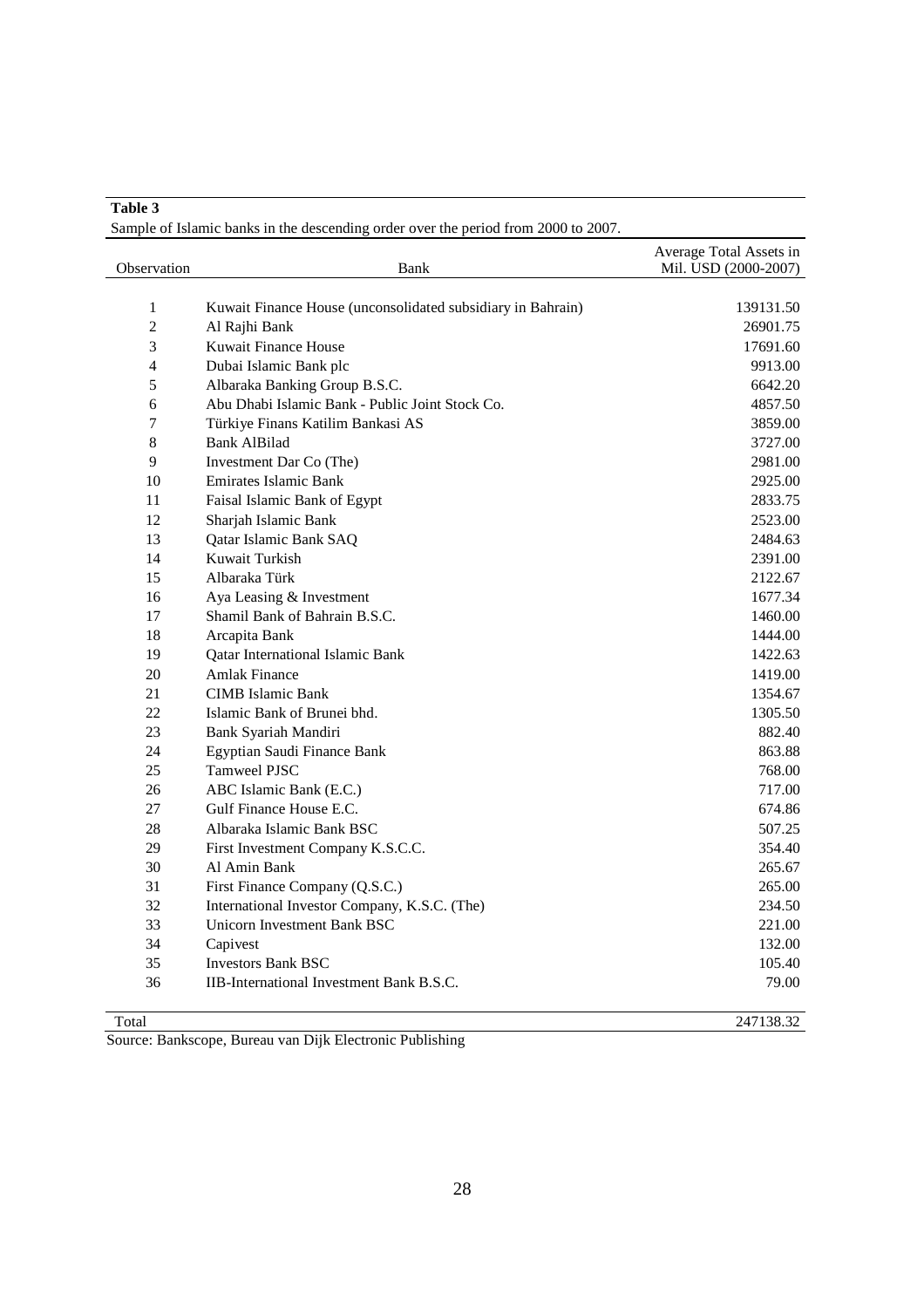| Table 4              |                                                                   |                  |                  |                |                                         |                  |                  |                  |                  |
|----------------------|-------------------------------------------------------------------|------------------|------------------|----------------|-----------------------------------------|------------------|------------------|------------------|------------------|
|                      | Annual and geographic diversification of the Western bank sample. |                  |                  |                |                                         |                  |                  |                  |                  |
| Country              | <b>BANK</b>                                                       |                  |                  |                | 2000 2001 2002 2003 2004 2005 2006 2007 |                  |                  |                  |                  |
| <b>GCC</b> Countries |                                                                   |                  |                  |                |                                         |                  |                  |                  |                  |
| Bahrain              | Ahli United Bank BSC                                              | 1                | $\mathbf{1}$     | 1              | 1                                       | 1                | 1                | 1                | 1                |
|                      | <b>Bahrain Financing Company</b>                                  | $\mathbf 1$      | $\mathbf{1}$     | 1              | 1                                       | $\mathbf{1}$     | 1                | $\mathbf{1}$     | 1                |
|                      | Bahraini Saudi Bank                                               | 1                | 1                | 1              | 1                                       | 1                | 1                | 1                | 1                |
|                      | BBK B.S.C.                                                        | 1                | 1                | 1              | 1                                       | 1                | 1                | 1                | 1                |
|                      | <b>Gulf International Bank BSC</b>                                | 1                | 1                | 1              | 1                                       | $\mathbf{1}$     | 1                | 1                | 1                |
|                      | TAIB Bank B.S.C.                                                  | 1                | $\mathbf{1}$     | 1              | 1                                       | 1                | 1                | 1                | 1                |
| Kuwait               | Bank of Kuwait & The Middle East (The)                            | 1                | 1                | 1              | 1                                       | 1                | 1                | 1                | 1                |
|                      | Boubyan Bank                                                      | $\overline{0}$   | 0                | $\overline{0}$ | $\overline{0}$                          | $\boldsymbol{0}$ | $\overline{0}$   | 1                | 1                |
|                      | Commercial Bank of Kuwait SAK (The)                               | 1                | 1                | 1              | 1                                       | 1                | 1                | $\mathbf{1}$     | 1                |
|                      | Gulf Bank KSC (The)                                               | 1                | $\mathbf{1}$     | 1              | 1                                       | $\mathbf{1}$     | 1                | $\mathbf{1}$     | 1                |
| Qatar                | Ahli Bank QSC                                                     | 1                | 1                | 1              | 1                                       | 1                | 1                | 1                | 1                |
|                      | Doha Bank                                                         | 1                | 1                | 1              | 1                                       | 1                | 1                | 1                | 1                |
|                      | <b>International Bank of Qatar</b>                                | $\overline{0}$   | $\mathbf{1}$     | $\mathbf{1}$   | 1                                       | 1                | 1                | 1                | 1                |
|                      | <b>Qatar National Bank</b>                                        | 1                | $\mathbf{1}$     | $\mathbf{1}$   | 1                                       | 1                | 1                | 1                | 1                |
| Saudi                |                                                                   |                  |                  |                |                                         |                  |                  |                  |                  |
| Arabia               | Banque Saudi Fransi                                               | 1                | 1                | 1              | 1                                       | 1                | 1                | 1                | 1                |
|                      | National Commercial Bank (The)                                    | 1                | $\mathbf{1}$     | 1              | 1                                       | 1                | 1                | 1                | 1                |
|                      | Riyad Bank                                                        | 1                | $\mathbf{1}$     | 1              | 1                                       | 1                | 1                | $\mathbf{1}$     | 1                |
|                      | Samba Financial Group                                             | 1                | $\mathbf{1}$     | 1              | 1                                       | $\mathbf{1}$     | 1                | $\mathbf{1}$     | 1                |
|                      | Saudi British Bank (The)                                          | 1                | 1                | 1              | 1                                       | 1                | 1                | 1                | 1                |
|                      | Saudi Hollandi Bank                                               | 1                | 1                | 1              | 1                                       | 1                | 1                | $\mathbf{1}$     | 1                |
|                      | Saudi Investment Bank (The)                                       | 1                | $\mathbf{1}$     | 1              | $\mathbf{1}$                            | 1                | 1                | $\mathbf{1}$     | $\mathbf{1}$     |
| <b>UAE</b>           | Abu Dhabi Commercial Bank                                         | 1                | $\mathbf{1}$     | $\mathbf{1}$   | $\mathbf{1}$                            | 1                | $\mathbf{1}$     | $\mathbf{1}$     | 1                |
|                      | Al Masraf-Arab Bank for Investment &                              |                  |                  |                |                                         |                  |                  |                  |                  |
|                      | Foreign Trade                                                     | 1                | $\mathbf{1}$     | 1              | 1                                       | 1                | 1                | 1                | $\mathbf{0}$     |
|                      | Bank of Sharjah                                                   | 1                | 1                | 1              | 1                                       | 1                | 1                | 1                | 1                |
|                      | Commercial Bank International P.S.C.                              | 1                | 1                | 1              | 1                                       | 1                | 1                | $\mathbf{1}$     | 1                |
|                      | <b>Emirates Bank International PJSC</b>                           | 1                | 1                | 1              | 1                                       | 1                | 1                | 1                | $\mathbf{1}$     |
|                      | Mashreqbank                                                       | 1                | 1                | 1              | $\mathbf{1}$                            | 1                | 1                | 1                | $\mathbf{1}$     |
|                      | National Bank of Abu Dhabi                                        | 1                | 1                | 1              | 1                                       | 1                | 1                | 1                | 1                |
|                      | National Bank of Fujairah                                         | 1                | 1                | 1              | 1                                       | 1                | 1                | 1                | 1                |
|                      | National Bank of Umm Al-Qaiwain                                   | 1                | $\mathbf{1}$     | $\mathbf{1}$   | $\mathbf{1}$                            | $\mathbf{1}$     | $\mathbf{1}$     | $\mathbf{1}$     | 1                |
|                      | BLC Bank (France) SA.                                             | $\boldsymbol{0}$ | $\boldsymbol{0}$ | $\mathbf{1}$   | $\mathbf{1}$                            | $\boldsymbol{0}$ | $\boldsymbol{0}$ | $\Omega$         | $\theta$         |
| Non GCC Countries    |                                                                   |                  |                  |                |                                         |                  |                  |                  |                  |
| Egypt                | <b>Banque Misr SAE</b>                                            | 1                | $\mathbf{1}$     | 1              | 1                                       | $\mathbf{1}$     | 1                | 1                | 1                |
|                      | Egyptian American Bank                                            | $\mathbf{1}$     | $\mathbf{1}$     | $\mathbf{1}$   | $\mathbf{1}$                            | $\mathbf{1}$     | $\mathbf{1}$     | $\boldsymbol{0}$ | $\boldsymbol{0}$ |
|                      | Al Watany Bank of Egypt                                           | 1                | $\mathbf{1}$     | $\mathbf{1}$   | $\mathbf{1}$                            | $\mathbf{1}$     | 1                | $\mathbf{1}$     | 1                |
| Indonesien           | Bank Sumitomo Mitsui Indonesia                                    | 1                | $\mathbf{1}$     | $\mathbf{1}$   | 1                                       | $\mathbf{1}$     | 1                | 1                | 1                |
|                      | Bank Bumiputera Indonesia                                         | 1                | $\mathbf{1}$     | 1              | 1                                       | $\mathbf{1}$     | 1                | 1                | $\boldsymbol{0}$ |
| Malaysia             | Public Bank Berhad                                                | 1                | $\mathbf{1}$     | $\mathbf{1}$   | $\mathbf{1}$                            | $\mathbf{1}$     | $\mathbf{1}$     | 1                | 1                |
|                      | Citibank Berhad                                                   | 1                | 1                | 1              | 1                                       | 1                | 1                | 1                | 1                |
|                      | Affin Bank                                                        | 1                | $\mathbf{1}$     | 1              | 1                                       | $\mathbf{1}$     | 1                | 1                | 1                |
| Turkey               | Sekerbank                                                         | 0                | $\mathbf{1}$     | 1              | $\mathbf{1}$                            | $\mathbf{1}$     | 1                | 1                | 1                |
|                      | Eurobank Tekfen                                                   | 1                | $\mathbf{1}$     | 1              | $\mathbf{1}$                            | $\mathbf{1}$     | 1                | 1                | $\boldsymbol{0}$ |
|                      | Turkish Bank A.S.                                                 | $\boldsymbol{0}$ | $\boldsymbol{0}$ | 1              | 1                                       | $\mathbf{1}$     | 1                | $\mathbf{1}$     | $\boldsymbol{0}$ |
|                      | Observations per year                                             | 37               | 39               | 41             | 41                                      | 40               | 40               | 40               | 36               |

Source: Own illustration based on Bankscope, Bureau van Dijk Electronic Publishing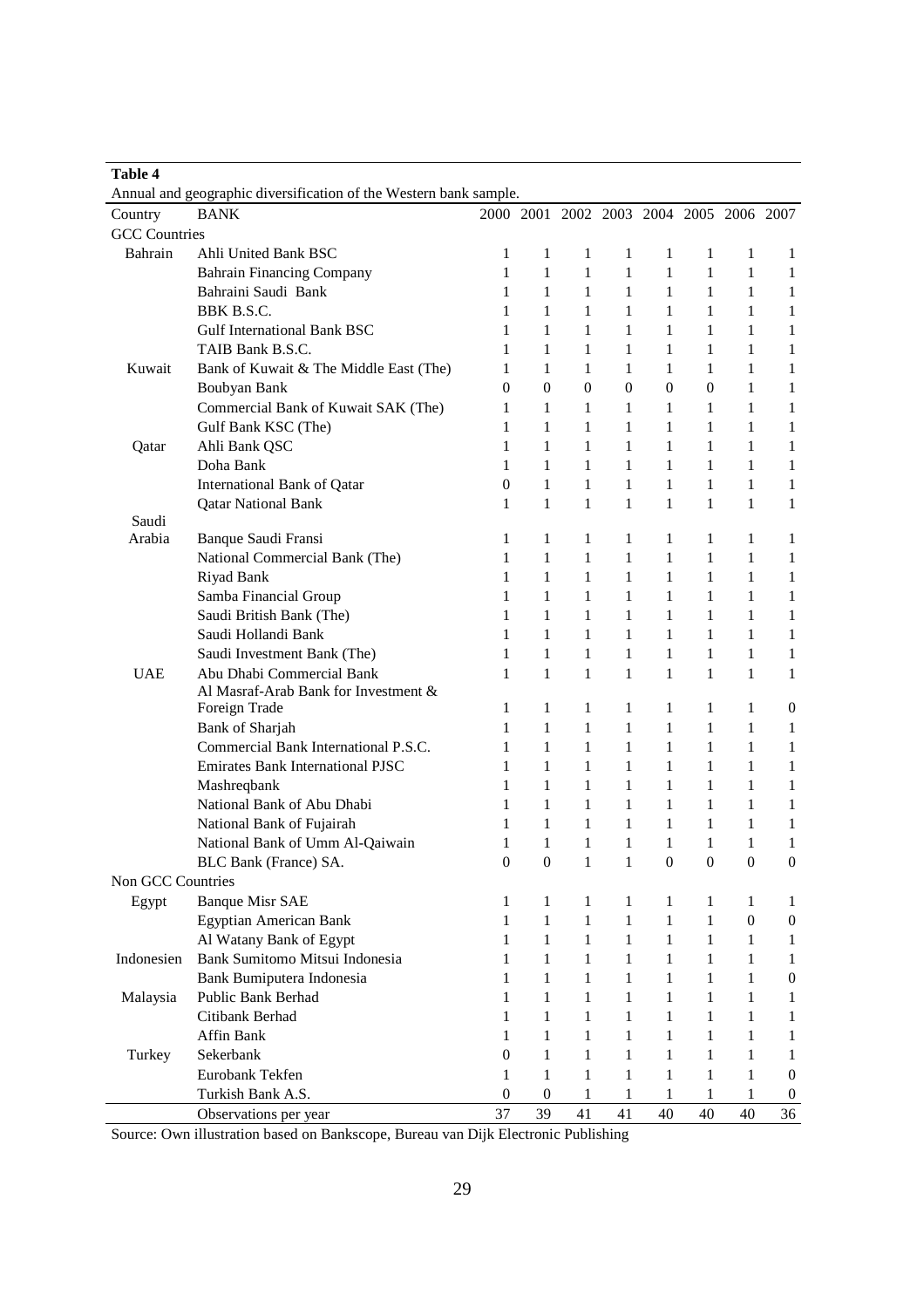|                         |                                                    | Average Total Assets in |
|-------------------------|----------------------------------------------------|-------------------------|
| Observation             | Bank                                               | Mil. USD (2000-2007)    |
| $\mathbf{1}$            | National Commercial Bank (The)                     | 35376,50                |
| $\sqrt{2}$              | Samba Financial Group                              | 26492,88                |
| 3                       | Public Bank Berhad                                 | 25579,38                |
| $\overline{\mathbf{4}}$ | Riyad Bank                                         | 21383,13                |
| 5                       | <b>Gulf International Bank BSC</b>                 | 20072,00                |
| 6                       | National Bank of Abu Dhabi                         | 18098,75                |
| 7                       | <b>Banque Misr SAE</b>                             | 17294,38                |
| $8\,$                   | Banque Saudi Fransi                                | 16114,25                |
| 9                       | Saudi British Bank (The)                           | 15915,00                |
| 10                      | <b>Emirates Bank International PJSC</b>            | 15018,38                |
| 11                      | <b>Qatar National Bank</b>                         | 13547,13                |
| 12                      | Abu Dhabi Commercial Bank                          | 13333,75                |
| 13                      | Mashreqbank                                        | 10808,88                |
| 14                      | Ahli United Bank BSC                               | 10608,38                |
| 15                      | Gulf Bank KSC (The)                                | 9498,00                 |
| 16                      | Saudi Hollandi Bank                                | 9081,38                 |
| 17                      | Citibank Berhad                                    | 8581,25                 |
| 18                      | Commercial Bank of Kuwait SAK (The)                | 8026,00                 |
| 19                      | Saudi Investment Bank (The)                        | 7544,88                 |
| 20                      | Affin Bank                                         | 6158,63                 |
| 21                      | Bank of Kuwait & The Middle East (The)             | 5382,88                 |
| 22                      | BBK B.S.C.                                         | 3787,75                 |
| 23                      | Doha Bank                                          | 3655,25                 |
| 24                      | Sekerbank                                          | 3294,14                 |
| 25                      | Boubyan Bank                                       | 2238,00                 |
| 26                      | Egyptian American Bank                             | 1714,17                 |
| 27                      | Al Masraf-Arab Bank for Investment & Foreign Trade | 1602,00                 |
| 28                      | Ahli Bank QSC                                      | 1546,38                 |
| 29                      | Al Watany Bank of Egypt                            | 1433,38                 |
| 30                      | National Bank of Fujairah                          | 1429,00                 |
| 31                      | Commercial Bank International P.S.C.               | 1292,13                 |
| 32                      | <b>Bank of Sharjah</b>                             | 1247,00                 |
| 33                      | <b>International Bank of Qatar</b>                 | 1085,40                 |
| 34                      | National Bank of Umm Al-Qaiwain                    | 911,00                  |
| 35                      | Bank Sumitomo Mitsui Indonesia                     | 604,30                  |
| 36                      | Bahraini Saudi Bank                                | 485,00                  |
| 37                      | TAIB Bank B.S.C.                                   | 457,63                  |
| 38                      | Turkish Bank A.S.                                  | 325,04                  |
| 39                      | Bank Bumiputera Indonesia                          | 319,08                  |
| 40                      | Eurobank Tekfen                                    | 236,50                  |
| 41                      | BLC Bank (France) SA.                              | 103,50                  |
| 42                      | <b>Bahrain Financing Company</b>                   | 48,50                   |
| Total                   |                                                    | 341730.96               |

Sample of Western banks in the descending order over the period from 2000 to 2007.

**Table 5** 

Source: Bankscope, Bureau van Dijk Electronic Publishing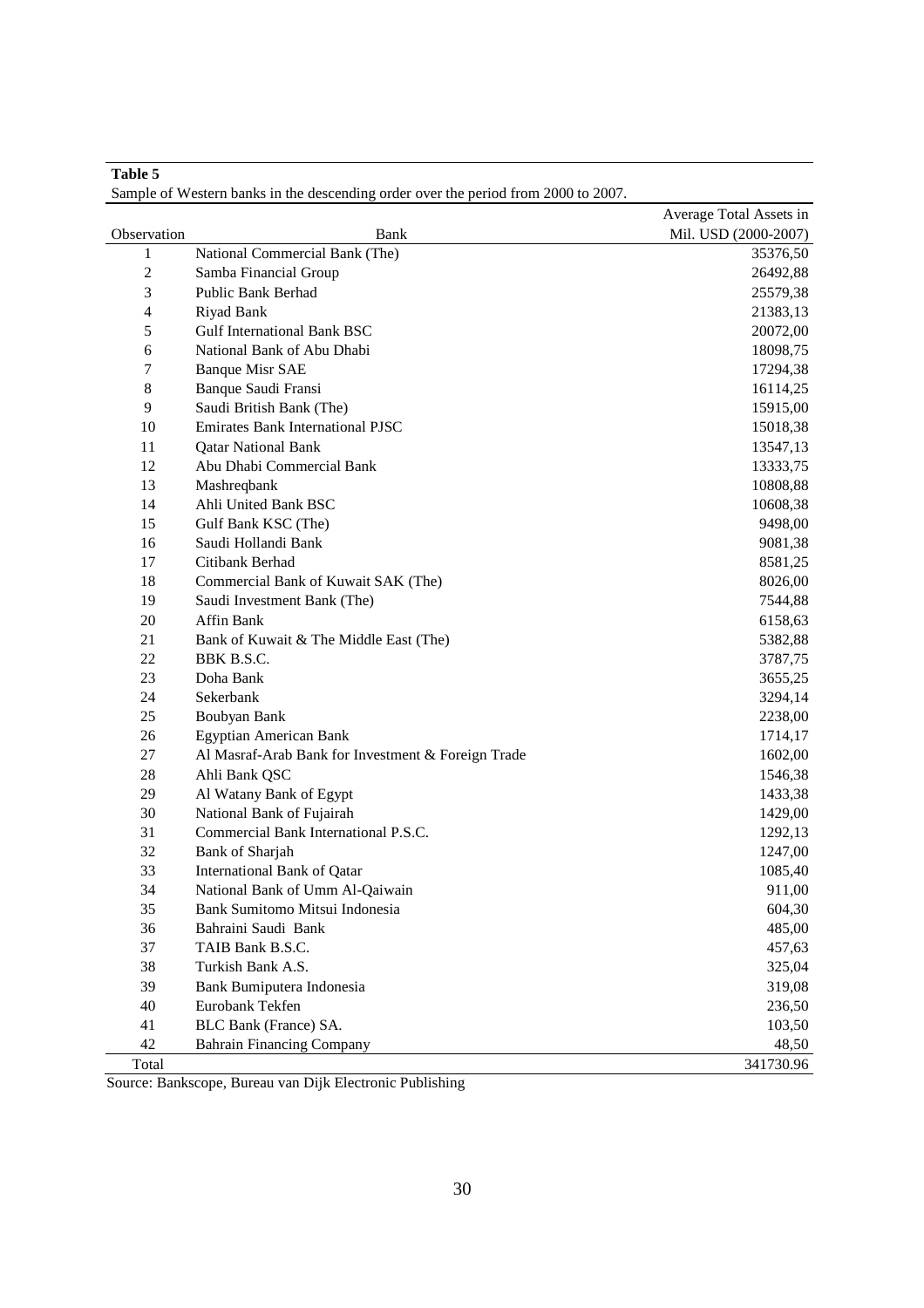| Descriptive statistics on average for the sample of Islamic banks over the period from 2000 to 2007. |            |         |         |              |          |            |              |          |            |                 |
|------------------------------------------------------------------------------------------------------|------------|---------|---------|--------------|----------|------------|--------------|----------|------------|-----------------|
|                                                                                                      | <b>LTG</b> | EQ/TA   | EQ/Li   | LLR/GL       | $LLP/GL$ | NL/CSTF    | <b>TA</b>    | GDP/CAP  | ${\rm FI}$ | $\triangle$ GDP |
| Sample 1: Complete                                                                                   |            |         |         |              |          |            |              |          |            |                 |
| Mean                                                                                                 | 71.5       | 16.8957 | 33.4235 | 4.4614       | 0.71     | 84.4536    | $1.00E + 10$ | 24004.01 | 64.9905    | 7.276917        |
| Median                                                                                               | 74.79      | 13.11   | 16.46   | 3.53         | 0.49     | 77.895     | $2.06E + 09$ | 22962.94 | 64.9       | 6.4955          |
| Std. Dev.                                                                                            | 17.2212    | 13.1163 | 65.1803 | 3.7720       | 0.7356   | 49.4605    | $5.11E+10$   | 16335.21 | 7.0629     | 3.5616          |
| Maximum                                                                                              | 92.1071    | 72.79   | 398     | 15.84        | 3        | 384.53     | $4.68E + 11$ | 70754.28 | 76.3       | 17.723          |
| Minimum                                                                                              | 16.6423    | 2.97    | 3.07    | $\mathbf{0}$ | $-0.31$  | 21         | 69000000     | 1099.670 | 51.5       | 1.695           |
| <b>Observations</b>                                                                                  | 84         | 84      | 84      | 84           | 84       | 84         | 84           | 84       | 84         | 84              |
| Sample 2: GCC Countries                                                                              |            |         |         |              |          |            |              |          |            |                 |
| Mean                                                                                                 | 68.0284    | 19.2754 | 39.5102 | 4.3475       | 0.5835   | 85.3607    | $1.20E + 10$ | 29196    | 67.5324    | 7.8595          |
| Median                                                                                               | 70.9520    | 15.9    | 18.91   | 3.465        | '0.41    | 73.565     | $2.10E + 09$ | 27312.55 | 66.45      | 7.549           |
| Std. Dev.                                                                                            | 17.2773    | 13.4552 | 71.1520 | 3.9484       | 0.6207   | 544.377,00 | $5.67E+10$   | 13650.49 | 5.1529     | 3.6828          |
| Maximum                                                                                              | 88.6228    | 72.79   | 398     | 15.84        | 2.14     | 384.53     | $4.68E + 11$ | 70754.28 | 76.3       | 17.723          |
| Minimum                                                                                              | 16.6423    | 6.94    | 7.61    | $\Omega$     | $-0.31$  | 21         | 69000000     | 11126.52 | 60         | 1.695           |
| <b>Observations</b>                                                                                  | 68         | 68      | 68      | 68           | 68       | 68         | 68           | 68       | 68         | 68              |
| Sample 3: Large Banks                                                                                |            |         |         |              |          |            |              |          |            |                 |
| Mean                                                                                                 | 72.89      | 15.3708 | 21.6239 | 4.8287       | 0.583    | 78.3893    | $1.24E+10$   | 26653.27 | 66.1478    | 7.5039          |
| Median                                                                                               | 74.4334    | 14.17   | 16.51   | 3.71         | 0.42     | 73.82      | $2.51E+09$   | 27006.04 | 65.2       | 6.653           |
| Std. Dev.                                                                                            | 14.6164    | 8.3958  | 18.5483 | 3.8223       | 0.5604   | 35.695     | $5.71E+10$   | 15735.20 | 6.4296     | 3.8595          |
| Maximum                                                                                              | 92.1071    | 44.83   | 97.77   | 15.84        | 2.14     | 210.2      | $4.68E + 11$ | 70754.28 | 76.3       | 17.723          |
| Minimum                                                                                              | 16.6423    | 2.97    | 3.07    | 0.33         | $-0.31$  | 21         | 4.89E+08     | 1136.620 | 51.5       | 1.695           |
| <b>Observations</b>                                                                                  | 67         | 67      | 67      | 67           | 67       | 67         | 67           | 67       | 67         | 67              |

Source: Own illustration based on Bankscope, Bureau van Dijk Electronic Publishing

**Table 6** 

Variable definitions: LTG = liquidity transformation gap; EQ/TA = equity to total assets; EQ/LI = equity to total assets; NL/CSTF = net loans to customer and short term funding; LLR/GL = loan loss reserves to gross loans; LLP/GL = loan loss provisions to gross loans; log(TA) = natural logarithm of total assets; FI = Heritage Foundation/Wall Street Journal economic freedom index; GDP/CAP = gross domestic product per capital; ∆GDP = annual change of gross domestic product. The subsample of GCC countries consists of 28 banks and includes 16 large banks with total assets > 1 Billion US-Dollars. The subsample of large banks consists of 22 banks in which 16 are from countries of GCC.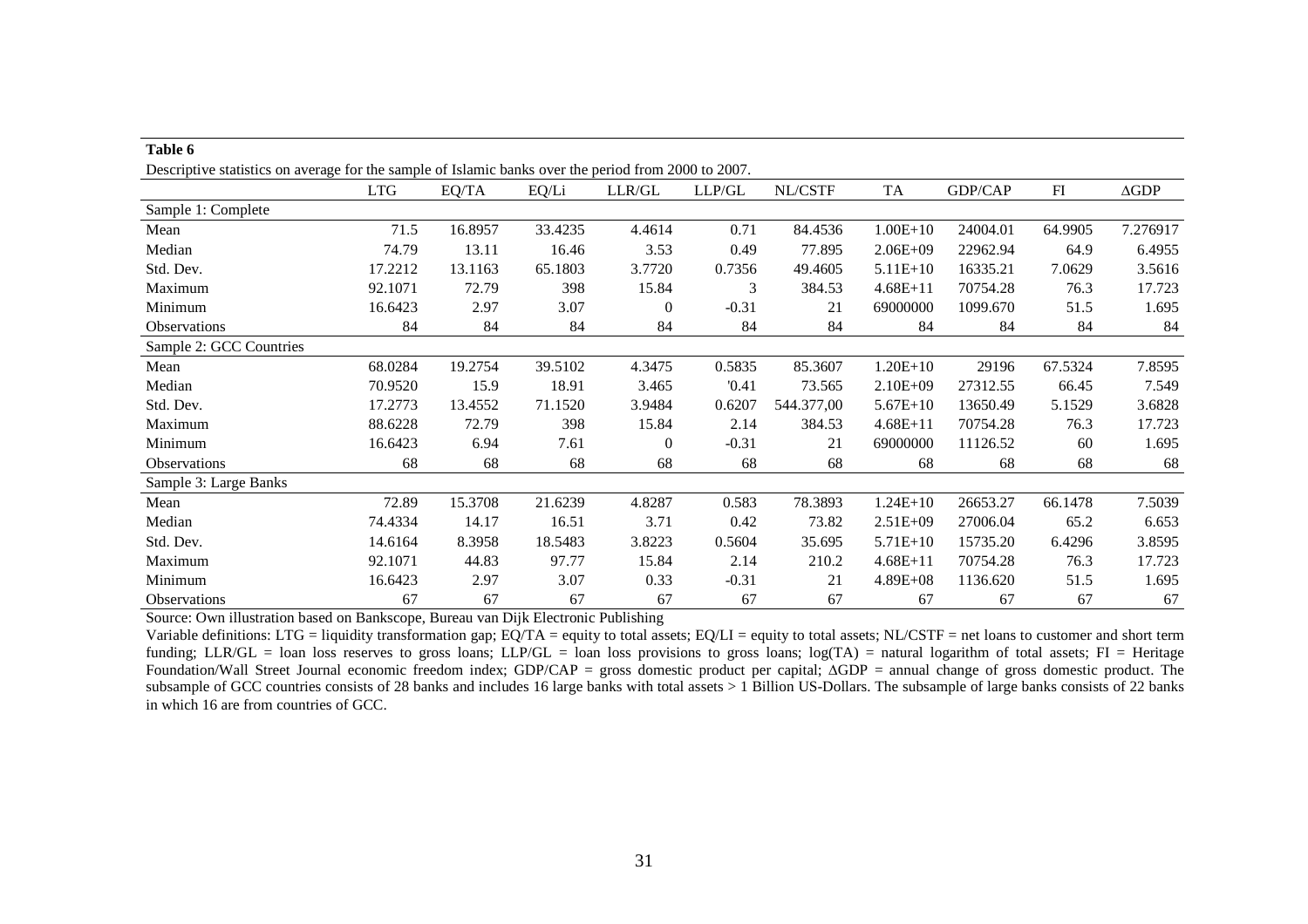| Descriptive statistics on average for the sample $\Box$ f Western banks over the period 2000-2007. |                    |          |          |                    |             |          |              |          |          |                 |
|----------------------------------------------------------------------------------------------------|--------------------|----------|----------|--------------------|-------------|----------|--------------|----------|----------|-----------------|
|                                                                                                    | LTG                | EQ/TA    | EQ/LI    | LLR/GL             | LLP/GL      | NL/CSTF  | <b>TA</b>    | GDP/CAP  | F1       | $\triangle$ GDP |
| Sample 1: Complete                                                                                 |                    |          |          |                    |             |          |              |          |          |                 |
| Mean                                                                                               | 63.49689           | 13.91547 | 17.36701 | $8.043 \square 13$ | 0.872292    | 65.13709 | $1.05E+10$   | 19644.95 | 65.49199 | 6.457478        |
| Median                                                                                             | $70.3 \square 526$ | 12.34500 | 14.19000 | 4.265000           | 0.530401    | 65.76000 | $6.67E + 09$ | 16386.95 | 65.20000 | 5.644000        |
| Maximum                                                                                            | 90.47086           | 45.19000 | 82.44000 | 54.37000           | 21.24685    | 156.1700 | $5.57E+10$   | 70754.28 | 76.30000 | 17.72300        |
| Minimum                                                                                            | $-22.83776$        | 3.260000 | 3.370000 | 0.200000           | $-14.35556$ | 5.020000 | 91800000     | 772.6600 | 51.50000 | 0.128000        |
| Std. Dev.                                                                                          | 24.29799           | 7.021253 | 11.58927 | 9.027609           | 2.031493    | 21.19952 | $1.10E+10$   | 14456.45 | 6.443179 | 3.852.668       |
| <b>Observations</b>                                                                                | 278                | 278      | 278      | 278                | 278         | 278      | 278          | 278      | 278      | 278             |
| Sample 2: GCC Countries                                                                            |                    |          |          |                    |             |          |              |          |          |                 |
| Mean                                                                                               | 68.44860           | 14.98071 | 18.78662 | 8.374178           | 0.755215    | 64.07796 | $9.74E + 09$ | 23615.60 | 67.41378 | 6.771196        |
| Median                                                                                             | 73.26387           | 12.92000 | 15.00000 | 4.260000           | 0.474611    | 64.14000 | $6.41E + 09$ | 21685.14 | 66.40000 | 6.323000        |
| Maximum                                                                                            | 90.47086           | 45.19000 | 82.44000 | 54.37000           | 21.24685    | 156.1700 | $5.57E+10$   | 70754.28 | 76.30000 | 17.72300        |
| Minimum                                                                                            | $-3.565363$        | 4.070000 | 4.240000 | 0.200000           | $-14.35556$ | 5.020000 | 91800000     | 8736.410 | 60.00000 | 0.128000        |
| Std. Dev.                                                                                          | 18.16554           | 6.864810 | 11.69386 | 9.593447           | 2.101596    | 21.07256 | $1.02E+10$   | 13214.32 | 5.215065 | 4.140771        |
| <b>Observations</b>                                                                                | 225                | 225      | 225      | 225                | 225         | 225      | 225          | 225      | 225      | 225             |
| Sample 3: Large Banks                                                                              |                    |          |          |                    |             |          |              |          |          |                 |
| Mean                                                                                               | 65.16096           | 12.43739 | 14.79429 | 6.654202           | 0.793262    | 64.26160 | $1.22E+10$   | 20703.31 | 65.51597 | 6.503307        |
| Median                                                                                             | 71.06841           | 11.88000 | 13.51500 | 4.105000           | 0.528326    | 64.78500 | 8.48E+09     | 18215.09 | 64.60000 | 5.709500        |
| Maximum                                                                                            | 90.47086           | 33.43000 | 50.21000 | 38.59000           | 8.284000    | 119.6900 | $5.57E+10$   | 70754.28 | 76.30000 | 17.72300        |
| Minimum                                                                                            | $-22.83776$        | 3.260000 | 3.370000 | 0.200000           | $-1.008586$ | 23.97000 | $2.87E + 08$ | 1136.620 | 51.50000 | 0.128000        |
| Std. Dev.                                                                                          | 23.83186           | 4.997368 | 7.453871 | 6.364698           | 1.099007    | 17.12313 | $1.11E+10$   | 14645.78 | 5.712249 | 4.046414        |
| <b>Observations</b>                                                                                | 238                | 238      | 238      | 238                | 238         | 238      | 238          | 238      | 238      | 238             |

Source: Own illustration based on Bankscope, Bureau van Dijk Electronic Publishing

**Table 7** 

 Variable definitions: LTG = liquidity transformation gap; EQ/TA = equity to total assets; EQ/LI = equity to total assets; NL/CSTF = net loans to customerand short term funding; LLR/GL = loan loss reserves to gross loans; LLP/GL = loan loss provisions to gross loans; log(TA) = natural logarithm of total assets; FI = Heritage Foundation/Wall Street Journal economic freedom index; GDP/CAP = gross domestic product per capital; ∆GDP = annual change of gross domestic product. The subsample of GCC countries consists of 31 banks and includes 26 large banks with total assets > 1 Billion US-Dollars. The subsample of large banks consists 33 banks in which 26 are from countries of GCC.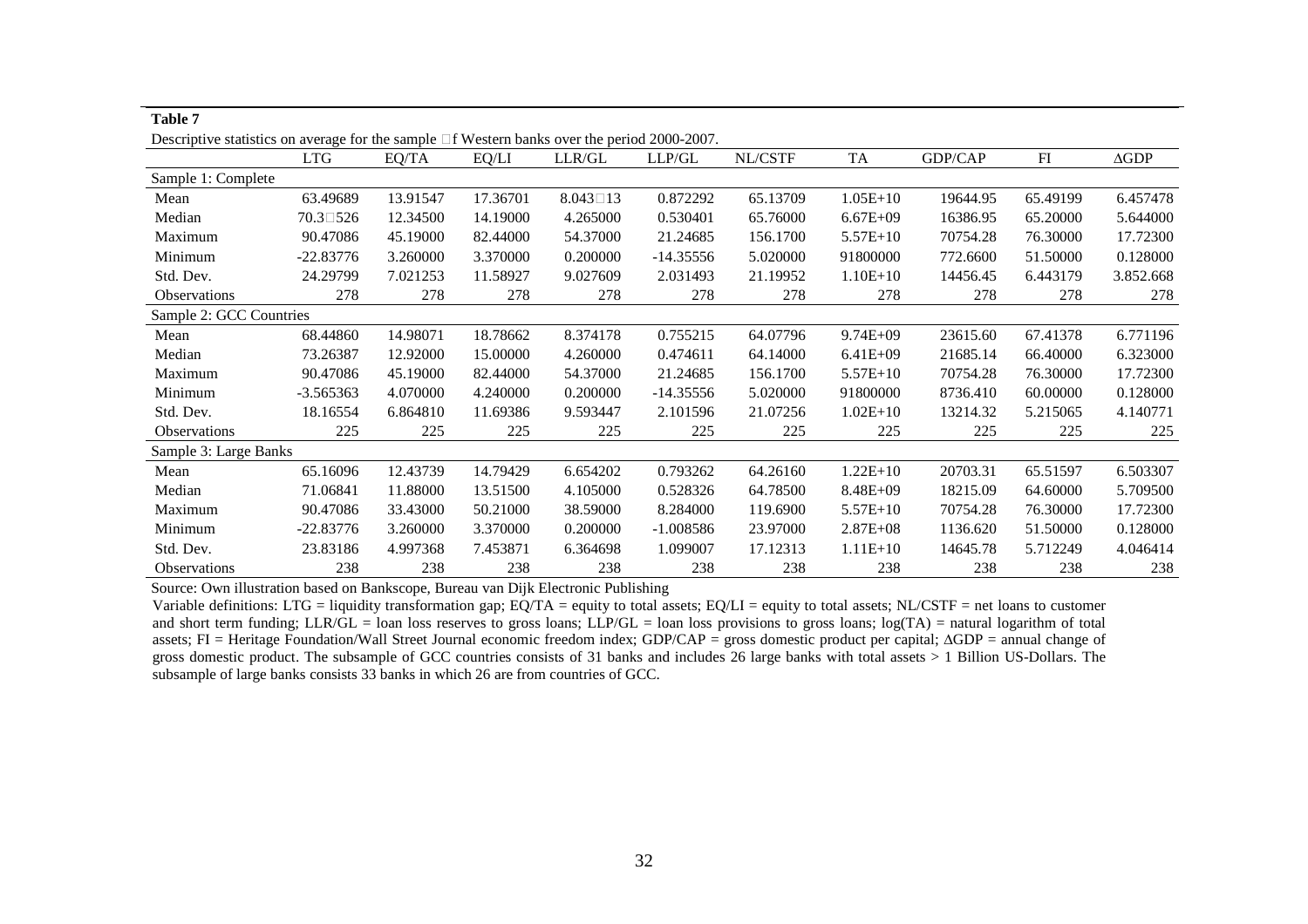#### **Table 8: Complete Sample of Islamic Banks.**

OLS estimations with the specification of cross-section fixed effects for the whole sample over the period from 2000 to 2007. We perform here four regression models to test for robustness with alternative measures for risk and for leverage.

Dependent variable: LTG

|                           | (1)             | (2)            | (3)            | (4)            |
|---------------------------|-----------------|----------------|----------------|----------------|
| Bank individual variables |                 |                |                |                |
| EQ/TA                     | $-0.402566***$  |                | $-0.326442**$  |                |
|                           | (0.0044)        |                | (0.0363)       |                |
|                           |                 | $-0.127259**$  |                | $-0.069045$    |
| EQ/LI                     |                 |                |                |                |
|                           |                 | (0.0487)       |                | (0.3450)       |
| NL/CSTF                   | $-0.148389***$  | $-0.109014**$  | $-0.184548***$ | $-0.169024***$ |
|                           | (0.0000)        | (0.0123)       | (0.0000)       | (0.0010)       |
| LLR/GL                    | $-0.260499$ *** | $-0.240578***$ |                |                |
|                           | (0.0001)        | (0.0009)       |                |                |
| LLP/GL                    |                 |                | $-0.593996*$   | $-0.544220$    |
|                           |                 |                | (0.0984)       | (0.1487)       |
| Log(TA)                   | 4.270347***     | 4.014481***    | 1.451725       | 1.872440       |
|                           | (0.0001)        | (0.0005)       | (0.6598)       | (0.5874)       |
| Macro variables           |                 |                |                |                |
| FI                        | $-0.215568$     | $-0.325717$    | $-0.553809$    | $-0.667559$    |
|                           | (0.4512)        | (0.2616)       | (0.1880)       | (0.1225)       |
| <b>GDP/CAP</b>            | $-0.000746***$  | $-0.000767***$ | $-0.000588$    | $-0.000651***$ |
|                           | (0.0000)        | (0.0000)       | (0.0057)       | (0.0033)       |
| AGDP                      | $-0.006418$     | $-0.064143$    | $-0.208016$    | $-0.242049$    |
|                           | (0.9811)        | (0.8172)       | (0.4767)       | (0.4200)       |
|                           |                 |                |                |                |
| Constant                  | 27.08575        | 33.61144       | 112.5592       | 107.8517       |
|                           | (0.3619)        | (0.2687)       | (0.1976)       | (0.2311)       |
|                           |                 |                |                |                |
| <b>Observations</b>       | 112             | 110            | 93             | 93             |
| Adjusted R <sup>2</sup>   | 0.943           | 0.9349         | 0.8685         | 0.861          |

\*\*\*.\*\* and \* indicate significance respectively at the 1%. 5%. 10% levels.

p Values are in parantheses.

Variable definitions: LTG = liquidity transformation gap; EQ/TA = equity to total assets; EQ/LI = equity to total assets; NL/CSTF = net loans to customer and short term funding; LLR/GL = loan loss reserves to gross loans; LLP/GL = loan loss provisions to gross loans;  $log(TA)$  = natural logarithm of total assets; FI = Heritage Foundation/Wall Street Journal economic freedom index; GDP/CAP = gross domestic product per capital; ∆GDP = annual change of gross domestic product. The subsample of GCC countries consists of 28 banks and includes 16 large banks with total assets > 1 Billion US-Dollars. The subsample of large banks consists of 22 banks in which 16 are from countries of GCC.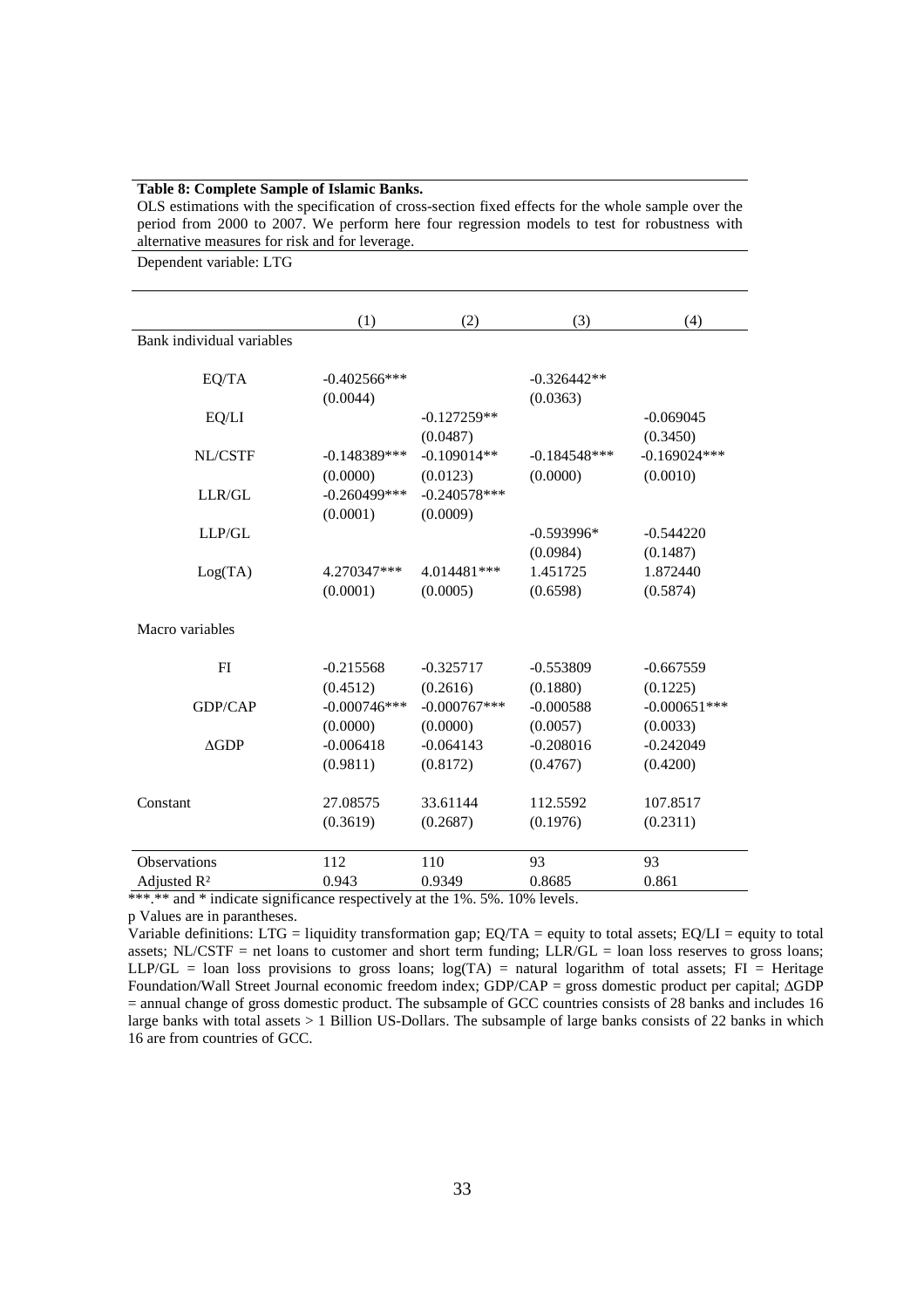#### **Table 9: Subsample of Islamic banks from GCC.**

OLS estimations with the specification of cross-section fixed effects for the subsample for Islamic banks from GCC countries over the period from 2000 to 2007. We perform here four regression models to test for robustness with alternative measures for risk and for leverage. Dependent variable: LTG

|                           | (1)             | (2)            | (3)             | (4)            |
|---------------------------|-----------------|----------------|-----------------|----------------|
| Bank individual variables |                 |                |                 |                |
|                           |                 |                |                 |                |
| EQ/TA                     | $-0.392324***$  |                | $-0.299779*$    |                |
|                           | (0.0023)        |                | (0.0842)        |                |
| EQ/LI                     |                 | $-0.108098*$   |                 | $-0.055636$    |
|                           |                 | (0.0701)       |                 | (0.4973)       |
| NL/CSTF                   | $-0.129265***$  | $-0.101431**$  | $-0.185490$ *** | $-0.175255***$ |
|                           | (0.0000)        | (0.0183)       | (0.0000)        | (0.0023)       |
| LLR/GL                    | $-1.891029***$  | $-1.828754***$ |                 |                |
|                           | (0.0000)        | (0.0000)       |                 |                |
| LLP/GL                    |                 |                | $-0.616748$     | $-0.581806$    |
|                           |                 |                | (0.1226)        | (0.1654)       |
| Log(TA)                   | 3.893861***     | 3.570554***    | 1.945541        | 2.496614       |
|                           | (0.0003)        | (0.0017)       | (0.6509)        | (0.5810)       |
|                           |                 |                |                 |                |
| Macro variables           |                 |                |                 |                |
|                           |                 |                |                 |                |
| FI                        | 0.157466        | 0.005456       | $-0.533328$     | $-0.645479$    |
|                           | (0.5821)        | (0.9853)       | (0.2827)        | (0.2033)       |
| GDP/CAP                   | $-0.000602$ *** | $-0.000626***$ | $-0.000618**$   | $-0.000688**$  |
|                           | (0.0000)        | (0.0000)       | (0.0203)        | (0.0137)       |
| AGDP                      | $-0.074236$     | $-0.144743$    | $-0.191475$     | $-0.218423$    |
|                           | (0.7630)        | (0.5765)       | (0.5673)        | (0.5247)       |
|                           |                 |                |                 |                |
| Constant                  | 1.796089        | 28.62351       | 102.3100        | 95.40135       |
|                           | (0.5601)        | (0.3746)       | (0.3649)        | (0.4139)       |
|                           |                 |                |                 |                |
| <b>Observations</b>       | 82              | 80             | 76              | 76             |
| Adjusted R <sup>2</sup>   | 0.9159          | 0.8795         | 0.8397          | 0.8314         |

\*\*\*.\*\* and \* indicate significance respectively at the 1%. 5%. 10% levels.

p Values are in parantheses.

Variable definitions: LTG = liquidity transformation gap;  $EQ/TA =$  equity to total assets;  $EQ/LI =$ equity to total assets; NL/CSTF = net loans to customer and short term funding; LLR/GL = loan loss reserves to gross loans; LLP/GL = loan loss provisions to gross loans;  $log(TA)$  = natural logarithm of total assets; FI = Heritage Foundation/Wall Street Journal economic freedom index; GDP/CAP = gross domestic product per capital; ∆GDP = annual change of gross domestic product. The subsample of GCC countries consists of 28 banks and includes 16 large banks with total assets > 1 Billion US-Dollars. The subsample of large banks consists of 22 banks in which 16 are from countries of GCC.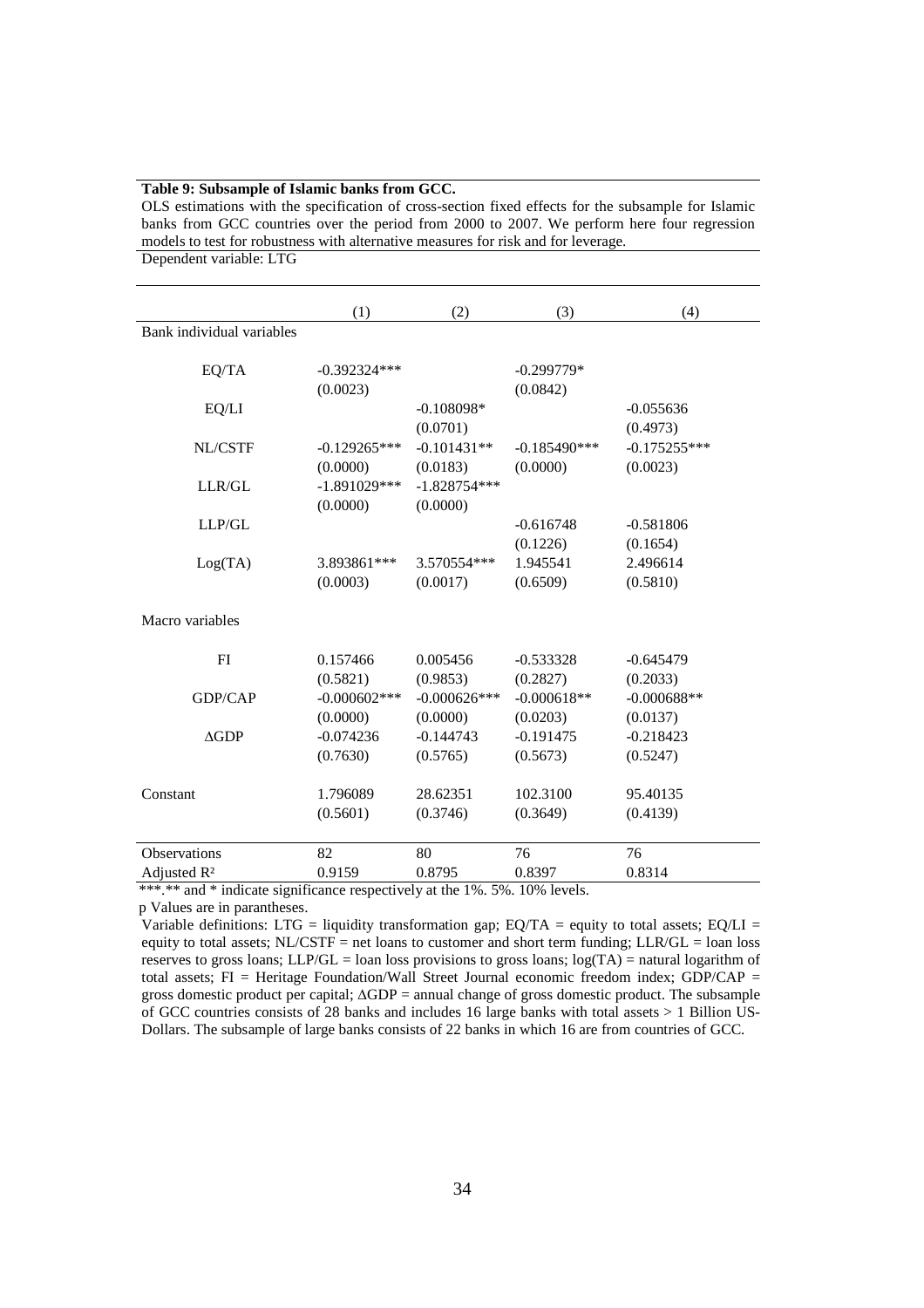| robustness with alternative measures for risk and for leverage.<br>Dependent variable: LTG |                            |                            |                            |                            |
|--------------------------------------------------------------------------------------------|----------------------------|----------------------------|----------------------------|----------------------------|
|                                                                                            | (1)                        | (2)                        | (3)                        | (4)                        |
| Bank individual variables                                                                  |                            |                            |                            |                            |
| EQ/TA                                                                                      | $-0.457682***$<br>(0.0071) |                            | $-0.536995**$<br>(0.0397)  |                            |
| EQ/LI                                                                                      |                            | $-0.307082***$<br>(0.0001) |                            | $-0.480816***$<br>(0.0000) |
| NL/CSTF                                                                                    | $-0.178987***$<br>(0.0000) | $-0.114928***$<br>(0.0021) | $-0.290584***$<br>(0.0000) | $-0.158248***$<br>(0.0001) |
| LLR/GL                                                                                     | $-1.584484***$<br>(0.0000) | $-1.120860***$<br>(0.0013) |                            |                            |
| $LLP/GL$                                                                                   |                            |                            | $-0.987751***$<br>(0.0046) | $-0.736902**$<br>(0.0126)  |
| Log(TA)                                                                                    | 3.896053***<br>(0.0001)    | 3.018253***<br>(0.0016)    | 5.572271<br>(0.2008)       | 2.989257<br>(0.3906)       |
| Macro variables                                                                            |                            |                            |                            |                            |
| FI                                                                                         | 0.093232<br>(0.7294)       | 0.103387<br>(0.6705)       | $-0.301002$<br>(0.4531)    | $-0.073003$<br>(0.8310)    |
| GDP/CAP                                                                                    | $-0.000550***$<br>(0.0000) | $-0.000442$<br>(0.0002)    | $-0.000561**$<br>(0.0488)  | $-0.000253$<br>(0.2615)    |
| $\triangle$ GDP                                                                            | $-0.052450$<br>(0.8146)    | $-0.076958$<br>(0.7119)    | $-0.099877$<br>(0.7167)    | $-0.141951$<br>(0.5428)    |
| Constant                                                                                   | 23.70404<br>(0.3969)       | 32.12534<br>(0.2166)       | 16.42586<br>(0.8785)       | 42.43628<br>(0.6233)       |
| Observations                                                                               | 82                         | 82                         | 74                         | 74                         |
| Adjusted R <sup>2</sup>                                                                    | 0.891                      | 0.9037                     | 0.8327                     | 0.8803                     |

**Table 10: Subsample of large Islamic banks with total assets > 1 Billion US-Dollar.**  OLS estimations with the specification of cross-section fixed effects for the subsample of large

\*\*\*.\*\* and \* indicate significance respectively at the 1%. 5%. 10% levels.

p Values are in parantheses.

Variable definitions: LTG = liquidity transformation gap;  $EQ/TA$  = equity to total assets;  $EQ/LI$  = equity to total assets; NL/CSTF = net loans to customer and short term funding; LLR/GL = loan loss reserves to gross loans; LLP/GL = loan loss provisions to gross loans; log(TA) = natural logarithm of total assets; FI = Heritage Foundation/Wall Street Journal economic freedom index; GDP/CAP = gross domestic product per capital; ∆GDP = annual change of gross domestic product. The subsample of GCC countries consists of 28 banks and includes 16 large banks with total assets > 1 Billion US-Dollars. The subsample of large banks consists of 22 banks in which 16 are from countries of GCC.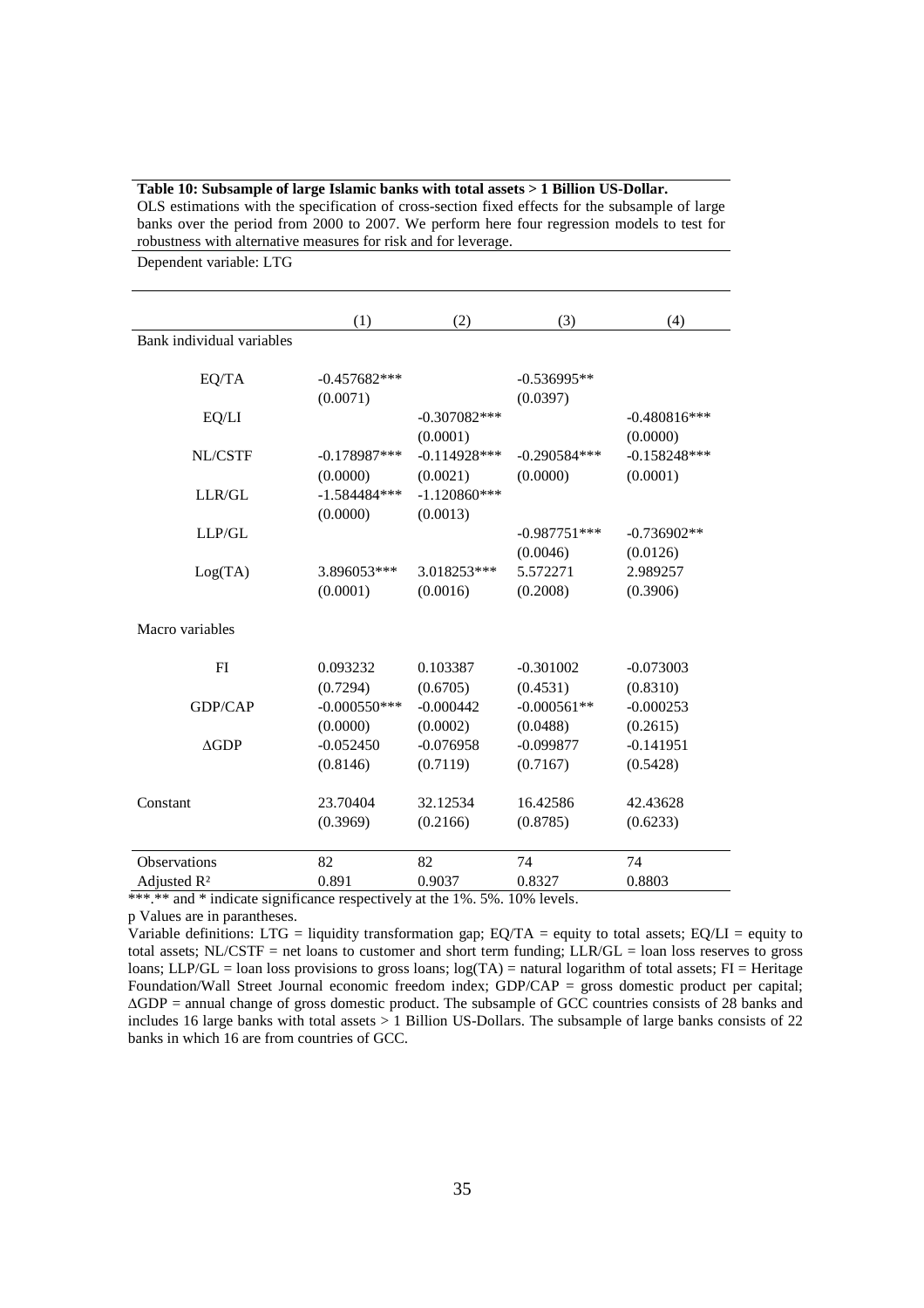| Dependent variable: LTG   |              |              |              |              |
|---------------------------|--------------|--------------|--------------|--------------|
|                           | (1)          | (2)          | (3)          | (4)          |
| Bank individual variables |              |              |              |              |
| EQ/TA                     | $-1.0434***$ |              | $-1.0917***$ |              |
|                           | (0.0000)     |              | (0.0001)     |              |
| EQ/LI                     |              | $-0.6144***$ |              | $-0.6017***$ |
|                           |              | (0.0000)     |              | (0.0001)     |
| NL/CSTF                   | $-0.0651$    | $-0.0703$    | $-0.0769$    | $-0.0900$    |
|                           | (0.4561)     | (0.4195)     | (0.3351)     | (0.2582)     |
| LLR/GL                    | 0.1067       | 0.1393       |              |              |
|                           | (0.5441)     | (0.4327)     |              |              |
| LLP/GL                    |              |              | $-0.1927$    | $-0.0327$    |
|                           |              |              | (0.6474)     | (0.9376)     |
| Log(TA)                   | $-3.2735$    | $-3.0978$    | $-4.2929$    | $-3.924$     |
|                           | (0.3476)     | (0.3722)     | (0.2307)     | (0.2705)     |
| Macro variables           |              |              |              |              |
| FI                        | $-0.0823$    | $-0.1372$    | $-0.1303$    | $-0.1828$    |
|                           | (0.7833)     | (0.6473)     | (0.6652)     | (0.5457)     |
| <b>GDP/CAP</b>            | $-0.0001$    | $-0.0001$    | $-0.0001$    | $-0.0001$    |
|                           | $(-0, 6453)$ | (0.6384)     | (0.6972)     | (0.6612)     |
| $\triangle$ GDP           | 0.1612       | 0.1523       | 0.1374       | 0.1247       |
|                           | (0.5020)     | (0.5250)     | (0.5697)     | (0.6058)     |
|                           |              |              |              |              |
| Constant                  | $160.451*$   | 156.4664*    | 188.8049**   | 180.28**     |
|                           | (0.0627)     | (0.0684)     | (0.0317)     | (0.0391)     |
| <b>Observations</b>       | 284          | 284          | 279          | 279          |
| Adjusted R <sup>2</sup>   | 0.7505       | 0.7508       | 0.7513       | 0.7509       |

#### **Table 11: Complete Sample of Western Banks.**

OLS estimations with the specification of cross-section fixed effects for the whole sample over the period from 2000 to 2007. We perform here four regression models to test for robustness with alternative measures for risk and for leverage.

\*\*\*.\*\* and \* indicate significance respectively at the 1%. 5%. 10% levels.

p Values are in parantheses.

Variable definitions: LTG = liquidity transformation gap;  $EQ/TA =$  equity to total assets;  $EQ/LI =$ equity to total assets;  $NL/CSTF = net$  loans to customer and short term funding;  $LLR/GL = loan$ loss reserves to gross loans; LLP/GL = loan loss provisions to gross loans;  $log(TA)$  = natural logarithm of total assets; FI = Heritage Foundation/Wall Street Journal economic freedom index; GDP/CAP = gross domestic product per capital; ∆GDP = annual change of gross domestic product. The subsample of GCC countries consists of 31 banks and includes 26 large banks with total assets > 1 Billion US-Dollars. The subsample of large banks consists of 33 banks in which 26 are from countries of GCC.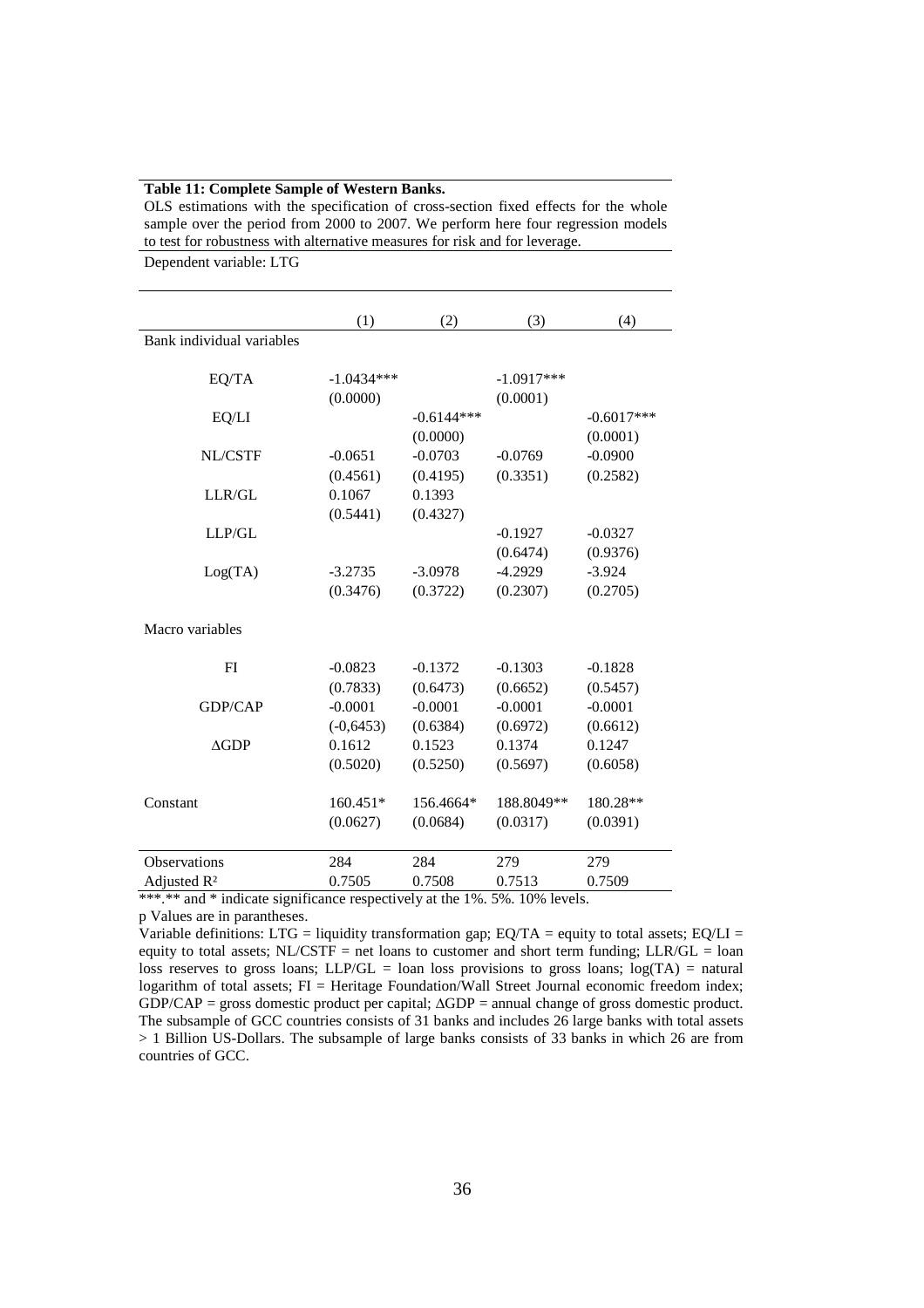#### **Table 12: Subsample of Western Banks from GCC.**

 OLS estimations with the specification of cross-section fixed effects for the subsample for Islamic banks from GCC countries over the period from 2000 to 2007. We perform here four regression models to test for robustness with alternative measures for risk and for leverage.

|                           | (1)          | (2)          | (3)          | (4)         |
|---------------------------|--------------|--------------|--------------|-------------|
| Bank individual variables |              |              |              |             |
|                           |              |              |              |             |
| EQ/TA                     | $-1.0343***$ |              | $-1.0117***$ |             |
|                           | (0.0002)     |              | (0.0005)     |             |
| EQ/LI                     |              | $-0.6471***$ |              | $-0.598***$ |
|                           |              | (0.0000)     |              | (0.0002)    |
| NL/CSTF                   | $-0.1922*$   | $-0.1962*$   | $-0.2264**$  | $-0.24**$   |
|                           | (0.0698)     | (0.0618)     | (0.0210)     | (0.014)     |
| LLR/GL                    | 0.1628       | 0.2218       |              |             |
|                           | (0.4284)     | (0.2852)     |              |             |
| $LLP/GL$                  |              |              | $-0.0013$    | $-0.0002$   |
|                           |              |              | (0.7788)     | (0.9709)    |
| Log(TA)                   | 0.0786       | $-0.0509$    | $-0.5376$    | $-0.8976$   |
|                           | (0.9867)     | (0.9913)     | (0.9079)     | (0.8464)    |
|                           |              |              |              |             |
| Macro variables           |              |              |              |             |
|                           |              |              |              |             |
| FI                        | 0.1279       | 0.0645       | 0.0869       | 0.0143      |
|                           | (0.7053)     | (0.8482)     | (0.7951)     | (0.9658)    |
| <b>GDP/CAP</b>            | $-0.0002$    | $-0.0001$    | $-0.0002$    | $-0.00014$  |
|                           | (0.5497)     | (0.6017)     | (0.5218)     | (0.5811)    |
| AGDP                      | 0.1978       | 0.1997       | 0.1825       | 0.1727      |
|                           | (0.4439)     | (0.4366)     | (0.4794)     | (0.5007)    |
|                           |              |              |              |             |
| Constant                  | 86.719       | 89.8195      | 106.923      | 116.223     |
|                           | (0.4486)     | (0.4290)     | (0.3381)     | (0.2966)    |
|                           |              |              |              |             |
| <b>Observations</b>       | 225          | 225          | 225          | 225         |
| Adjusted R <sup>2</sup>   | 0.5286       | 0.5342       | 0.5272       | 0.5313      |

\*\*\*.\*\* and \* indicate significance respectively at the 1%. 5%. 10% levels.

p Values are in parantheses.

Variable definitions: LTG = liquidity transformation gap; EQ/TA = equity to total assets; EQ/LI = equity to total assets; NL/CSTF = net loans to customer and short term funding; LLR/GL = loan loss reserves to gross loans; LLP/GL = loan loss provisions to gross loans;  $log(TA)$  = natural logarithm of total assets; FI = Heritage Foundation/Wall Street Journal economic freedom index; GDP/CAP = gross domestic product per capital; ∆GDP = annual change of gross domestic product. The subsample of GCC countries consists of 31 banks and includes 26 large banks with total assets > 1 Billion US-Dollars. The subsample of large banks consists of 33 banks in which 26 are from countries of GCC.